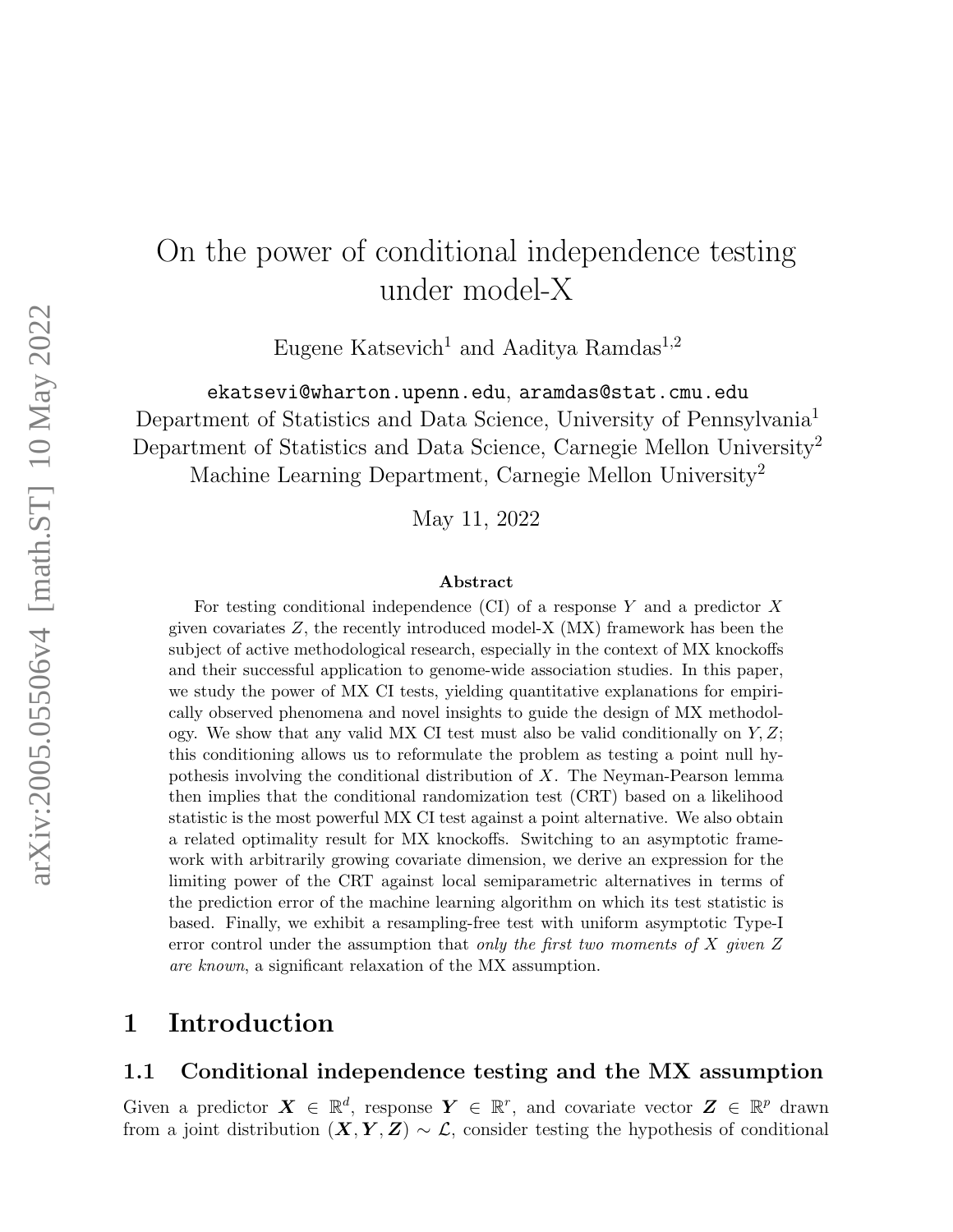independence (CI),

<span id="page-1-0"></span>
$$
H_0: \mathbf{Y} \perp \!\!\!\! \perp \mathbf{X} \mid \mathbf{Z} \quad \text{versus} \quad H_1: \mathbf{Y} \not\!\!\! \perp \mathbf{X} \mid \mathbf{Z}, \tag{1}
$$

using  $n$  data points

<span id="page-1-2"></span>
$$
(X, Y, Z) \equiv \{ (X_i, Y_i, Z_i) \}_{i=1,\dots,n} \stackrel{\text{i.i.d.}}{\sim} \mathcal{L}.
$$
 (2)

This fundamental problem—determining whether a predictor is associated with a response after controlling for a set of covariates—is ubiquitous across the natural and social sciences. To keep an example in mind throughout the paper, consider  $Y \in \mathbb{R}^1$  cholesterol level,  $\mathbf{X} \in \{0, 1, 2\}^{10}$  the genotypes of an individual at 10 adjacent polymorphic sites, and  $\mathbf{Z} \in \{0, 1, 2\}^{500,000}$  the genotypes of the individual at other polymorphic sites across the genome. Such data  $(X, Y, Z)$  would be collected in a genome-wide association study (GWAS), with the goal of testing for association between the 10 polymorphic sites of interest and cholesterol while controlling for the other polymorphic sites [\(1\)](#page-1-0). CI testing is also connected to causal inference: with appropriate unconfoundedness assumptions, Fisher's sharp null hypothesis of no effect of a (potentially non-binary) treatment  $\boldsymbol{X}$ on an outcome  $\boldsymbol{Y}$  implies conditional independence. While we do not work in a causal framework, we draw inspiration from connections to causal inference throughout.

As formalized by Shah and Peters [\[1\]](#page-26-0), the problem [\(1\)](#page-1-0) is fundamentally impossible without assumptions on the distribution  $\mathcal{L}(X, Y, Z)$ , in which case no asymptotically uniformly valid test of this hypothesis can have nontrivial power against any alternative. In special cases, the problem is more tractable, for example if  $Z$  has discrete support, or if we were willing to make (semi)parametric assumptions on the form of  $\mathcal{L}(Y | X, Z)$  (henceforth "model- $Y|X$ "). We will not be making such assumptions in this work. Instead, we follow the lead of Candes et al. [\[2\]](#page-26-1), who proposed to avoid assumptions on  $\mathcal{L}(\boldsymbol{Y}|\boldsymbol{X},\boldsymbol{Z})$ , but assume that we have access to  $\mathcal{L}(\mathbf{X}|\mathbf{Z})$ :

model-X (MX) assumption: 
$$
\mathcal{L}(\mathbf{X}|\mathbf{Z}) = f_{\mathbf{X}|\mathbf{Z}}^*
$$
 for some known  $f_{\mathbf{X}|\mathbf{Z}}^*$ . (3)

Candes et al. argue that while both model- $Y|X$  and MX are strong assumptions especially when p, d are large—in certain cases much more is known about  $X\mathcal{Z}$  than about  $Y|X, Z$ . In the aforementioned GWAS example,  $X|Z$  reflects the joint distribution of genotypes at SNPs across the genome, which is well described by hidden Markov models from population genetics [\[3\]](#page-26-2). On the other hand, the distribution  $Y|X, Z$  represents the genetic basis of a complex trait, about which much less is known. In the context of (stratified) randomized experiments, the distribution  $\mathcal{L}(X|Z)$  is the propensity function [\[4\]](#page-26-3) (the analog of the propensity score for non-binary treatments [\[5\]](#page-26-4)) and is experimentally controlled. In general causal inference contexts, the MX assumption can be viewed as the assumption that the propensity function is known.

<span id="page-1-1"></span><sup>&</sup>lt;sup>1</sup>Candes et al. actually require that the full joint distribution  $\mathcal{L}(X, Z)$  is known, but this is because they also test for conditional associations between  $Z$  and  $Y$ . We focus only on the relationship between  $X$  and  $Y$  given  $Z$  and therefore require a weaker assumption.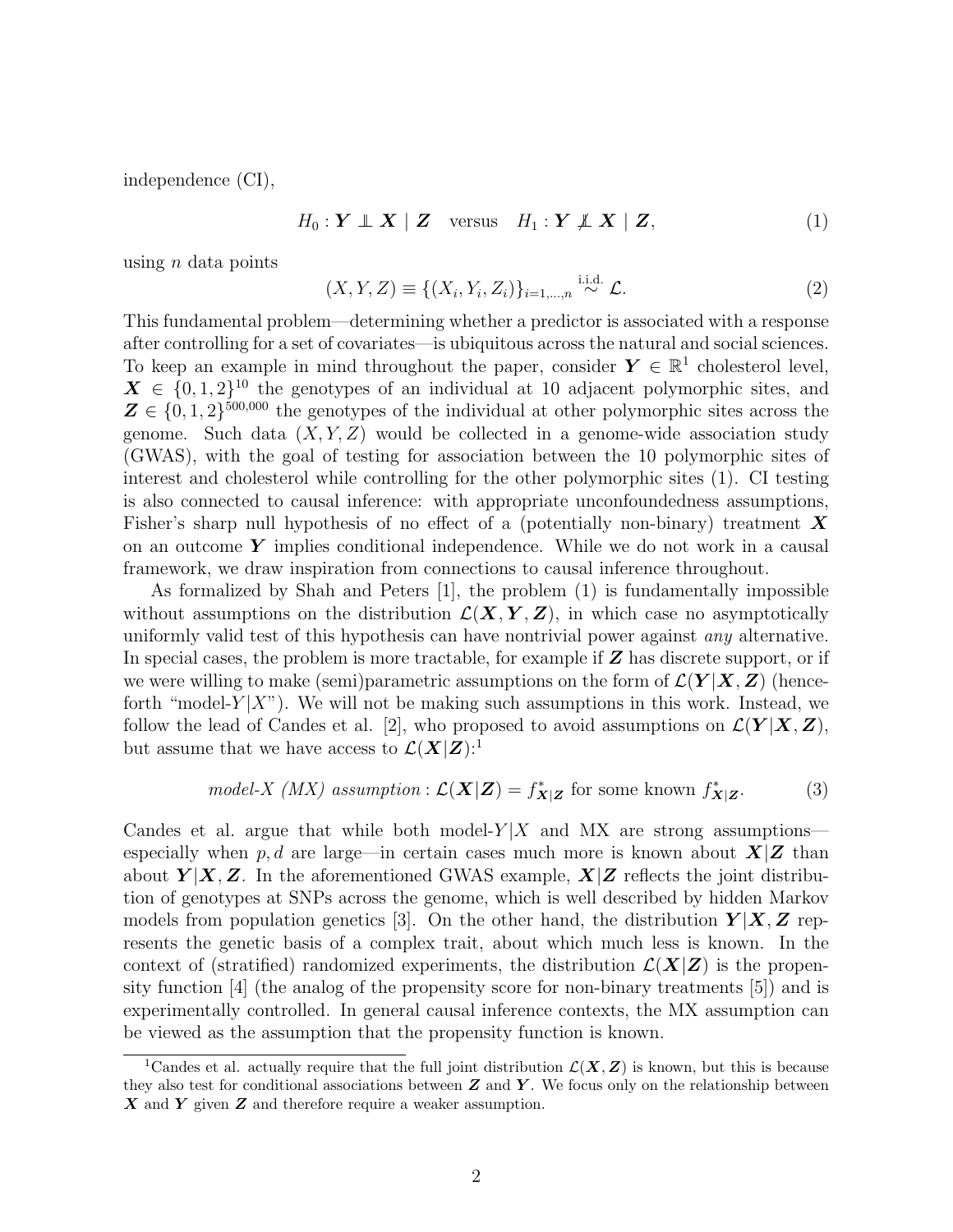### 1.2 MX methodology and open questions

Testing CI hypotheses in the MX framework has been the subject of active methodological research. The most popular methodology is MX knockoffs [\[2\]](#page-26-1). This method is based on the idea of constructing synthetic negative controls (knockoffs) for each predictor variable in a rigorous way that is based on the MX assumption; see Section [5.1](#page-23-0) for a brief overview. Rapid progress has been made on the construction of knockoffs in various cases [\[3,](#page-26-2) [6,](#page-26-5) [7,](#page-26-6) [8\]](#page-26-7) and on the application of this methodology to GWAS [\[3,](#page-26-2) [9\]](#page-26-8). The conditional randomization test (CRT) [\[2\]](#page-26-1), initially less popular than knockoffs due to its computational cost, is receiving renewed attention as computationally efficient variants are proposed, such as the holdout randomization test (HRT) [\[10\]](#page-26-9), the digital twin test [\[11\]](#page-26-10), and the distilled CRT (dCRT) [\[12\]](#page-27-0). The dCRT in particular is a promising methodology because it combines good power and computational speed; we focus on this variant of the CRT is Sections [3](#page-8-0) and [4](#page-18-0) of this paper. We introduce the general CRT methodology next, while deferring the introduction of the dCRT to Section [3.](#page-8-0)

We start with any test statistic  $T(X, Y, Z)$  measuring the association between X and Y, given Z. Usually, this statistic involves learning some estimate  $f_{Y|X,Z}$  based on machine learning, e.g. the magnitude of the fitted coefficient for  $\boldsymbol{X}$  (when  $\dim(\boldsymbol{X}) = 1$ ) in a cross-validated lasso [\[13\]](#page-27-1) of Y on X and Z [\[2\]](#page-26-1). To calculate the distribution of T under the null hypothesis [\(1\)](#page-1-0), first define a matrix  $\widetilde{X} \in \mathbb{R}^{n \times d}$ , where the *i*th row  $\widetilde{X}_i$  is a sample from  $\mathcal{L}(\mathbf{X} \mid \mathbf{Z} = Z_i)$ . In other words, for each sample i, resample  $X_i$  based on its distribution conditional on the observed covariate values  $Z_i$  in that sample. We then use these resamples to build a null distribution  $T(X, Y, Z)$ , from which the upper quantile

<span id="page-2-0"></span>
$$
C_{\alpha}(Y,Z) \equiv Q_{1-\alpha}[T(\overline{X},Y,Z)|Y,Z]
$$
\n(4)

may be extracted, where the randomness is over the resampling distribution  $\widetilde{X}|Y, Z$ . Finally, the CRT rejects if the original test statistic exceeds this quantile:

<span id="page-2-1"></span>
$$
\phi_T^{\text{CRT}}(X, Y, Z) \equiv \begin{cases} 1, & \text{if } T(X, Y, Z) > C_\alpha(Y, Z); \\ \gamma, & \text{if } T(X, Y, Z) = C_\alpha(Y, Z); \\ 0, & \text{if } T(X, Y, Z) < C_\alpha(Y, Z). \end{cases} \tag{5}
$$

In order to accommodate discreteness, the CRT makes a randomized decision  $\gamma$  when  $T(X, Y, Z) = C_{\alpha}(Y, Z)$  so that the size of the test is exactly  $\alpha$ . In practice, the threshold  $C_{\alpha}(Y, Z)$  is approximated by computing  $T(X^b, Y, Z)$  for a large number B of Monte Carlo resamples  $\widetilde{X}^b \sim X|Z$ . For the sake of clarity, this paper considers only the "infinite-B" version of the CRT as defined by [\(4\)](#page-2-0) and [\(5\)](#page-2-1). In the causal inference setting, the CRT can be viewed as a variant of Fisher's exact test for randomized experiments that incorporates strata of covariates [\[14,](#page-27-2) [15\]](#page-27-3), basing inference on rerandomizing the treatment to the units.

The CI testing problem under MX has benefited from several methodological innovations, but fundamental questions regarding power and optimality have received less attention. Therefore, in this paper we address the following two primary questions:

Q1. Are there "optimal" test statistics for MX methods, in any sense?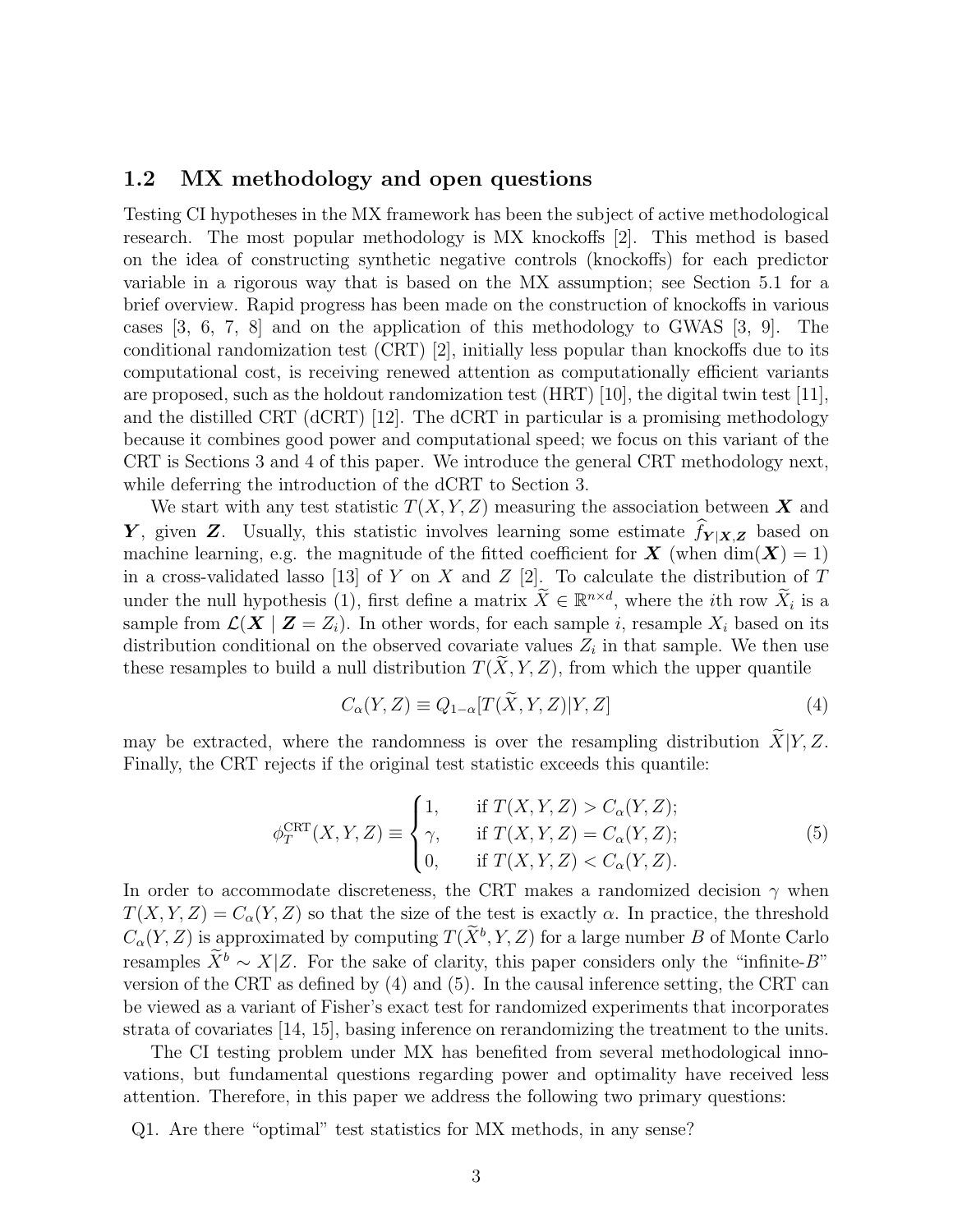Q2. What is the precise connection between the performance of the machine learning algorithm and the power of the resulting MX method?

To the best of our knowledge, Q1 has not been considered before, while Q2 has only been indirectly addressed in the context of lasso-based knockoffs [\[16,](#page-27-4) [17,](#page-27-5) [18,](#page-27-6) [19\]](#page-27-7) and CRT [\[20,](#page-27-8) [21\]](#page-27-9). The present paper complements these existing works by considering arbitrary machine learning methods. We summarize our findings next.

### 1.3 Our contributions

We find that for the MX CI problem, the CRT is more natural to analyze; it is simpler to analyze than MX knockoffs and is applicable for testing even a single conditional independence hypothesis. Thus, we focus mainly on the CRT in the present paper. We obtain the following nontrivial answers to the questions posed above.

A1: MX CI is a conditional inference problem and a CRT is most powerful against point alternatives. While the composite nonparametric alternative of the CI problem [\(1\)](#page-1-0) suggests that we cannot expect to find a uniformly most powerful test, we may still ask what is the most powerful test against a point alternative. We show that any level  $\alpha$  test must also have level  $\alpha$  conditionally on  $(Y, Z)$ , which allows us to reduce the composite null to a point null. We can therefore apply the Neyman-Pearson lemma to show (Section [2\)](#page-5-0) that the optimal test against a point alternative  $\mathcal{L}$  with  $\mathcal{L}(\boldsymbol{Y}|\boldsymbol{X},\boldsymbol{Z})=f_{\boldsymbol{Y}|\boldsymbol{X},\boldsymbol{Z}}$ is the CRT based on the likelihood test statistic:

$$
T^{\text{opt}}(X;Y,Z) \equiv \prod_{i=1}^{n} \bar{f}(Y_i|X_i, Z_i).
$$
\n(6)

The same statistic yields the most powerful one-bit  $p$ -values for MX knockoffs (Section [5\)](#page-22-0). Despite the simplicity of the final answer, this result has not been derived before, and appears central to the design of good (powerful) test statistics. Since the model for  $Y|X, Z$ is unknown, this result provides our first theoretical indication of the usefulness of machine learning models to learn this distribution  $(Q2)$ . A2 below gives a more quantitative answer to Q2.

A2: The prediction error of the machine learning method impacts the asymptotic efficiency of the dCRT but not its consistency. It has been widely observed that the better the machine learning method approximates  $Y|X, Z$ , the higher power the MX method will have. We put this empirical knowledge on a theoretical foundation by expressing the asymptotic power of the dCRT in terms of the prediction error of the underlying machine learning method (Section [4\)](#page-18-0). In particular, we consider semiparametric alternatives of the form

$$
H_1: \mathcal{L}(\mathbf{Y}|\mathbf{X}, \mathbf{Z}) = N(\mathbf{X}^T \beta + g(\mathbf{Z}), \sigma^2). \tag{7}
$$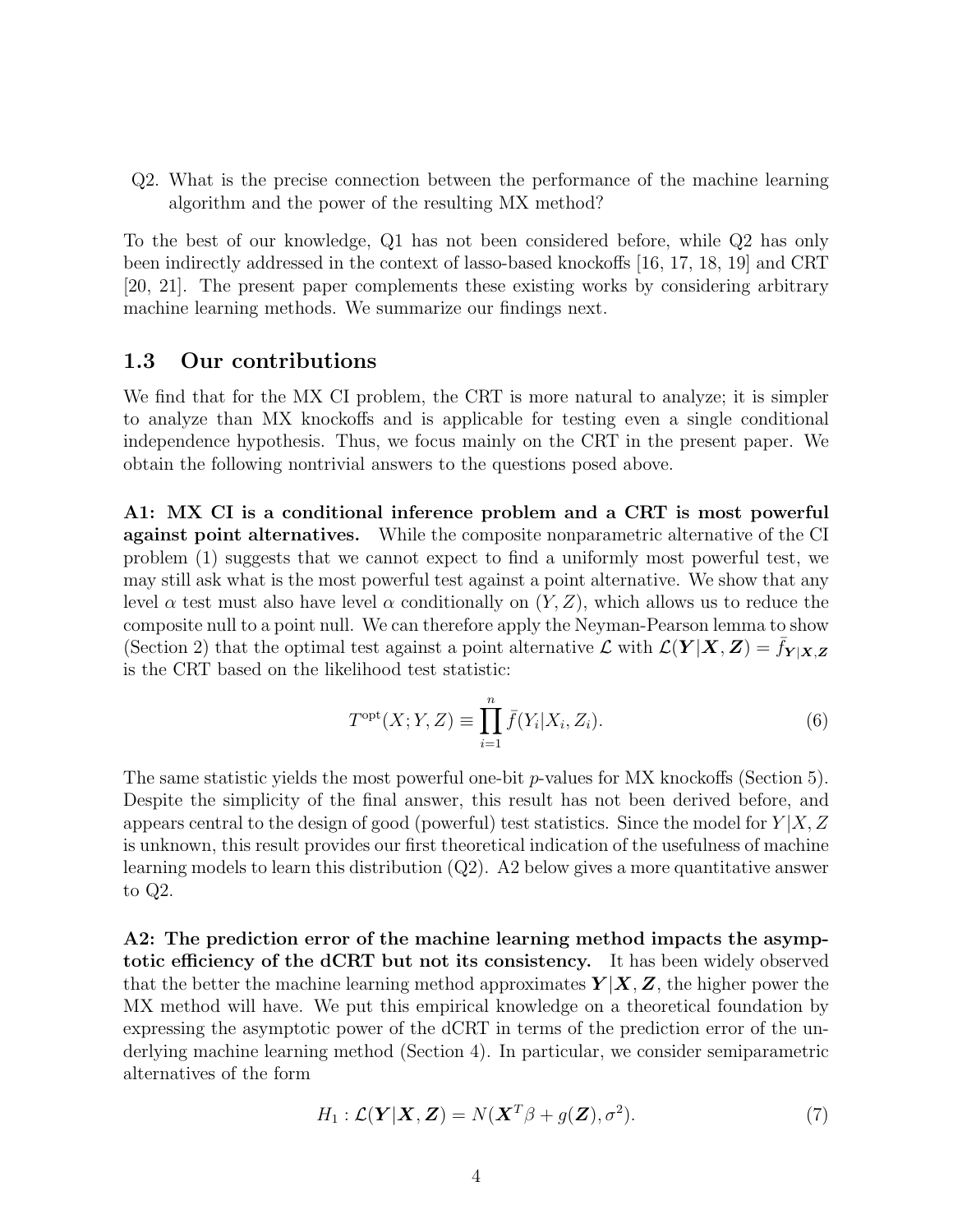We analyze the power of a dCRT variant that employs a separately trained estimator  $\hat{g}$  in an asymptotic regime where  $d = \dim(X)$  remains fixed while  $p = \dim(Z)$  grows arbitrarily with the sample size  $n$ . We find that this test is consistent no matter what about any with the sample size *n*. We find that this test is consistent no<br> $\hat{g}$  is used, while its asymptotic power against local alternatives  $\beta_n = h/\sqrt{h}$  $\overline{n}$  depends on the limiting mean-squared prediction error of  $\hat{g}$  (denoted  $\mathcal{E}^2$ ) and the limiting expected<br>variance  $\mathbb{E}[\text{Var}[\mathbf{X} | \mathbf{Z}]]$  (denoted  $e^2$ ). For example, if  $d = 1$ , the variance  $\mathbb{E}[\text{Var}[\boldsymbol{X}|\boldsymbol{Z}]]$  (denoted  $s^2$ ). For example, if  $d=1$ , the

dCRT power converges to that of normal location test under alternative N  $\left(\frac{hs}{\sqrt{2}}\right)$  $\frac{n\omega}{\sigma^2 + \mathcal{E}^2}$ , 1  $\setminus$ .

This represents the first explicit quantification of the impact of machine learning prediction error on the power of an MX method.

On the way to addressing Q2, we additionally establish a third result (Section [3\)](#page-8-0) that may be of independent interest:

A resampling-free second-order approximation to the dCRT is equivalent to the dCRT and controls Type-I error under weaker assumptions. It was recently pointed out that if  $\mathcal{L}(X|Z)$  is Gaussian, then the resampling distribution of the dCRT test statistic can be found in closed form without actual resampling [\[12\]](#page-27-0). Here we show that the resampling-free dCRT based on the first two moments of  $\mathcal{L}(X|Z)$  is asymptotically equivalent to the dCRT based on  $\mathcal{L}(X|Z)$  itself. Furthermore, we show the former test has asymptotic Type-I error control under the

$$
MX(2) assumption: the first two moments of  $\mathbf{X}|\mathbf{Z}$  are known, i.e.  $\mathbb{E}_{\mathcal{L}}[\mathbf{X}|\mathbf{Z}] = \mu(\mathbf{Z})$  and  $\text{Var}_{\mathcal{L}}[\mathbf{X}|\mathbf{Z}] = \Sigma(\mathbf{Z})$  for known  $\mu(\cdot), \Sigma(\cdot)$ . (8)
$$

This assumption is weaker than the full MX assumption, complementing existing work [\[8,](#page-26-7) [22\]](#page-27-10) on weakening assumptions for MX methods. It also suggests that the resamplingfree dCRT may be used in place of the usual dCRT while achieving similar power and controlling Type-I error asymptotically.

These advances shed new light on the nature of the MX problem and can inform methodological design. Our results handle multivariate  $X$ , arbitrarily correlated designs in the model for  $X$ , and any black-box machine learning method to learn  $\hat{g}$ .

**Notation.** Recalling equations [\(1\)](#page-1-0) and [\(2\)](#page-1-2), population-level variables (such as  $X, Y, Z$ ) are denoted in boldface, while samples of these variables (such as  $X_i, Y_i, Z_i$ ) are denoted in regular font. Note that boldface does not distinguish between scalars, vectors, and matrices, as it is sometimes employed. The dimensions of the object in this paper will be clear from context. All vectors are treated as column vectors. We often use uppercase symbols to denote both random variables and their realizations (for either population- or sample-level quantities), but use lowercase to denote the latter when it is important to make this distinction. We use  $\mathcal L$  to denote the joint distribution of  $(X, Y, Z)$ , though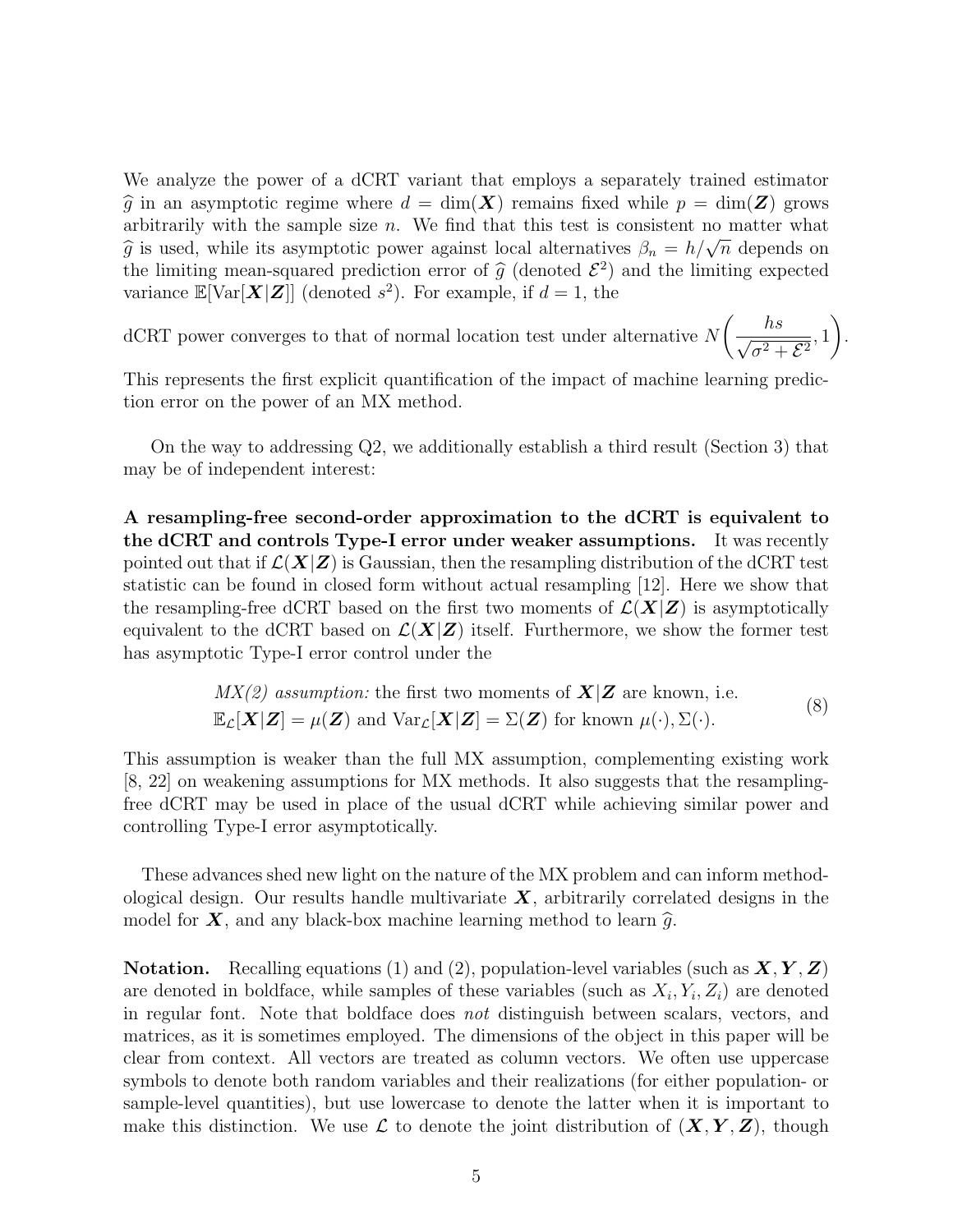we sometimes use this symbol to denote the joint distribution of  $(X, Y, Z)$  as well. We use the symbol " $\equiv$ " for definitions. We denote by  $c_{d,1-\alpha}$  the  $1-\alpha$  quantile of the  $\chi^2_d$ distribution, and by  $\chi^2_d(\lambda)$  the non-central  $\chi^2$  distribution with d degrees of freedom and noncentrality parameter  $\lambda$ .

### <span id="page-5-0"></span>2 The most powerful test against point alternatives

In this section, we seek the most powerful MX CI test against a point alternative. To accomplish this, we observe that any (marginally) level  $\alpha$  test must also have level  $\alpha$ conditionally on  $Y, Z$  (Section [2.1\)](#page-5-1). The latter conditioning step reduces the composite null to a point null. This reduction allows us to invoke the Neyman-Pearson lemma to find the most powerful test (Section [2.2\)](#page-6-0). Proofs are deferred to the appendix.

### <span id="page-5-1"></span>2.1 Conditioning reduces the composite null to a point null

Let us first formalize the definition of a level  $\alpha$  test of the MX CI problem. The null hypothesis is defined as the set of joint distributions compatible with conditional independence and with the assumed model for  $X|Z$ :

$$
\mathcal{L}_0^{\text{MX}}(f^*) \equiv \mathcal{L}_0 \cap \mathcal{L}^{\text{MX}}(f^*)
$$
  
\n
$$
\equiv \{ \mathcal{L} : \mathbf{X} \perp \mathbf{Y} \mid \mathbf{Z} \} \cap \{ \mathcal{L} : \mathcal{L}(\mathbf{X}|\mathbf{Z}) = f_{\mathbf{X}|\mathbf{Z}}^* \} \tag{9}
$$
  
\n
$$
= \{ \mathcal{L} : \mathcal{L}(\mathbf{X}, \mathbf{Y}, \mathbf{Z}) = f_{\mathbf{Z}} \cdot f_{\mathbf{X}|\mathbf{Z}}^* \cdot f_{\mathbf{Y}|\mathbf{Z}} \text{ for some } f_{\mathbf{Z}}, f_{\mathbf{Y}|\mathbf{Z}} \}. \tag{9}
$$

<span id="page-5-5"></span>A test  $\phi: (\mathbb{R}^d \times \mathbb{R}^r \times \mathbb{R}^p)^n \to [0, 1]$  of the MX CI problem is said to be level  $\alpha$  if

<span id="page-5-2"></span>
$$
\sup_{\mathcal{L}\in\mathscr{L}_{0}^{\mathrm{MX}}(f^{*})}\mathbb{E}_{\mathcal{L}}[\phi(X,Y,Z)]\le\alpha.
$$
\n(10)

Since the CRT calibrates the test statistic T conditionally on the observed  $Y, Z$  (recall definition [\(4\)](#page-2-0)), it is easy to verify that this test not only has level  $\alpha$  in the sense of equation [\(10\)](#page-5-2) but also has level  $\alpha$  conditionally on Y and Z:

$$
\sup_{y,z} \sup_{\mathcal{L}\in\mathcal{L}_0^{\text{MX}}(f^*)} \mathbb{E}_{\mathcal{L}}[\phi_T^{\text{CRT}}(X,Y,Z)|Y=y,Z=z] \le \alpha.
$$
 (11)

It turns out that, not just the CRT, but *any* level  $\alpha$  test  $\phi$  has this same property:<sup>[2](#page-5-3)</sup>

<span id="page-5-4"></span>**Proposition 1.** Any level  $\alpha$  test  $\phi$  of conditional independence under the MX assumption (i.e. any test satisfying property [\(10\)](#page-5-2)) must also be conditionally level  $\alpha$ :

$$
\sup_{y,z} \sup_{\mathcal{L}\in\mathcal{L}_0^{\text{MX}}(f^*)} \mathbb{E}_{\mathcal{L}}[\phi(X,Y,Z)|Y=y,Z=z] \le \alpha.
$$
 (12)

<span id="page-5-3"></span><sup>2</sup>We thank Michael Celentano for pointing out this fact to us.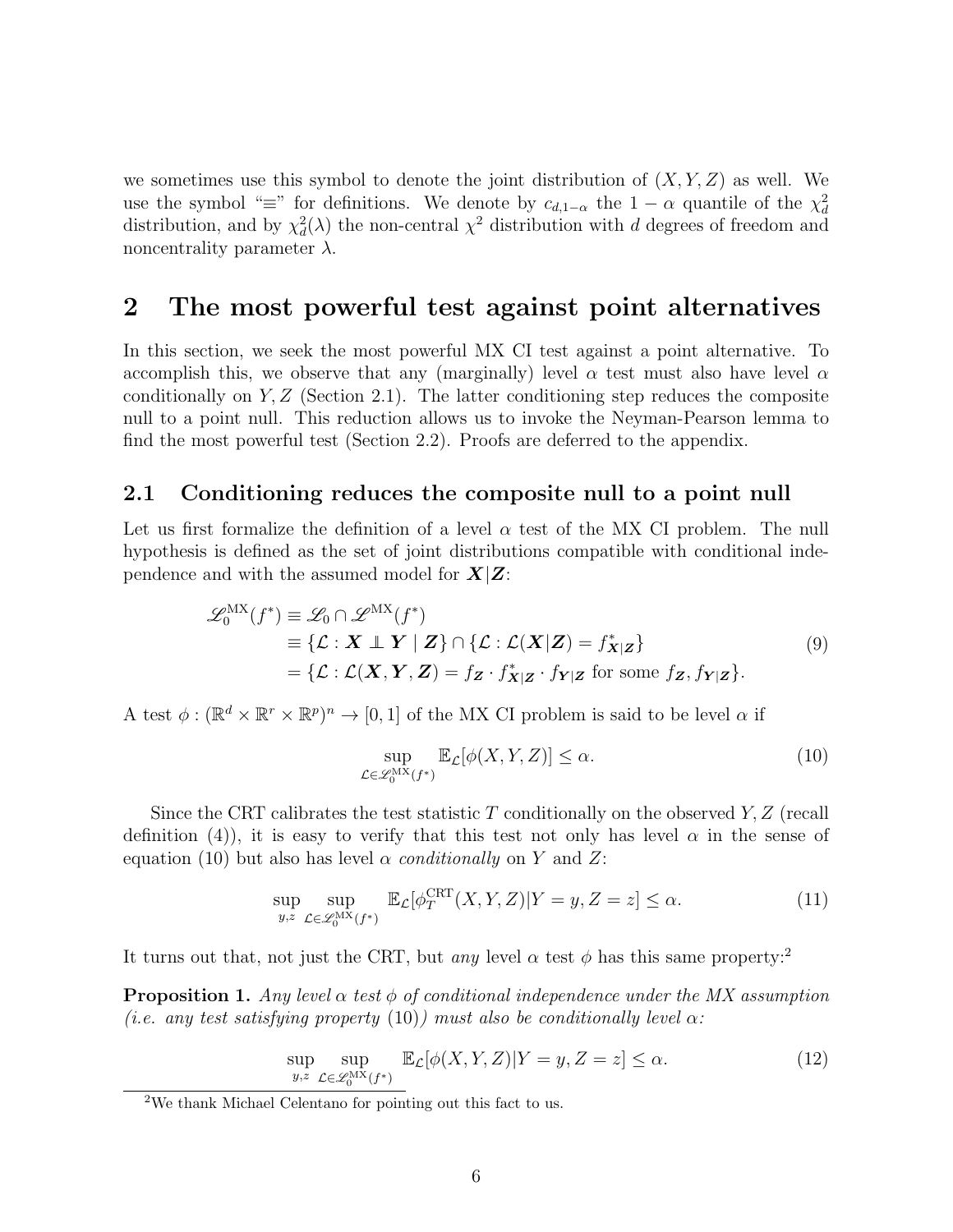Proposition [1,](#page-5-4) whose proof is given in Appendix [A,](#page-29-0) allows us to reframe the MX CI problem as that of testing a null hypothesis with respect to the conditional law  $\mathcal{L}(X|Y,Z)$ , viewing only X as random while fixing Y and Z at their observed values. It states that any level  $\alpha$  test  $\phi$ , when viewed as a *family* of hypothesis tests  $\phi(X; y, z)$  indexed by  $(y, z)$ , has level  $\alpha$  in the conditional testing problem for each  $(y, z)$ . This conditional perspective is useful because it reduces the composite null [\(1\)](#page-1-0) to a point null. Indeed, note that

<span id="page-6-1"></span>
$$
\mathcal{L} \in \mathcal{L}_0^{\text{MX}}(f^*) \Longrightarrow \mathcal{L}(X = x | Y = y, Z = z) = \prod_{i=1}^n f^*(x_i | z_i).
$$
 (13)

Therefore,  $\mathcal{L}(X|Y=y, Z=z)$  equals a fixed product distribution for any null  $\mathcal{L}$ . This yields a conditional point null hypothesis. Note that the observations  $X_i$  are independent but not identically distributed due to the different conditioning events in  $(13)$ .

The preceding observations may not come as a surprise to those familiar with MX methodology, and in fact the existence of a single null distribution from which to resample X is central to the very definition of the CRT. Nevertheless, we find it useful to state explicitly what has thus far been largely left implicit. This conditional perspective allows us to derive the optimal test against a point alternative by applying the Neyman-Pearson lemma in the conditional problem.

### <span id="page-6-0"></span>2.2 Most powerful test against point alternatives

The following theorem states that the CRT based on the likelihood with respect to the (unknown) distribution  $Y|X, Z$  is the most powerful test against a point alternative. To prepare for the statement, fix an alternative distribution  $\mathcal{L} \in \mathscr{L}^{\mathbf{MX}}(f^*)$ , and let  $\bar{f}_{Y|X,Z}$ be the density of  $\bar{\mathcal{L}}(\mathbf{Y} | \mathbf{X}, \mathbf{Z})$ .

<span id="page-6-2"></span>**Theorem 1.** Let  $\bar{\mathcal{L}} \in \mathcal{L}^{MX}(f^*)$  be an alternative distribution, with  $\bar{\mathcal{L}}(\bm{Y} | \bm{X}, \bm{Z}) = \bar{f}_{\bm{Y} | \bm{X}, \bm{Z}}$ . The likelihood of the data  $(X, Y, Z)$  with respect to  $\overline{\mathcal{L}}(\boldsymbol{Y} | \boldsymbol{X}, \boldsymbol{Z})$  is

$$
T^{\text{opt}}(X, Y, Z) \equiv \prod_{i=1}^{n} \bar{f}(Y_i | X_i, Z_i).
$$
 (14)

The CRT  $\phi_{T^{opt}}^{CRT}$  based on this test statistic is the most powerful test of  $H_0: \mathcal{L} \in \mathscr{L}_0^{MX}(f^*)$ against  $H_1 : \mathcal{L} = \overline{\mathcal{L}}, i.e.$ 

<span id="page-6-3"></span> $\mathbb{E}_{\bar{\mathcal{L}}}[\phi(X, Y, Z)] \leq \mathbb{E}_{\bar{\mathcal{L}}}[\phi_{T^{\text{opt}}}^{\text{CRT}}(X, Y, Z)]$ (15)

for any level  $\alpha$  test  $\phi$ .

The proof of Theorem [1](#page-6-2) (Appendix [A\)](#page-29-0) is based on the reduction in Section [2.1](#page-5-1) of the composite null to a point null by conditioning, followed by the Neyman-Pearson lemma. Note that the likelihood ratio in the model  $\mathcal{L}(\boldsymbol{X}|\boldsymbol{Y}, \boldsymbol{Z})$  reduces to the likelihood in the model  $\mathcal{L}(Y|\boldsymbol{X},\boldsymbol{Z})$  up to constant factors; see derivation [\(61\)](#page-30-0). This argument has similar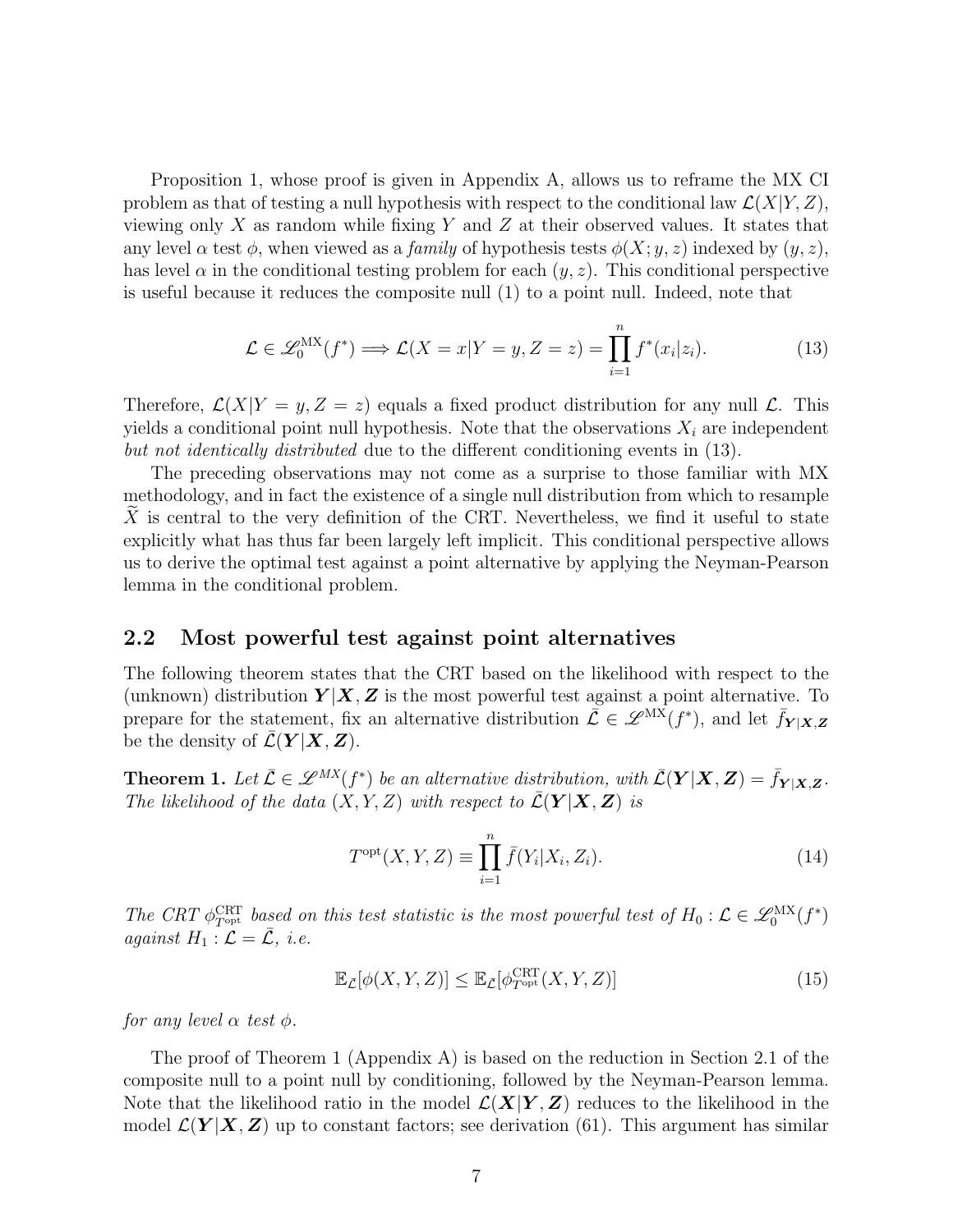flavor to the theory of unbiased testing (see Lehmann and Romano [\[23,](#page-27-11) Chapter 4]), where uniformly most powerful unbiased tests can be found by conditioning on sufficient statistics for nuisance parameters. Our result is also analogous to but different from Lehmann's derivation of the most powerful permutation tests using conditioning followed by the Neyman-Pearson lemma, in randomization-based causal inference (see the rejoinder of Rosenbaum's 2002 discussion paper [\[24\]](#page-27-12), Section 5.10 of Lehmann (1986), now Lehmann and Romano [\[23,](#page-27-11) Section 5.9]).

Inspecting the most powerful test given by Theorem [1,](#page-6-2) we find that it depends on  $\mathcal L$ only through  $\mathcal{L}(\boldsymbol{Y} | \boldsymbol{X}, \boldsymbol{Z})$ . This immediately yields the following corollary.

<span id="page-7-0"></span>Corollary 1. Define the composite class of alternatives

$$
\mathcal{L}_1(f^*, \bar{f}) = \{ \mathcal{L} \in \mathcal{L}_0^{\text{MX}}(f^*) : \bar{\mathcal{L}}(\mathbf{Y}|\mathbf{X}, \mathbf{Z}) = \bar{f}_{\mathbf{Y}|\mathbf{X}, \mathbf{Z}} \} = \{ \mathcal{L} : \mathcal{L}(\mathbf{X}, \mathbf{Y}, \mathbf{Z}) = f_{\mathbf{Z}} \cdot f_{\mathbf{X}|\mathbf{Z}}^* \cdot \bar{f}_{\mathbf{Y}|\mathbf{X}, \mathbf{Z}} \text{ for some } f_{\mathbf{Z}} \}.
$$

The CRT  $\phi_{\text{Top}^{\text{R}}}\phi_{\text{Top}^{\text{R}}}$  is the uniformly most powerful test of  $H_0: \mathcal{L} \in \mathscr{L}_0^{\text{MX}}(f^*)$  against  $H_1$ :  $\mathcal{L} \in \mathscr{L}_1(f^*, \overline{\overline{f}}).$ 

Theorem [1](#page-6-2) and Corollary [1](#page-7-0) state that the most powerful test against a point alternative is the CRT based on the test statistic defined as the measuring how well the data  $(X, Y, Z)$ fit the distribution  $\mathcal{L}(\boldsymbol{Y} | \boldsymbol{X}, \boldsymbol{Z})$ . For example, if

$$
\bar{f}(\mathbf{Y}|\mathbf{X}, \mathbf{Z}) = N(\mathbf{X}^T \beta + \mathbf{Z}^T \gamma, \sigma^2) \text{ for coefficients } \beta \in \mathbb{R}^d \text{ and } \gamma \in \mathbb{R}^p, \qquad (16)
$$

then the optimal test rejects for small values of  $||Y - X\beta - Z\gamma||^2$ . In Section [5,](#page-22-0) we establish an analogous optimality statement for MX knockoffs as well. Since the optimal test depends on the alternative distribution  $\mathcal{L}(\boldsymbol{Y} | \boldsymbol{X}, \boldsymbol{Z})$ , CRT and MX knockoffs implementations usually employ a machine learning step to search through the composite alternative (not unlike a likelihood ratio test) for a good approximation  $f_{Y|X,Z}$ . These approximate models are then summarized in various ways to define a test statistic  $T$ . There is no consensus yet on the best test statistic to use, with some authors  $[2, 3, 9]$  $[2, 3, 9]$  $[2, 3, 9]$  using combinations of fitted coefficients  $\widehat{\beta}$  and others [\[10,](#page-26-9) [11\]](#page-26-10) using loss-based test statistics. The above optimality results align more closely with the latter strategy. Loss-based test statistics also have the advantage of avoiding ad hoc combination rules for  $\widehat{\beta} \in \mathbb{R}^d$  when  $d > 1$ . It remains to be seen whether loss-based or coefficient-based test statistics yield greater power in practice, but a thorough empirical comparison is beyond the scope of this work. For now, it suffices to note that, despite its simplicity, this is the first such power optimality result in the CRT literature.

Intuitively, the results of this section suggest that the more successful  $f_{Y|X,Z}$  is at approximating the true alternative  $f_{Y|X,Z}$ , the more powerful the corresponding CRT will be. We make this relationship precise in an asymptotic setting in Section [4.](#page-18-0) We prepare for these results in the next section by exploring an easier-to-analyze asymptotic equivalent to the CRT.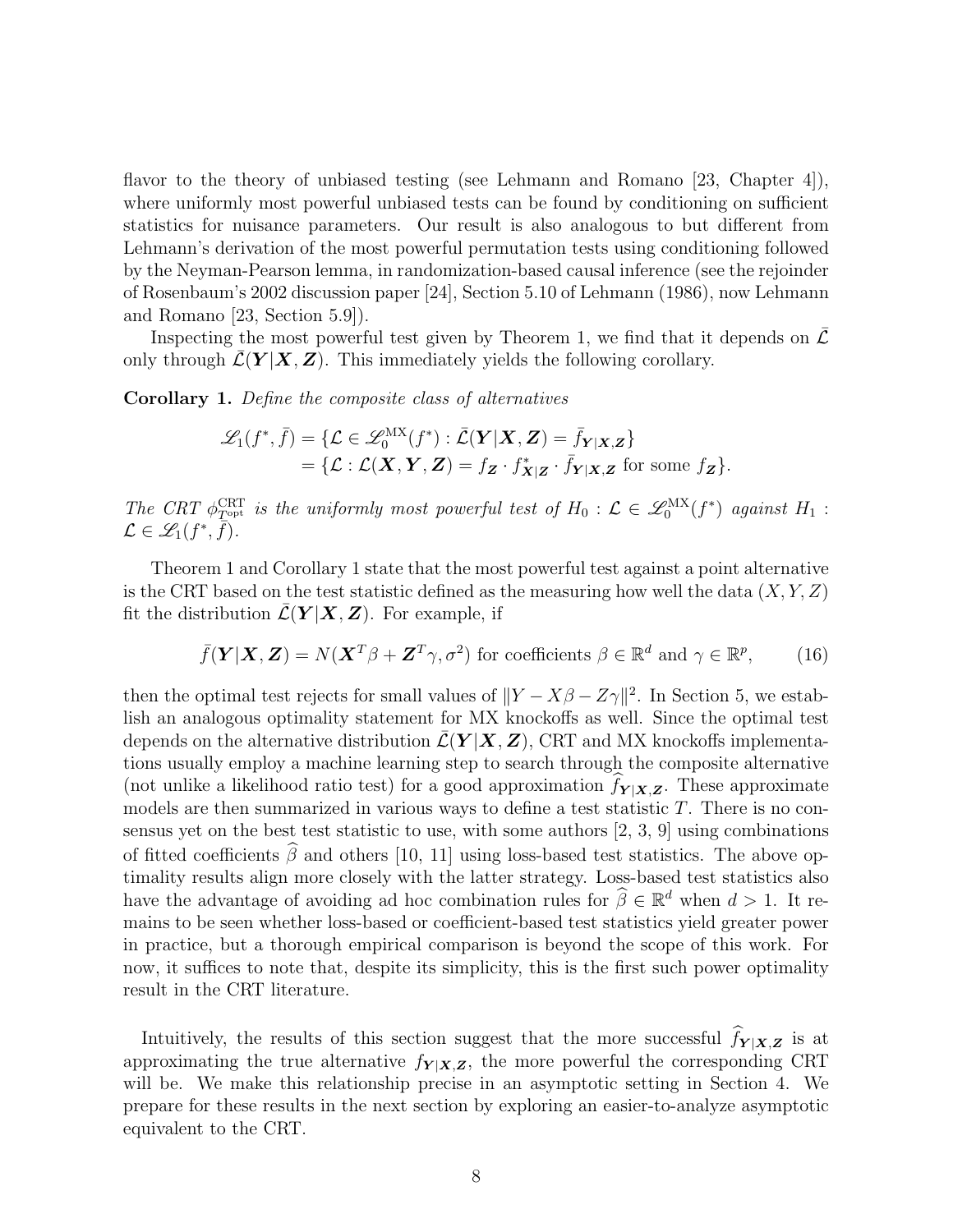### <span id="page-8-0"></span>3 An asymptotic equivalent to the distilled CRT

In Section [2,](#page-5-0) we saw how to construct the optimal test against point alternatives specified by  $f_{Y|X,Z}$ . In practice, of course we do not have access to this distribution, so we usually estimate it via a statistical machine learning procedure. The goal of this section and the next is to quantitatively assess the power of the CRT as a function of the prediction error of this machine learning procedure. Specifically, we consider the power of a specific instance of the CRT (the *distilled CRT (dCRT)* [\[12\]](#page-27-0)) against a set of semiparametric alternatives (Section [3.1\)](#page-8-1). We prepare to assess the power of this test by showing its asymptotic equivalence to the simpler-to-analyze  $MX(2)$  F-test (Section [3.2\)](#page-10-0), which is of independent interest due to its closed form and weaker assumptions (Section [3.3\)](#page-12-0). We examine the finite-sample Type-I error control of the  $MX(2)$  F-test in numerical simulations (Section [3.4\)](#page-13-0) and put this section's results into perspective (Section [3.5\)](#page-17-0) before moving on to stating the desired power results in the next section (Section [4\)](#page-18-0).

### <span id="page-8-1"></span>3.1 Semiparametric alternatives and the distilled CRT

First, we define an asymptotic framework within which we will work in Sections [3](#page-8-0) and [4.](#page-18-0) Following a triangular array formalization, for each  $n = 1, 2, \ldots$ , we have a joint law  $\mathcal{L}_n$  over  $(X, Y, Z) \in \mathbb{R}^{d+r+p}$ , where  $d = \dim(X)$  remains fixed,  $r = \dim(Y) = 1$ , and  $p = \dim(Z)$  can vary arbitrarily with n. For each n, we receive n i.i.d. samples  $(X, Y, Z) = \{(X_i, Y_i, Z_i)\}_{i=1}^n$  from  $\mathcal{L}_n$ . Note that we leave implicit the dependence on n of  $(X, Y, Z)$  and  $(X, Y, Z)$  to lighten the notation. In this framework, it will be useful to define the mean and variance functions

<span id="page-8-4"></span>
$$
\mu_n(\mathbf{Z}) \equiv \mathbb{E}_{\mathcal{L}_n}[\mathbf{X}|\mathbf{Z}] \text{ and } \Sigma_n(\mathbf{Z}) \equiv \text{Var}_{\mathcal{L}_n}[\mathbf{X}|\mathbf{Z}]. \tag{17}
$$

Now, consider a set of semiparametric alternatives  $\mathcal{L}_n(Y|X, Z)$  such that

<span id="page-8-2"></span>
$$
\mathbf{Y} = \mathbf{X}^T \beta_n + g_n(\mathbf{Z}) + \boldsymbol{\epsilon}; \quad \boldsymbol{\epsilon} \sim N(0, \sigma^2), \ \sigma^2 > 0 \tag{18}
$$

for  $\boldsymbol{\epsilon} \perp (X, Y, Z)$ . Here,  $\beta_n \in \mathbb{R}^d$  is a coefficient vector,  $g_n : \mathbb{R}^p \to \mathbb{R}$  a general function, and  $\sigma^2 > 0$  the residual variance. Of special interest are local alternatives where  $\beta_n = h/\sqrt{n}$  for some  $h \in \mathbb{R}^d$ . By Theorem [1,](#page-6-2) the most powerful test against the alternative [\(18\)](#page-8-2) is the CRT based on the likelihood statistic

<span id="page-8-3"></span>
$$
T_n^{\text{opt}}(X, Y, Z) = \prod_{i=1}^n \frac{1}{(2\pi)^{1/2}} \exp\left(-\frac{1}{2\sigma^2} \left(Y_i - X_i^T \beta_n - g_n(Z_i)\right)^2\right)
$$
  
= 
$$
\prod_{i=1}^n \frac{1}{(2\pi)^{1/2}} \exp\left(-\frac{1}{2\sigma^2} \left(Y_i - (X_i - \mu_n(Z_i))^T \beta_n - g'_n(Z_i)\right)^2\right),
$$
 (19)

where

<span id="page-8-5"></span>
$$
g'_n(\mathbf{Z}) \equiv \mathbb{E}[\mathbf{Y}|\mathbf{Z}] = \mu_n(\mathbf{Z})^T \beta_n + g_n(\mathbf{Z}). \tag{20}
$$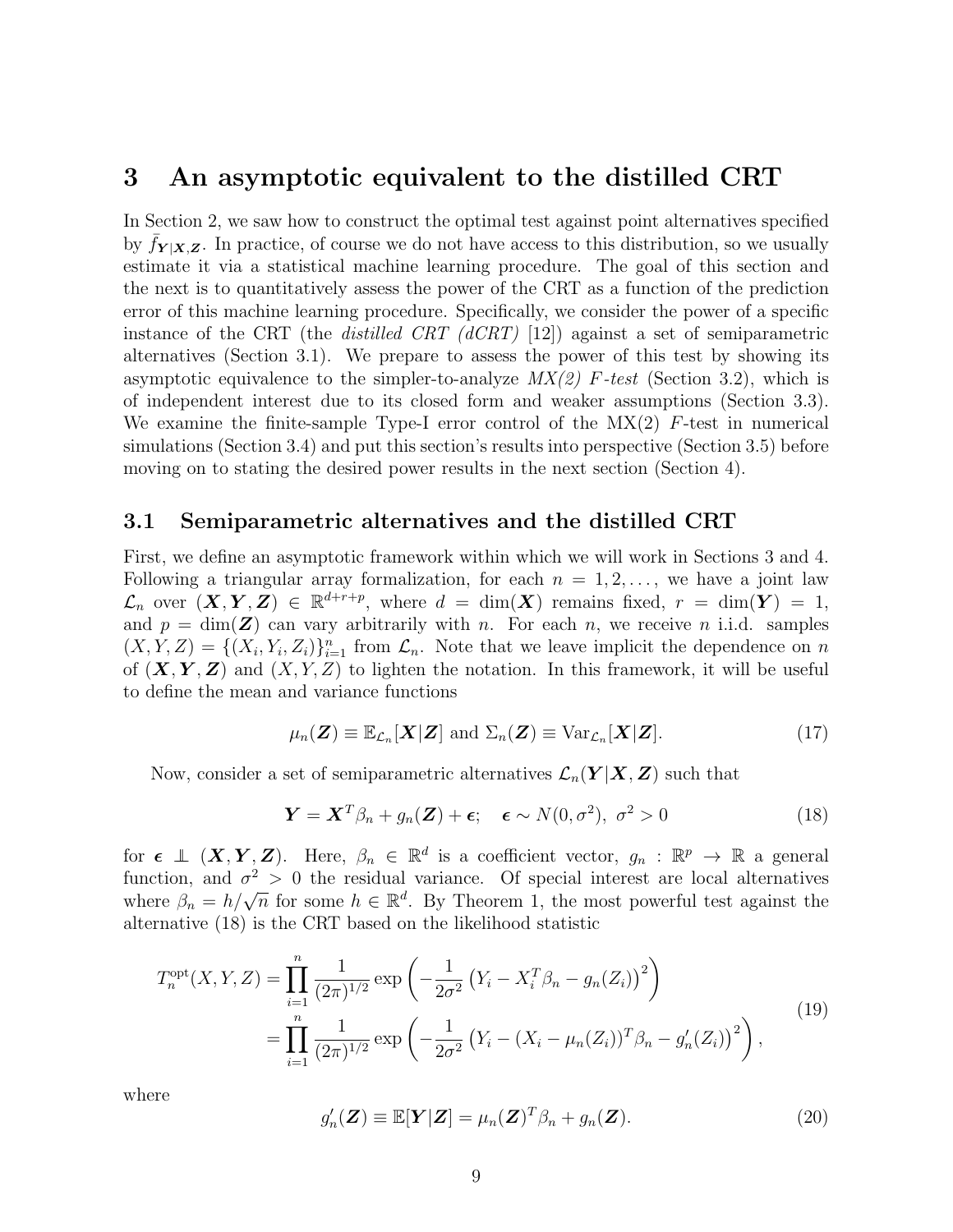Assuming local alternatives  $\beta_n = h/\sqrt{n}$  and taking a logarithm, we obtain

<span id="page-9-0"></span>
$$
\log T_n^{\text{opt}}(X, Y, Z) = -\frac{n}{2} \log(2\pi) - \frac{1}{2\sigma^2} \sum_{i=1}^n \left( Y_i - (X_i - \mu_n(Z_i))^T h / \sqrt{n} - g'_n(Z_i) \right)^2
$$
  

$$
\approx \frac{h^T}{\sigma^2} \frac{1}{\sqrt{n}} \sum_{i=1}^n (Y_i - g'_n(Z_i))(X_i - \mu_n(Z_i)) + C,
$$
 (21)

where  $C$  is a constant that does not depend on  $X$  and therefore does not change upon resampling.

Of course, inference based on  $T_n^{\text{opt}}$  is infeasible because the function  $g'_n$  is unknown in practice. Suppose we have learned an estimate  $\hat{g}_n$  of this function, possibly in-sample. Then, the derivation [\(21\)](#page-9-0) motivates us to base inference on the sample covariance between  $\boldsymbol{X}$  and  $\boldsymbol{Y}$  after adjusting for  $\boldsymbol{Z}$ :

<span id="page-9-2"></span>
$$
\widehat{\rho}_n(X, Y, Z) \equiv \frac{1}{n} \sum_{i=1}^n (Y_i - \widehat{g}_n(Z_i))(X_i - \mu_n(Z_i)).
$$
\n(22)

Consider first the case  $d = 1$ . The CRT rejecting for large values of  $|\hat{\rho}_n|$  is an instance of the dCRT [\[12\]](#page-27-0). The idea of the dCRT (Algorithm [1\)](#page-9-1) is to distill—usually via a machine learning regression method—the information from the high-dimensional  $Z \in \mathbb{R}^{p \times n}$  about X and Y into a low-dimensional summary  $D \in \mathbb{R}^{q \times n}$ , where  $q \ll p$ . This is accomplished using a distillation function  $d : (Y, Z) \mapsto D$ . Then, the CRT is applied using a test statistic of the form  $T_n(X, Y, Z) \equiv T_n^d(X, Y, D) = T_n^d(X, Y, d(Y, Z))$ . For example, the CRT based on the statistic  $\hat{\rho}_n$  [\(22\)](#page-9-2) can be expressed as the dCRT with distillation function  $d_i(Y, Z) = (\widehat{g}_n(Z_i), \mu_n(Z_i))$ , where  $\widehat{g}_n$  is learned in-sample on  $(Y, Z)$ .

#### Algorithm 1: The distilled conditional randomization test (dCRT)

Input:  $\{(X_i, Y_i, Z_i)\}_{i=1}^n$ , distribution  $f_{\mathbf{X}|\mathbf{Z}}^*$ , distillation function d, test statistic  $T_n^d$ , number of resamples B 1 Distill information in Z about X and Y into  $D \equiv d(Y, Z)$ ;

\n- **2 for** 
$$
b = 1, 2, \ldots, B
$$
 do
\n- **3** | Resample  $\widetilde{X}_i^{(b)} \stackrel{\text{ind}}{\sim} f_{\mathbf{X}|\mathbf{Z} = Z_i}$ ,  $i = 1, \ldots, n$ ;
\n- **4 end**
\n- **5 Compute**  $\widehat{p} \equiv \frac{1}{B+1} \sum_{b=1}^B \mathbb{1}(T_n^d(\widetilde{X}^{(b)}, Y, D) \geq T_n^d(X, Y, D)).$
\n- **Output:** dCRT *p*-value  $\widehat{p}$ .
\n- **Computational cost:** One *p*-dimensional model fit, and drawing *B* resamples.
\n

<span id="page-9-1"></span>The dCRT was proposed for its computational speed: The computationally expensive distillation step is a function only of  $(Y, Z)$ , so it need not be refit upon resampling X. By contrast, the originally proposed instance of the CRT [\[2\]](#page-26-1) involved learning  $f_{Y|X,Z}$  on the entire sample  $(X, Y, Z)$ , and therefore the learning procedure needed to be re-applied to each resampled dataset  $(\tilde{X}^{(b)}, Y, Z)$ . The derivations [\(19\)](#page-8-3) and [\(21\)](#page-9-0) suggest that the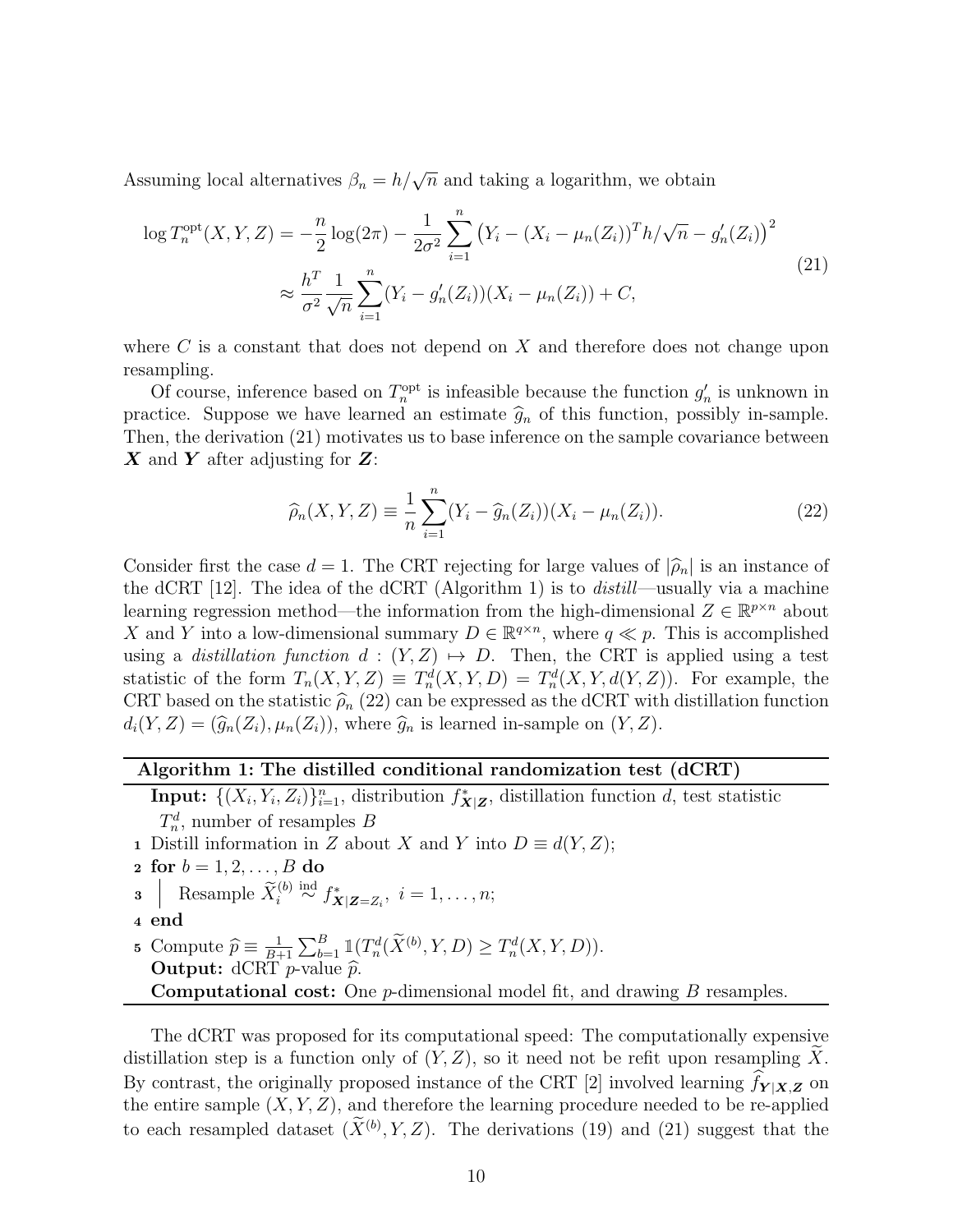dCRT is not only computationally fast, but also a natural test to consider for power against semiparametric alternatives [\(18\)](#page-8-2). We therefore focus on this class of tests.

In preparation to study the power of the dCRT, we extend it to  $d > 1$  and propose an asymptotically equivalent test that is easier to analyze.

#### <span id="page-10-0"></span>3.2 A second-order approximation to the dCRT

Let us consider first the special case

$$
\mathcal{L}_n(\mathbf{X}|\mathbf{Z}) = N(\mu_n(\mathbf{Z}), \Sigma_n(\mathbf{Z})).
$$
\n(23)

In this case, the resampling distribution of  $\hat{\rho}_n$  can be computed in closed form [\[12\]](#page-27-0):

<span id="page-10-1"></span>
$$
\mathcal{L}_n(\sqrt{n} \cdot \widehat{\rho}_n(\widetilde{X}, Y, Z) \mid X, Y, Z) = N(0, \widehat{S}_n^2), \tag{24}
$$

where

<span id="page-10-4"></span>
$$
\widehat{S}_n^2 \equiv \frac{1}{n} \sum_{i=1}^n (Y_i - \widehat{g}_n(Z_i))^2 \Sigma_n(Z_i). \tag{25}
$$

When  $d = 1$ , the dCRT based on the statistic  $T_n(X, Y, Z) = |$  $\overline{n} \cdot \widehat{\rho}_n(X, Y, Z)$  (and infinitely many resamples B) therefore rejects when  $T_n(X, Y, Z) > \widehat{S}_n \cdot z_{1-\alpha/2}$ , requiring no resampling. To extend this to  $d > 1$ , consider the standardized quantity

<span id="page-10-5"></span>
$$
U_n(X, Y, Z) \equiv \hat{S}_n^{-1} \sqrt{n} \hat{\rho}_n = \frac{\hat{S}_n^{-1}}{\sqrt{n}} \sum_{i=1}^n (Y_i - \hat{g}_n(Z_i))(X_i - \mu_n(Z_i)) \in \mathbb{R}^d.
$$
 (26)

It is natural to use as a test statistic the squared norm of  $U_n$ :

<span id="page-10-2"></span>
$$
T_n(X, Y, Z) \equiv ||U_n(X, Y, Z)||^2.
$$
\n(27)

Then, the normal resampling distribution [\(24\)](#page-10-1) implies that

$$
\mathcal{L}_n(T_n(\widetilde{X}, Y, Z)|X, Y, Z) = \chi_d^2. \tag{28}
$$

It follows that the dCRT based on test statistic  $T_n(X, Y, Z)$  yields the test

<span id="page-10-3"></span>
$$
\phi_n^{N(\mu_n, \Sigma_n)}(X, Y, Z) \equiv \mathbb{1}(T_n(X, Y, Z) > c_{d, 1-\alpha}),\tag{29}
$$

where we recall that  $c_{d,1-\alpha}$  is defined as the  $1-\alpha$  quantile of  $\chi^2_d$ . Note that all tests  $\phi$  in Sections [3](#page-8-0) and [4](#page-18-0) will be (d)CRTs based on the test statistic  $T_n$  [\(27\)](#page-10-2). To ease notation, we therefore omit the subscript  $T_n$  and the superscript "CRT" from the notation introduced in equation [\(5\)](#page-2-1), replacing these with n and the distribution of  $X|Z$  with respect to which resampling is done, respectively. For example, the superscript in the test defined in equation [\(29\)](#page-10-3) is based on the resampling distribution  $X|Z \sim N(\mu_n(Z), \Sigma_n(Z)).$ 

If the conditional distribution  $\mathcal{L}_n(X|Z)$  is not Gaussian, then the dCRT  $\phi_n^{\mathcal{L}_n}$  based on  $T_n(X, Y, Z)$  will not reduce to the closed-form expression [\(29\)](#page-10-3). However, we can think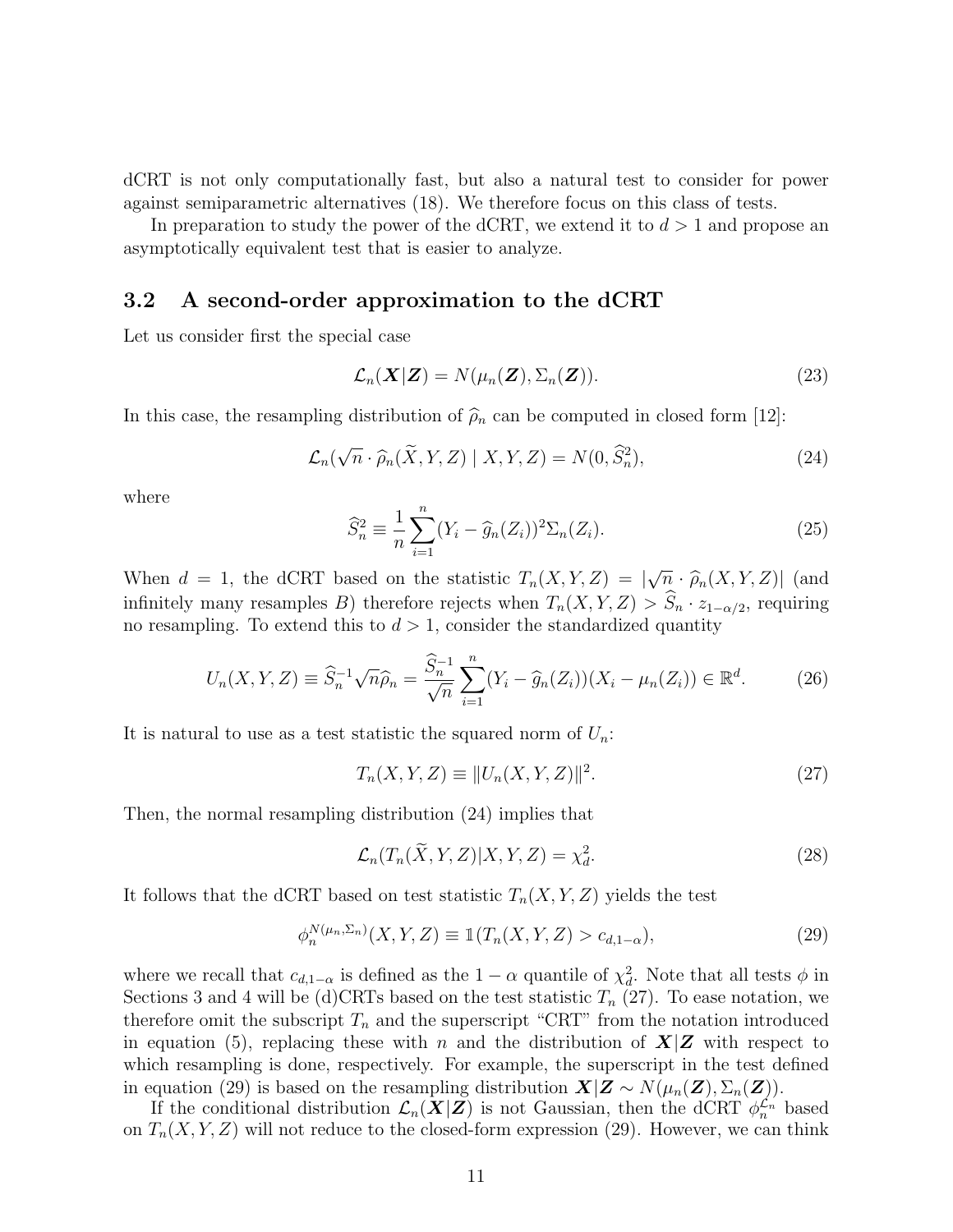of the test  $\phi_n^{N(\mu_n, \Sigma_n)}$  as a kind of second-order approximation for  $\phi_n^{\mathcal{L}_n}$  as long as  $\mathcal{L}_n(\mathbf{X}|\mathbf{Z})$ has first and second moments given by  $\mu_n(\mathbf{Z})$  and  $\Sigma_n(\mathbf{Z})$ , respectively. Indeed, it is easy to check that the resampling distribution  $\mathcal{L}_n(\sqrt{n} \cdot \widehat{\rho}_n(X, Y, Z) \mid X, Y, Z)$  matches that derived in the normal case (24) up to two moments. Under a few assumptions, we can derived in the normal case [\(24\)](#page-10-1) up to two moments. Under a few assumptions, we can make this intuition precise by showing that  $\phi_n^{\mathcal{L}_n}$  is asymptotically equivalent to  $\phi_n^{N(\mu_n, \Sigma_n)}$ (Theorem [2](#page-11-0) below). We require the distribution  $\mathcal{L}_n$  to satisfy the following moment conditions for fixed  $c_1, c_2 > 0$ :

<span id="page-11-1"></span>
$$
\mathcal{L}_n \in \mathscr{L}_n(c_1, c_2) \equiv \{ \mathcal{L}_n : ||S_n^{-1}|| \le c_1, \mathbb{E}_{\mathcal{L}_n} \left[ (\boldsymbol{Y} - \widehat{g}_n(\boldsymbol{Z}))^4 \mathbb{E}_{\mathcal{L}_n} [||\boldsymbol{X} - \mu_n(\boldsymbol{Z})||^4 | \boldsymbol{Z} \right] \right] \le c_2 \}, \quad (30)
$$

where

$$
S_n^2 \equiv \mathbb{E}[\widehat{S}_n^2] = \mathbb{E}_{\mathcal{L}_n} \left[ (\boldsymbol{Y} - \widehat{g}_n(\boldsymbol{Z}))^2 \Sigma_n(\boldsymbol{Z}) \right]. \tag{31}
$$

Furthermore, to avoid technical complications, we assume that the estimate  $\hat{g}_n$  is trained independent dataset (whose size can vary arbitrarily with  $n$  and is not included in the sample size *n* used for testing). These training sets across *n* and resulting estimates  $\hat{g}_n$ remain fixed throughout.

<span id="page-11-0"></span>**Theorem 2.** Suppose that for each n,  $\mathcal{L}_n$  is a law whose first and second conditional moments are given by  $\mu_n(\mathbf{Z})$  and  $\Sigma_n(\mathbf{Z})$  [\(17\)](#page-8-4), which satisfies the moment conditions [\(30\)](#page-11-1) for fixed for some  $c_1, c_2 > 0$ . Let  $\phi_n^{\mathcal{L}_n}$  be the dCRT based on the test statistic  $T_n(X, Y, Z)$  [\(25\)](#page-10-4), [\(26\)](#page-10-5), [\(27\)](#page-10-2), with  $\widehat{g}_n$  trained out of sample. The threshold  $C_n(Y, Z)$  of this test [\(4\)](#page-2-0) converges in probability to the  $\chi_d^2$  quantile:

<span id="page-11-3"></span>
$$
C_n(Y, Z) \xrightarrow{\mathcal{L}_n} c_{d, 1-\alpha}.\tag{32}
$$

Furthermore, if  $T_n(X, Y, Z)$  does not accumulate near  $c_{d,1-\alpha}$ , i.e.

<span id="page-11-4"></span>
$$
\lim_{\delta \to 0} \limsup_{n \to \infty} \mathbb{P}_{\mathcal{L}_n}[|T_n(X, Y, Z) - c_{d, 1-\alpha}| \le \delta] = 0,
$$
\n(33)

then the dCRT  $\phi_n^{\mathcal{L}_n}$  is asymptotically equivalent to its second order approximation  $\phi_n^{N(\mu_n,\Sigma_n)}$  [\(29\)](#page-10-3):

<span id="page-11-2"></span>
$$
\lim_{n \to \infty} \mathbb{P}_{\mathcal{L}_n}[\phi_n^{\mathcal{L}_n}(X, Y, Z) \neq \phi_n^{N(\mu_n, \Sigma_n)}(X, Y, Z)] = 0.
$$
\n(34)

Informally, this theorem (proved in Appendix [B\)](#page-30-1) suggests that the CRT resampling distribution of  $T_n(X, Y, Z)$  converges to  $\chi^2_d$ , which is the resampling distribution of this test statistic under a normal  $\mathcal{L}_n(X|Z)$ . Note that the resulting equivalence [\(34\)](#page-11-2) holds for the specific instance of the CRT based on the statistic  $T_n$  defined in via equations [\(26\)](#page-10-5) and [\(27\)](#page-10-2), though other kinds of test statistics may lead to similar large-sample behavior. While Theorem [2](#page-11-0) is stated for  $\hat{g}_n$  trained out of sample, we conjecture that it continues to hold when  $\hat{g}_n$  is fit in sample, as in the original dCRT construction [\[12\]](#page-27-0).

Theorem [2](#page-11-0) has several consequences. First, it allows us to study the power of the dCRT  $\phi_n^{\mathcal{L}_n}$  against semiparametric alternatives [\(18\)](#page-8-2) by studying instead the simpler test  $\phi_n^{N(\mu_n, \Sigma_n)}$ . We pursue this direction in Section [4.](#page-18-0) Second, it implies a certain robustness property of the dCRT. Indeed, suppose we run the dCRT based on an incorrect law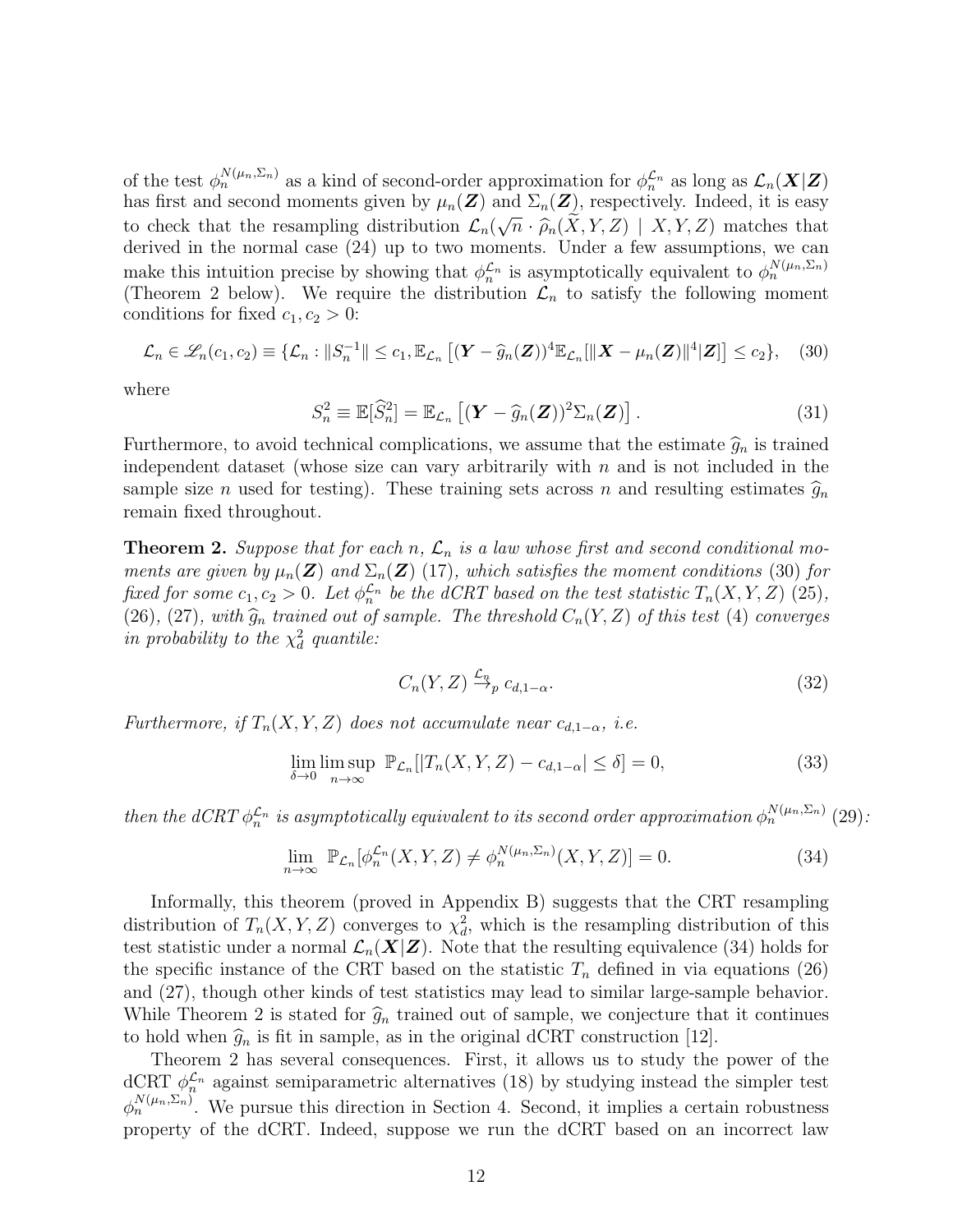$\mathcal{L}'_n \neq \mathcal{L}_n$ , but whose first and second moments match that of  $\mathcal{L}_n$  and such that  $\mathcal{L}_n$  is contiguous with respect to  $\mathcal{L}'_n$ . Then, applying Theorem [2](#page-11-0) to  $\mathcal{L}_n$  and  $\mathcal{L}'_n$  implies that  $\mathbb{P}_{\mathcal{L}_n}[\phi_n^{\mathcal{L}'_n}(X,Y,Z)\neq \phi_n^{\mathcal{L}_n}(X,Y,Z)]\to 0.$  It follows that since  $\phi_n^{\mathcal{L}_n}$  controls the type-I error asymptotically (in fact, also in finite samples), then so does  $\phi_n^{\mathcal{L}'_n}$ . We omit the formal statement of this result for the sake of brevity. Third, it suggests a distinct conditional independence test with valid Type-I error control under the weaker assumption that only the first two moments of  $\mathcal{L}_n(X|Z)$  are known. We expand on this third consequence next.

### <span id="page-12-0"></span>3.3 The  $MX(2)$  assumption and the  $MX(2)$  F-test

The asymptotic equivalence of  $\phi_n^{N(\mu_n, \Sigma_n)}$  to  $\phi_n^{\mathcal{L}_n}$  stated in Theorem [2](#page-11-0) suggests that we may replace the dCRT based on the law  $\mathcal{L}_n(X|Z)$  with that based on its normal approximation  $N(\mu_n(\mathbf{Z}), \Sigma_n(\mathbf{Z}))$  while preserving Type-I error control. Since the test  $\phi_n^{N(\mu_n, \Sigma_n)}$  requires knowledge only of the first two moments  $\mu_n(\boldsymbol{X})$  and  $\Sigma_n(\boldsymbol{Z})$ , this means that we may control Type-I error without the full MX assumption. To formalize this, let us define the

$$
MX(2) assumption: the conditional mean  $\mu_n(\mathbf{Z}) \equiv \mathbb{E}_{\mathcal{L}_n}[\mathbf{X}|\mathbf{Z}]$   
and conditional variance  $\Sigma_n(\mathbf{Z}) \equiv \text{Var}_{\mathcal{L}_n}[\mathbf{X}|\mathbf{Z}]$  are known. (35)
$$

<span id="page-12-2"></span>By analogy with definition  $(9)$ , the  $MX(2)$  null hypothesis is defined as

$$
\mathcal{L}_0^{\text{MX}(2)} = \mathcal{L}_0^{\text{MX}(2)}(\mu_n(\cdot), \Sigma_n(\cdot)) \equiv \mathcal{L}_0 \cap \mathcal{L}^{\text{MX}(2)}(\mu_n(\cdot), \Sigma_n(\cdot)),\tag{36}
$$

where

$$
\mathscr{L}^{\mathrm{MX}(2)}(\mu_n(\cdot),\Sigma_n(\cdot))\equiv \{\mathcal{L}_n:\mathbb{E}_{\mathcal{L}_n}[\boldsymbol{X}|\boldsymbol{Z}]=\mu_n(\boldsymbol{Z}),\ \mathrm{Var}_{\mathcal{L}_n}[\boldsymbol{X}|\boldsymbol{Z}]=\Sigma_n(\boldsymbol{Z})\}.
$$

Under the MX(2) assumption, the CRT is undefined because there is no conditional distribution  $\mathcal{L}_n(X|Z)$  to resample from. Nevertheless, we may define the  $MX(2)$  F-test by running the resampling-free dCRT as though  $\mathcal{L}_n(X|Z)$  were normal, with the given first and second moments (Algorithm [2\)](#page-12-1). We denote this test  $\phi_n^{N(\mu_n, \Sigma_n)}$ , as before.

#### Algorithm 2: The  $MX(2)$  F-test

**Data:**  $\{(X_i, Y_i, Z_i)\}_{i=1}^n$ ,  $\mu_n(\cdot)$  and  $\Sigma_n(\cdot)$  in [\(17\)](#page-8-4), learning method g

1 Obtain  $\hat{g}_n$  by fitting g (either in-sample, out-of-sample, or a mix of both);

2 Recall  $\mu_n(Z_i) \equiv \mathbb{E}_{\mathcal{L}_n}[X_i|Z_i],$  set  $\widehat{S}_n^2 \equiv \frac{1}{n}$ 2 Recall  $\mu_n(Z_i) \equiv \mathbb{E}_{\mathcal{L}_n}[X_i|Z_i]$ , set  $\widehat{S}_n^2 \equiv \frac{1}{n} \sum_{i=1}^n (Y_i - \widehat{g}_n(Z_i))^2 \sum_n (Z_i)$ ;<br>3 Set  $U_n \equiv \frac{\widehat{S}_n^{-1}}{\sqrt{n}} \sum_{i=1}^n (Y_i - \widehat{g}_n(Z_i))(X_i - \mu_n(Z_i))$  and  $T_n = ||U_n||^2$ ;

<span id="page-12-1"></span>4 Compute  $\widetilde{p}^{\text{MX}(2)} \equiv \mathbb{P}[\chi_d^2 > T_n].$ **Output:** MX(2) F-test asymptotic *p*-value  $\hat{p}^{MX(2)}$ .<br>Computational cost: One *n* dimensional model f **Computational cost:** One  $p$ -dimensional model fit.

Note that a one-sided version of this test (the  $MX(2)$  t-test) can be defined for  $d = 1$  by rejecting for large values of  $U_n(X, Y, Z)$ .

The  $MX(2)$  F-test controls the Type-I error under the  $MX(2)$  assumption, if the moment conditions [\(30\)](#page-11-1) hold and  $\hat{g}_n$  is fit out of sample.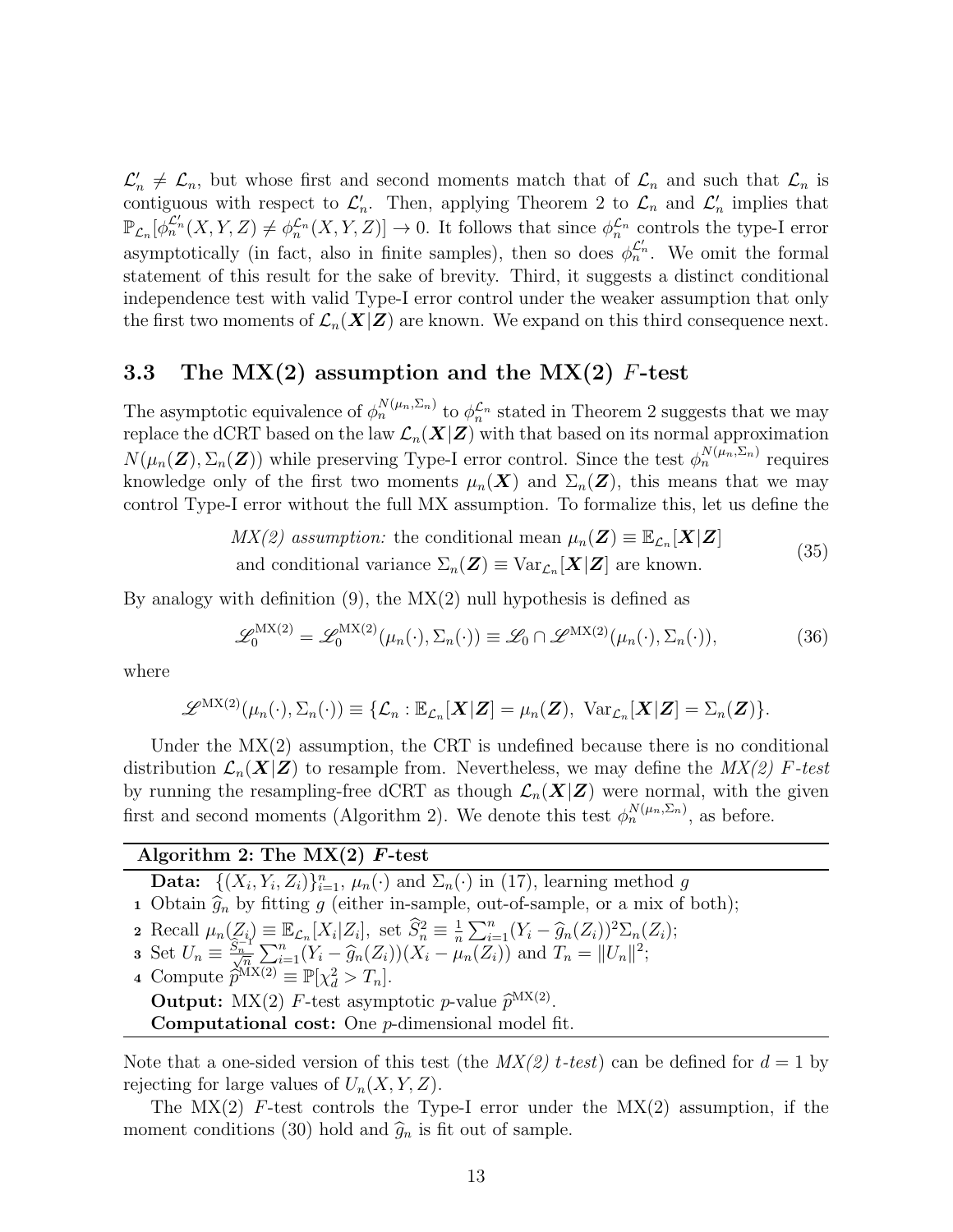<span id="page-13-1"></span>**Theorem 3.** If  $\mathcal{L}_n \in \mathcal{L}_0^{\text{MX}(2)} \cap \mathcal{L}_n(c_1, c_2)$  for some  $c_1, c_2 > 0$  and  $\widehat{g}_n$  is fit out of sample, then the standard permeliant is the standard permeliant. then the standardized quantity  $U_n(X, Y, Z)$  converges to the standard normal:

<span id="page-13-2"></span>
$$
U_n(X, Y, Z) \xrightarrow{\mathcal{L}_n} N(0, I_d). \tag{37}
$$

Therefore, the  $MX(2)$  F-test controls Type-I error asympotically, uniformly over the above subset of  $\mathscr{L}^{\text{MX}(2)}_0$ , <sup>(2)</sup> міл<br>0

<span id="page-13-3"></span>
$$
\limsup_{n \to \infty} \sup_{\mathcal{L}_n \in \mathcal{L}_0^{\text{MX}(2)} \cap \mathcal{L}_n(c_1, c_2)} \mathbb{E}_{\mathcal{L}_n}[\phi_n^{\text{N}(\mu_n, \Sigma_n)}(X, Y, Z)] \le \alpha.
$$
 (38)

See Appendix [B](#page-30-1) for a proof of this theorem. The moment assumptions can be relaxed for pointwise error control (less desirable), but are unavoidable for uniform type-1 error control as stated in the corollary. More importantly, we conjecture that the  $MX(2)$  Ftest continues to have asymptotic Type-I error control even if  $\hat{g}_n$  is fit in sample. This conjecture is supported by the results of a simulation study, described next.

#### <span id="page-13-0"></span>3.4 Simulation: Finite sample error control of the  $MX(2)$  F-test

In this section, we examine via numerical simulation the Type-I error control of the MX(2) F-test in finite samples, both if  $\hat{g}_n$  is fit out of sample (the case covered by Theorem [3\)](#page-13-1) and if  $\hat{g}_n$  is fit in sample (conjectured). Code to reproduce the simulation is available online at <https://github.com/ekatsevi/crtpower-manuscript>.

**Simulation setup.** Recall that the  $MX(2)$  F-test is equivalent to the dCRT in finite samples when  $\mathcal{L}_n(X|Z)$  is Gaussian. Therefore, to test the Type-I error control of the  $MX(2)$  F-test in a nontrivial setting, we instead consider a discrete distribution for  $(X, Z)$ . In particular, we sample  $(X, Z)$  from a Markov chain, as described next. (Such a Markovian setup has often been employed in MX analyses of GWAS studies [\[3,](#page-26-2) [9,](#page-26-8) [11\]](#page-26-10), motivated by recombination models from population genetics.)

Let's assume for simplicity that  $\dim(\mathbf{X}) = 1$ . Define  $(\mathbf{X}, \mathbf{Z}) \in \{0, 1\}^{1+p}$  to have the distribution of a Markov chain with

initial state 
$$
\mathbf{X} \sim \text{Ber}(\pi_{\text{init}})
$$
 and transition matrix  $\begin{pmatrix} 1 - \pi_{\text{flip}} & \pi_{\text{flip}} \\ \pi_{\text{flip}} & 1 - \pi_{\text{flip}} \end{pmatrix}$ .

More explicitly, we have

$$
\mathbb{P}[\boldsymbol{X} = x, \boldsymbol{Z} = z] = \pi_{\text{init}}^x (1 - \pi_{\text{init}})^{1 - x} \pi_{\text{flip}}^{1(z_1 \neq x)} (1 - \pi_{\text{flip}})^{1(z_1 = x)} \prod_{j=2}^p \pi_{\text{flip}}^{1(z_j \neq z_{j-1})} (1 - \pi_{\text{flip}})^{1(z_j = z_{j-1})}.
$$

The parameters  $(\pi_{\text{init}}, \pi_{\text{flip}})$  describe the distribution of  $X|Z$  and are assumed known. Furthermore, let the response Y be distributed as a random effects model in  $Z$ :

$$
\boldsymbol{Y} = \boldsymbol{Z}^T \boldsymbol{\gamma} + \boldsymbol{\epsilon}, \quad \boldsymbol{\gamma} \sim N(0, \sigma_{\gamma}^2 I_p), \ \boldsymbol{\epsilon} \sim N(0, \sigma_{\epsilon}^2 I_n).
$$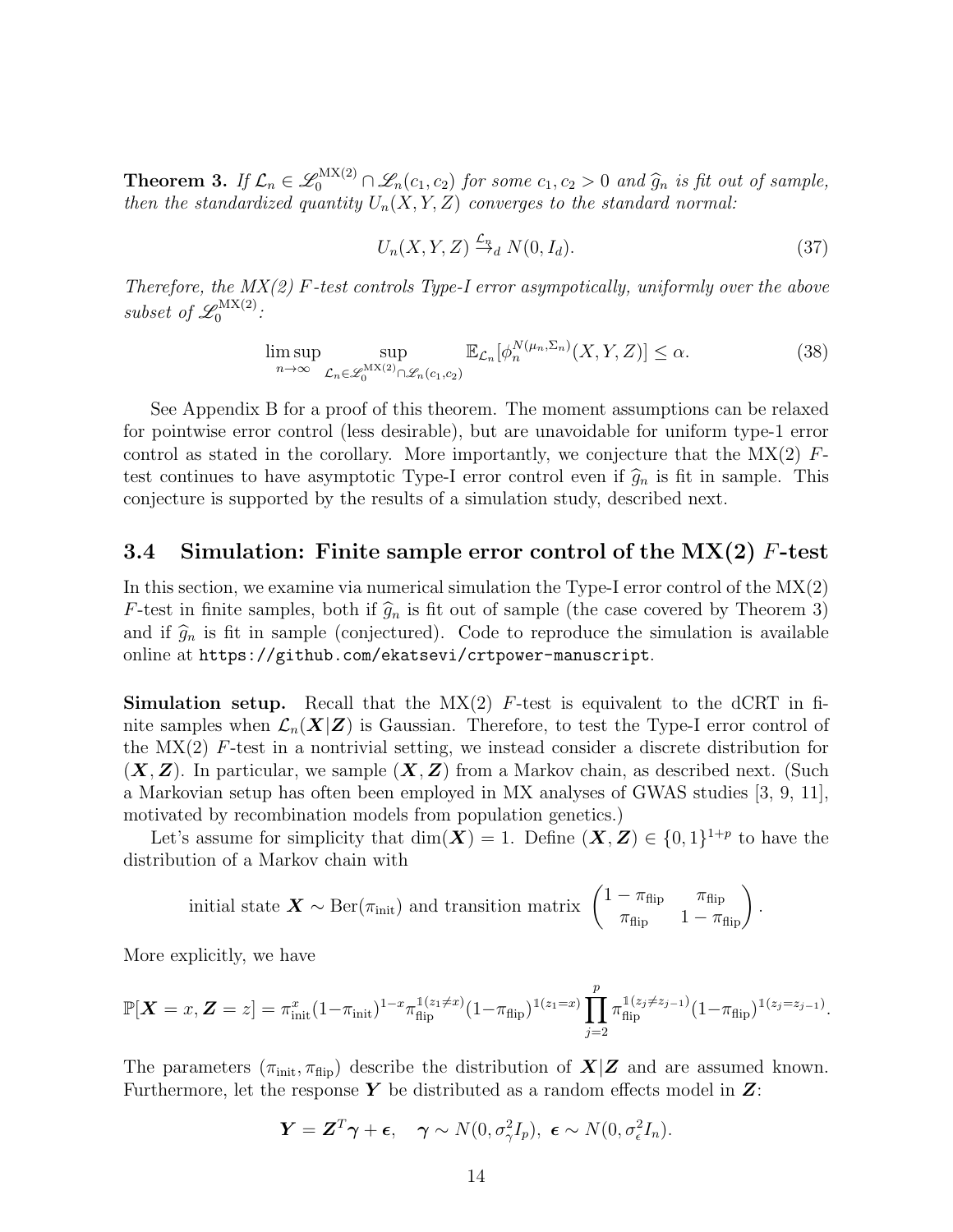Thus, all simulations are conducted under the null hypothesis  $H_0 : X \perp Y \mid Z$ . The signal-to-noise ratio in this relationship is defined via

$$
SNR = \frac{\mathbb{E}[\|\mathbf{Z}\|^2]\sigma_{\gamma}^2}{\sigma_{\epsilon}^2}.
$$

Suppose we have  $n_{\text{train}}$  and  $n_{\text{test}}$  training and test samples, respectively. Then, the function  $\widehat{g}_n$  is defined by running a 10-fold cross-validated ridge regression of Y on Z using either the  $n_{\text{train}}$  training samples (out of sample training) or the  $n_{\text{test}}$  test samples (in sample training) and then the statistic  $U_n(X, Y, Z)$  is computed using the  $n_{\text{test}}$  test samples.

Simulation parameters. All simulations were run with

<span id="page-14-0"></span>
$$
n_{\text{train}} = 100; \quad \pi_{\text{init}} = 0.1; \quad \pi_{\text{flip}} = 0.1; \quad \sigma_{\epsilon}^2 = 1. \tag{39}
$$

On the other hand, the three parameters  $(n_{\text{test}}, \text{SNR}, p)$  were varied as follows:

 $n_{\text{test}} \in \{10, 25, 100\}; \quad \text{SNR} \in \{0, 1, 5\}; \quad p \in \{20, 100, 500\}.$ 

The bolded values above represent the *default values* for each parameter. Each of the three parameters was varied while keeping the other two parameters at their default values, giving a total of nine simulation settings. For each simulation setting, the training data were generated just once, since Theorem [3](#page-13-1) implicitly conditions on the training data. The entire test data  $(X, Y, Z)$  were sampled 1000 times to generate the null distribution of  $U_n(X, Y, Z)$ .

Simulation results. For each of the nine simulation settings, we produce normal QQ plots of the z-statistics  $U_n(X, Y, Z)$  based on out of sample or in sample training (Figures [1](#page-15-0)) and [2,](#page-16-0) respectively). When  $\hat{g}_n$  is fit out of sample (Figure [1\)](#page-15-0), we see good calibration in most cases. In particular, the test sample size impacts calibration, but the SNR and the dimension do not. The test statistic's null distribution shows some inflation for the small sample size of  $n_{\text{test}} = 10$ , but is already well-calibrated starting with  $n_{\text{test}} = 25$ . Therefore, the asymptotic Type-I error control proved in Theorem [3](#page-13-1) extends to modest sample sizes as well. Furthermore, when  $\widehat{g}_n$  is fit in sample (Figure [2\)](#page-16-0), we observe calibration that is as good as when  $\hat{g}_n$  is fit out of sample. This suggests that we may apply the MX(2) F-test even with in-sample-estimated  $\hat{g}_n$ . We must bear in mind, however, that different choices of the fixed parameters [\(39\)](#page-14-0) may alter these conclusions. In particular, smaller  $\pi_{\text{init}}$  leads to more discreteness in  $X$  and therefore slower convergence to normality.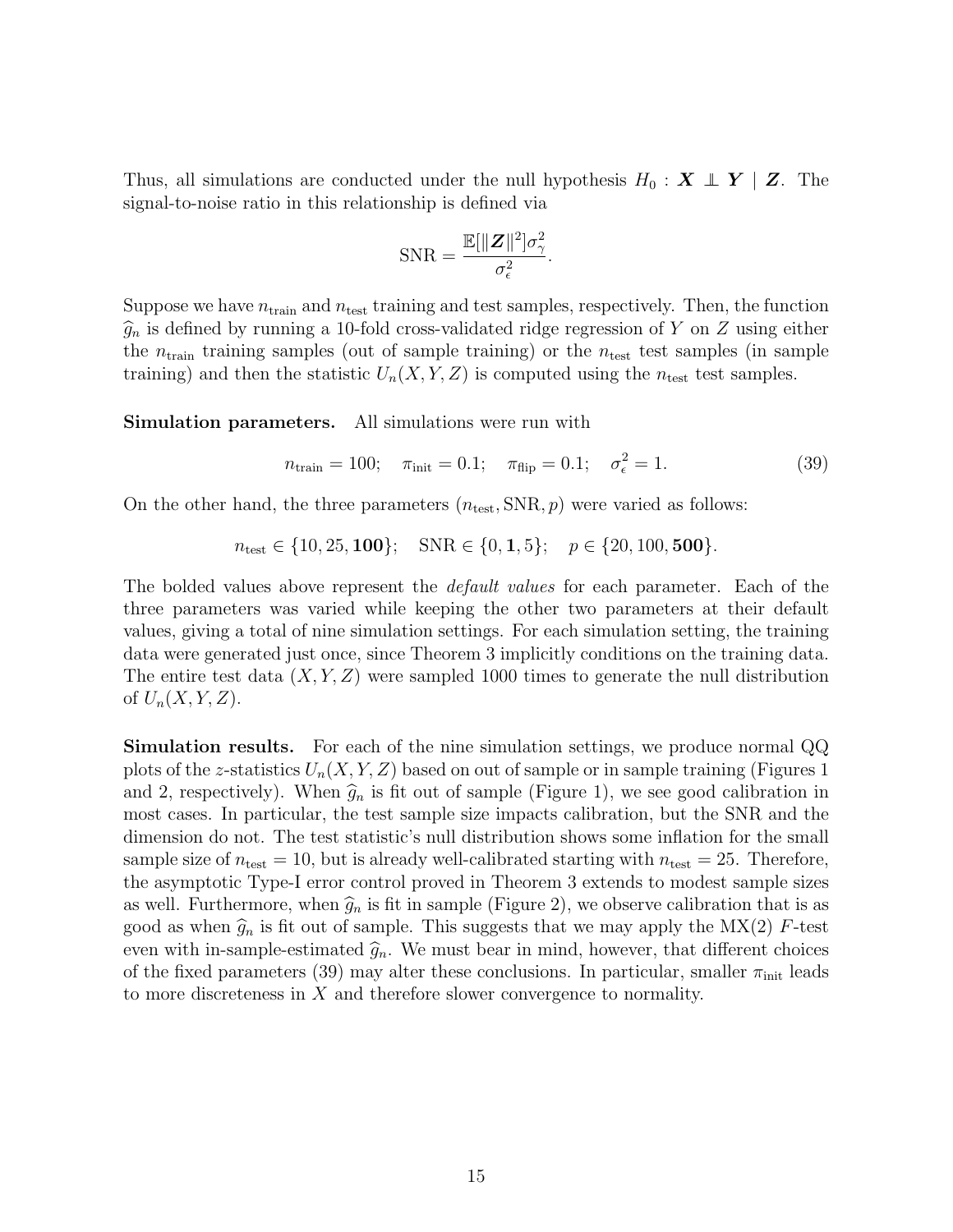<span id="page-15-0"></span>

Figure 1: Distributions of 1000 samples of  $U_n(X, Y, Z)$  each from nine simulation settings under the null, where  $\widehat{g}_n$  is learned *out of sample*.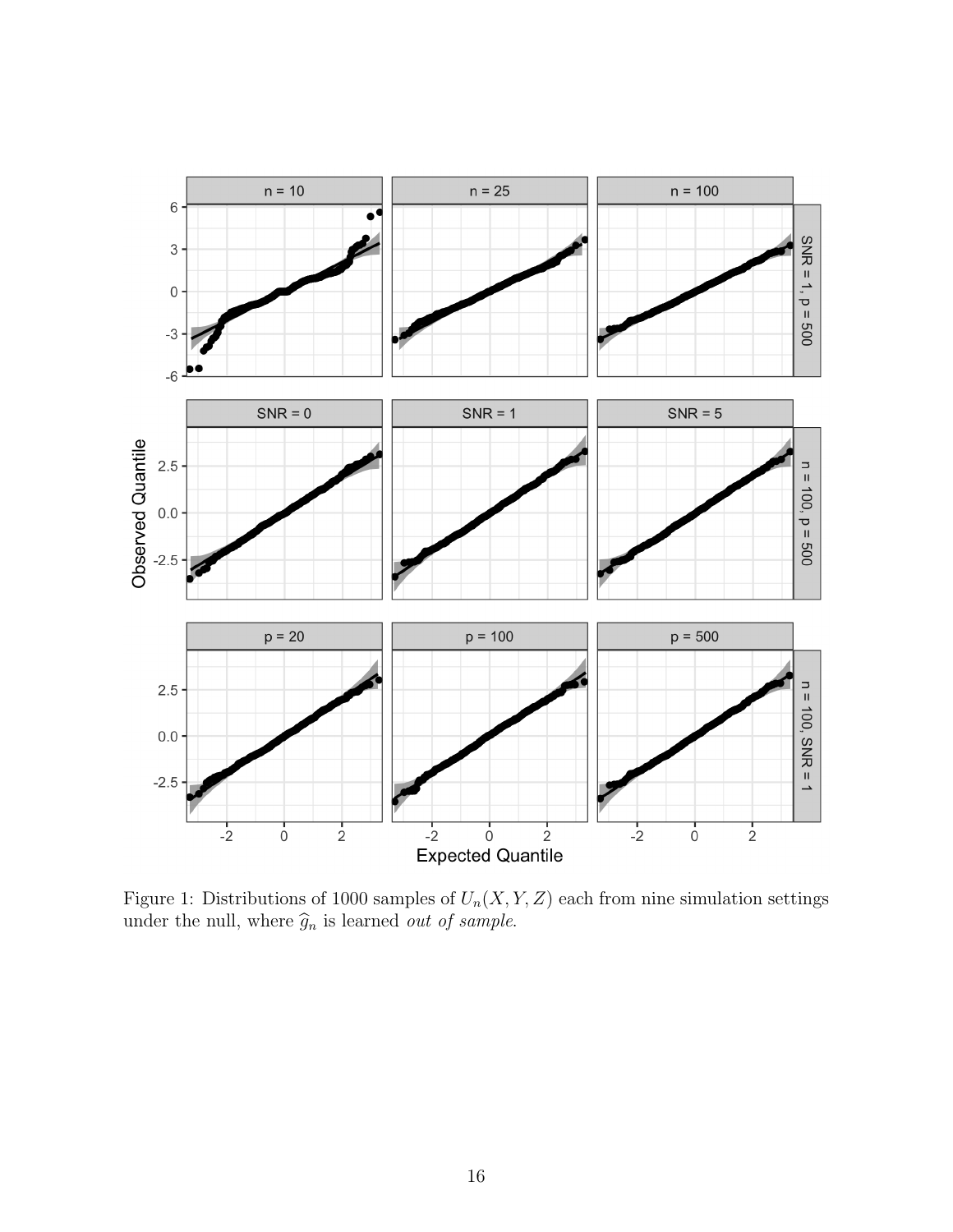<span id="page-16-0"></span>

Figure 2: Distributions of 1000 samples of  $U_n(X, Y, Z)$  each from nine simulation settings under the null, where  $\widehat{g}_n$  is learned in sample.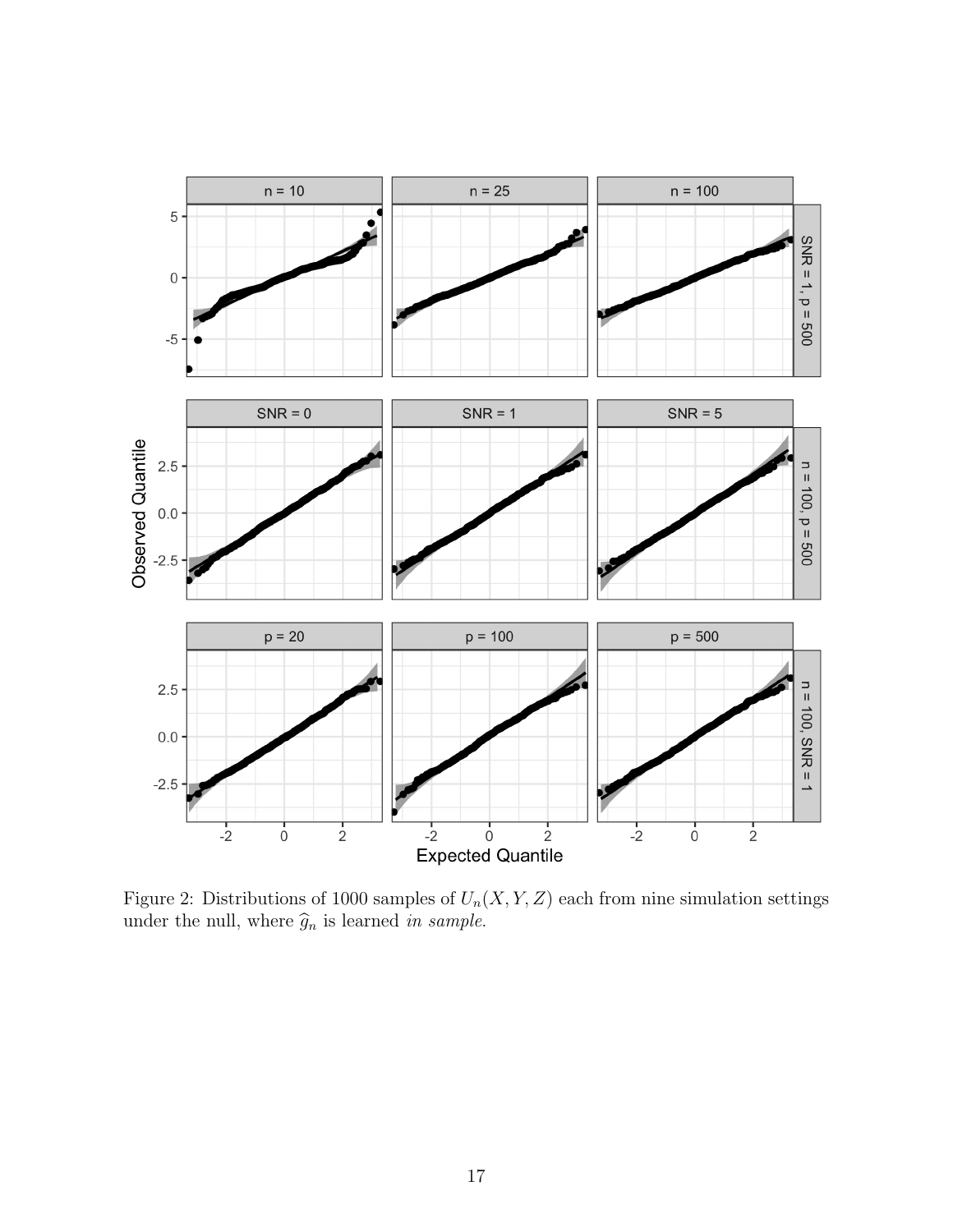### <span id="page-17-0"></span>3.5 Comparison to existing results

**Comparison to model-X literature.** The preceding results suggest that the  $MX(2)$ F-test is a useful alternative to the dCRT: the power of these methods is asymptotically the same (Theorem [2\)](#page-11-0), while the  $MX(2)$  F-test is computationally faster because it does not require resampling (Table [1\)](#page-18-1). On the other hand, note that we have proven Type-I error control for the MX(2) F-test only when  $\hat{g}_n$  is fit out of sample and only asymptotically, while the dCRT gives finite-sample Type-I error control with in-sample fit  $\hat{g}_n$ (albeit under the stronger model-X assumption). However, numerical simulations suggest good finite-sample Type-I error control for the  $MX(2)$  F-test even when  $\hat{g}_n$  is fit in sample. Furthermore, Theorem [3](#page-13-1) shows that asymptotic Type-I error control of MX-style methodologies can be achieved under the weaker MX(2) assumption [\(35\)](#page-12-2), requiring only two moments of the conditional distribution  $\mathcal{L}_n(X|Z)$  rather than the entire conditional distribution (Table [2\)](#page-18-2). If strict Type-I error control in finite samples is desired, however, then we must continue to rely on the full MX assumption. Finally, note that the  $MX(2)$ assumption still requires exact knowledge of the first and second conditional moments; we leave as an important future direction to examine the robustness of these tests to errors in these quantities. First steps in this direction have been taken recently [\[25,](#page-27-13) [26\]](#page-27-14).

Comparison to doubly-robust literature. The semiparametric model [\(18\)](#page-8-2) has been extensively studied (see e.g. the classic works [\[27,](#page-28-0) [28\]](#page-28-1)), in which context estimation of the parameter  $\beta_n$  is well understood. By contrast, we do not assume the validity of the semiparametric model, using it only as an alternative against which to evaluate power. A related and perhaps more relevant line of work is non-parametric doubly robust testing [\[1,](#page-26-0) [29\]](#page-28-2) and estimation [\[30,](#page-28-3) [31\]](#page-28-4). Here, the inferential target is some functional of the data-generating distribution. The most relevant such functional is the expected conditional covariance  $\rho_n \equiv \mathbb{E}_{\mathcal{L}_n}[\text{Cov}_{\mathcal{L}_n}[\mathbf{X}, \mathbf{Y}|\mathbf{Z}]]$ . Note that a valid test of the null hypothesis  $H_0$ :  $\rho_n = 0$  is also a valid test of the conditional independence hypothesis  $H_0$  :  $\mathbf{X} \perp \!\!\!\! \perp \mathbf{Y}$  |  $\mathbf{Z}$ , since conditional independence implies that  $\rho_n = 0$  (though the converse is not true in general). The quantity  $\hat{\rho}_n$  turns out to be a consistent estimator of  $\rho_n$  under the MX(2) assumption (Lemma [4\)](#page-38-0). Such product-of-residuals estimators are also commonly employed in the semi- and non-parametric literatures [\[27,](#page-28-0) [28,](#page-28-1) [32\]](#page-28-5).

To compare our results with those in non-parametric doubly robust inference, we consider the closest representative of the latter: the generalized covariance measure (GCM) test of Shah and Peters [\[1\]](#page-26-0). For  $d = 1$ , the GCM test statistic is defined as

$$
\widehat{\rho}_n^{\text{GCM}} \equiv \frac{1}{n} \sum_{i=1}^n (Y_i - \widehat{g}_n(Z_i))(X_i - \widehat{\mu}_n(Z_i)),\tag{40}
$$

where  $\widehat{\mu}_n(\mathbf{Z})$  and  $\widehat{g}_n(\mathbf{Z})$  are estimates of  $\mu_n(\mathbf{Z}) = \mathbb{E}_{\mathcal{L}_n}[\mathbf{X}|\mathbf{Z}]$  and  $g_n(\mathbf{Z}) \equiv \mathbb{E}_{\mathcal{L}_n}[\mathbf{Y}|\mathbf{Z}],$ <br>respectively. This statistic is shown to converse under conditional independence respectively. This statistic is shown to converge under conditional independence to a mean-zero normal limit as long as the estimates of  $\mathbb{E}_{\mathcal{L}_n}[\bm{X}|\bm{Z}]$  and  $\mathbb{E}_{\mathcal{L}_n}[\bm{Y}|\bm{Z}]$  are both consistent, while the product in these estimation errors tends to zero at a rate of  $o(n^{-1/2})$ . By contrast, the  $MX(2)$  F-test places more weight on the model for  $X|Z$  (assuming both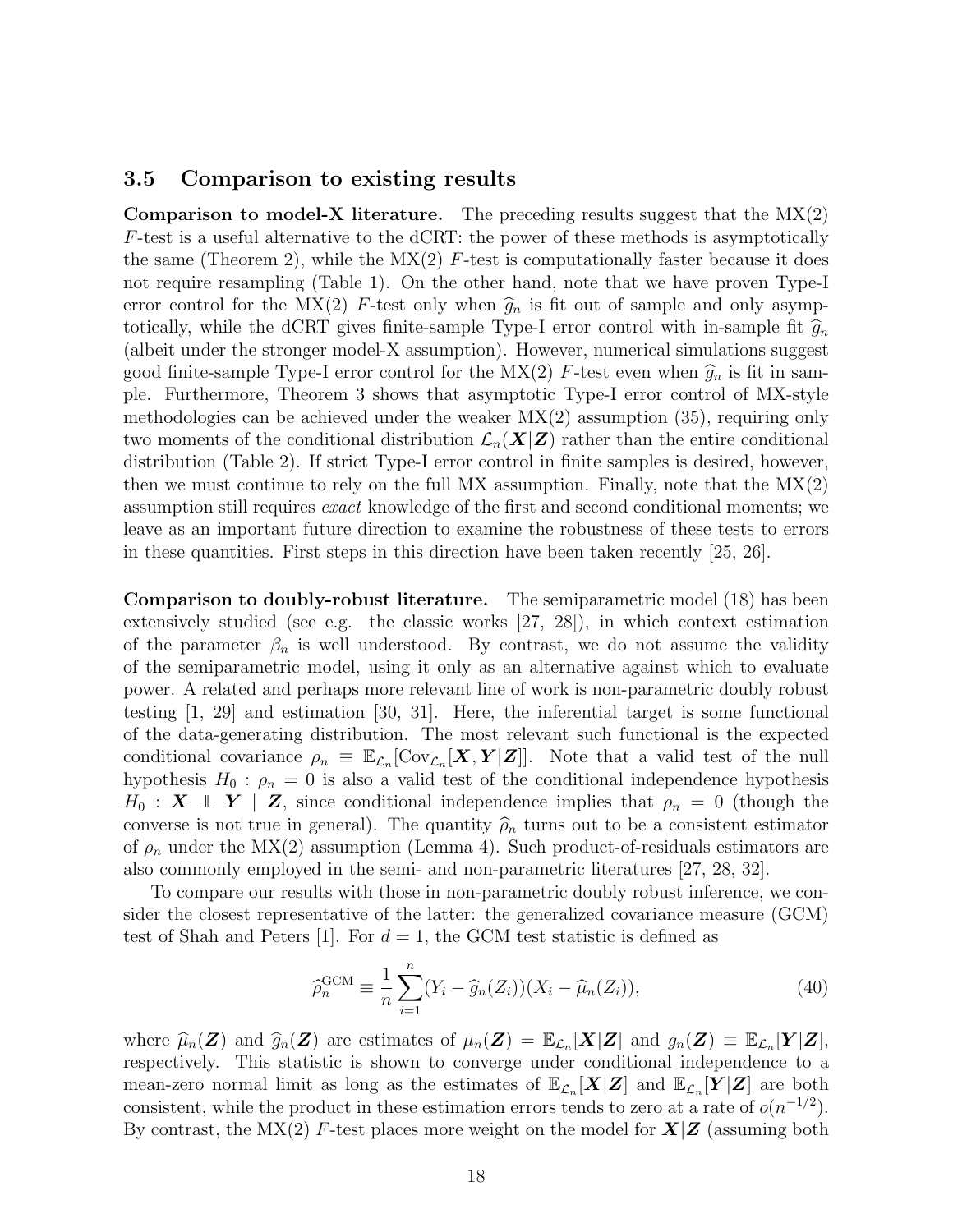<span id="page-18-1"></span>first and second moments of this conditional distribution are known) while placing less weight on the model for  $Y|Z$  (not assuming even consistency for  $\mathbb{E}_{\mathcal{L}_n}[Y|Z]$ ). Therefore, while the  $MX(2)$  F-test closely resembles the GCM test, the assumptions required for validity of these two methods do not subsume each other (Table [2\)](#page-18-2).

| Method                      | Guarantee     | Resampling     |
|-----------------------------|---------------|----------------|
| <b>CRT</b>                  | Finite-sample | Yes            |
| $MX(2)$ F-test   Asymptotic |               | No.            |
| GCM test                    | Asymptotic    | N <sub>0</sub> |

Table 1: Type-I error guarantee and necessity of resampling for each method compared.

<span id="page-18-2"></span>

| Method                    |          |   |                                 |                          | $\mathcal{E}(\mathbb{E}[X Z]) - \mathcal{E}(\text{Var}[X Z]) - \mathcal{E}(\mathcal{L}(X Z)) - \mathcal{E}(\mathbb{E}[Y Z]) - \mathcal{E}(\mathbb{E}[X Z]) \times \mathcal{E}(\mathbb{E}[Y Z])$ |
|---------------------------|----------|---|---------------------------------|--------------------------|-------------------------------------------------------------------------------------------------------------------------------------------------------------------------------------------------|
| <b>CRT</b>                |          |   |                                 | $\overline{\phantom{a}}$ |                                                                                                                                                                                                 |
| $\text{MX}(2)$ F-test   0 |          |   | $\hspace{0.1mm}-\hspace{0.1mm}$ | —                        |                                                                                                                                                                                                 |
| GCM test                  | $o_p(1)$ | _ | __                              | $o_p(1)$                 | $o_n(n^{-1/2})$                                                                                                                                                                                 |

Table 2: Assumptions necessary for each method compared (excluding moment assumptions). Here,  $\mathcal{E}(\cdot)$  refers to the root-mean-squared estimation error of a given quantity.

Comparison to causal inference literature. Theorem [2](#page-11-0) is a statement about the asymptotic equivalence between the resampling-based CRT and the asymptotic MX(2)  $F$ -test. The MX CRT is in the spirit of the finite-population approach to causal inference (Fisher), whereas the  $MX(2)$  F-test is in the spirit of the asymptotic super-population approach (Neyman). We find that research in these two strands of work on causal inference have proceeded largely separately from each other, and therefore connections between the two have received relatively little attention. However, there has been a recent line of work [\[33,](#page-28-6) [34,](#page-28-7) [35\]](#page-28-8) focusing on the asymptotic behavior of the Fisher randomization test in the context of completely randomized experiments. A similar result to Theorem [2](#page-11-0) is that the Fisher randomization test (analogous to the CRT) is asymptotically equivalent to the Rao score test (analogous to the  $MX(2)$  F-test) in a completely randomized experiment [\[33,](#page-28-6) Theorem A.1]. Theorem [2](#page-11-0) can be viewed as an extension of this result to accommodate for non-binary treatments as well as high-dimensional covariates affecting both treatment and response.

Next, we study the asymptotic power of the dCRT (and by Theorem [2,](#page-11-0) of the  $MX(2)$ )  $F$ -test).

### <span id="page-18-0"></span>4 dCRT power against semiparametric alternatives

Having prepared the groundwork in Section [3,](#page-8-0) we present our results on the power of the dCRT against the semiparametric alternatives [\(18\)](#page-8-2). We state these results first (Sec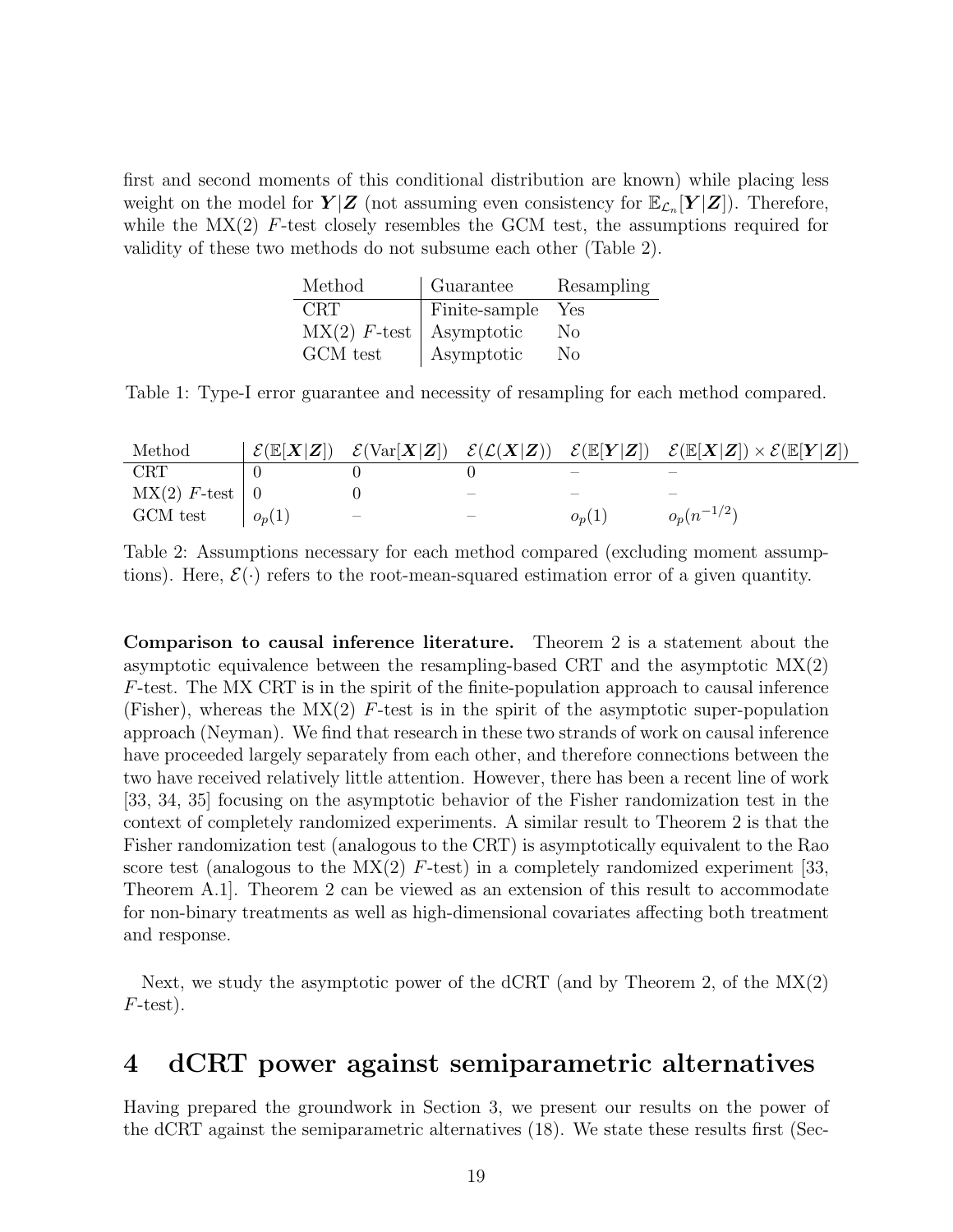tion [4.1\)](#page-19-0), then apply these to lasso-based dCRT (Section [4.2\)](#page-20-0), and finally compare our results to existing ones (Section [4.3\)](#page-21-0). All proofs are deferred to Appendix [B.](#page-30-1)

### <span id="page-19-0"></span>4.1 Power against semiparametric alternatives

In Theorem [4](#page-19-1) below, we express the asymptotic power of the dCRT against alterna-tives [\(18\)](#page-8-2) in terms of the variance-weighted mean square error of  $\hat{g}_n$ :

$$
\mathcal{E}_n^2 \equiv \mathbb{E}_{\mathcal{L}_n} \left[ (\widehat{g}_n(\mathbf{Z}) - g'_n(\mathbf{Z}))^2 \cdot \overline{\Sigma}_n^{-1/2} \Sigma_n(\mathbf{Z}) \overline{\Sigma}_n^{-1/2} \right], \quad \text{where } \overline{\Sigma}_n \equiv \mathbb{E}_{\mathcal{L}_n}[\Sigma_n(\mathbf{Z})]. \tag{41}
$$

Recall from definition [\(20\)](#page-8-5) that  $g'_n(\mathbf{Z}) \equiv \mathbb{E}[\mathbf{Y}|\mathbf{Z}]$ . Note that if  $(\mathbf{X}, \mathbf{Z})$  is jointly Gaussian, then  $\Sigma_n(\mathbf{Z}) = \overline{\Sigma}_n$  for all  $\mathbf{Z}$  and therefore  $\mathcal{E}_n^2 = \mathbb{E}_{\mathcal{L}_n}[(\widehat{g}_n(\mathbf{Z}) - g'_n(\mathbf{Z}))^2] \cdot I_d$ . Our result requires the following moment assumptions:

<span id="page-19-2"></span>
$$
\sup_{n} \|\overline{\Sigma}_{n}^{-1}\| < \infty,
$$
\n(42)

<span id="page-19-3"></span>
$$
\sup_{n} \mathbb{E}_{\mathcal{L}_n}[\|\boldsymbol{X} - \mu_n(\boldsymbol{Z})\|^8] < \infty,\tag{43}
$$

and

<span id="page-19-4"></span>
$$
\sup_{n} \mathbb{E}_{\mathcal{L}_n}[(\widehat{g}_n(\mathbf{Z}) - g'_n(\mathbf{Z}))^4 || \mathbf{X} - \mu_n(\mathbf{Z}) ||^4] < \infty.
$$
 (44)

<span id="page-19-1"></span>**Theorem 4.** Suppose  $\mathcal{L}_n$  and  $\widehat{g}_n$  (trained out of sample) are such that the conditional distribution  $\mathcal{L}_n(Y|X, Z)$  follows the semiparametric alternative [\(18\)](#page-8-2), the moment conditions [\(42\)](#page-19-2), [\(43\)](#page-19-3), and [\(44\)](#page-19-4) are satisfied, and that the conditional variance and varianceweighted mean squared error converge:

<span id="page-19-6"></span>
$$
\overline{\Sigma}_n \to \overline{\Sigma} \quad and \quad \mathcal{E}_n^2 \to \mathcal{E}^2 \quad as \quad n \to \infty. \tag{45}
$$

Then, we have the following two statements:

(a) (Consistency) If  $\beta_n = \beta \neq 0$  for each n, then the dCRT  $\phi_n^{\mathcal{L}_n}$  and the MX(2) F-test  $\phi_n^{N(\mu_n, \Sigma_n)}$  are consistent:

$$
\lim_{n \to \infty} \mathbb{E}_{\mathcal{L}_n} \left[ \phi_n^{\mathcal{L}_n}(X, Y, Z) \right] = \lim_{n \to \infty} \mathbb{E}_{\mathcal{L}_n} \left[ \phi_n^{N(\mu_n, \Sigma_n)}(X, Y, Z) \right] = 1. \tag{46}
$$

<span id="page-19-7"></span>(b) (Power against local alternatives) If  $\beta_n = h_n/$  $\sqrt{n}$  for a convergent sequence  $h_n \to h \in \mathbb{R}^d$ , then

<span id="page-19-5"></span>
$$
\lim_{n \to \infty} \mathbb{E}_{\mathcal{L}_n} \left[ \phi_n^{\mathcal{L}_n}(X, Y, Z) \right] = \lim_{n \to \infty} \mathbb{E}_{\mathcal{L}_n} \left[ \phi_n^{N(\mu_n, \Sigma_n)}(X, Y, Z) \right]
$$
\n
$$
= \mathbb{P}[\chi_d^2(\| (\sigma^2 I_d + \mathcal{E}^2)^{-1/2} \overline{\Sigma}^{1/2} h \|^2) > c_{d, 1 - \alpha}].
$$
\n(47)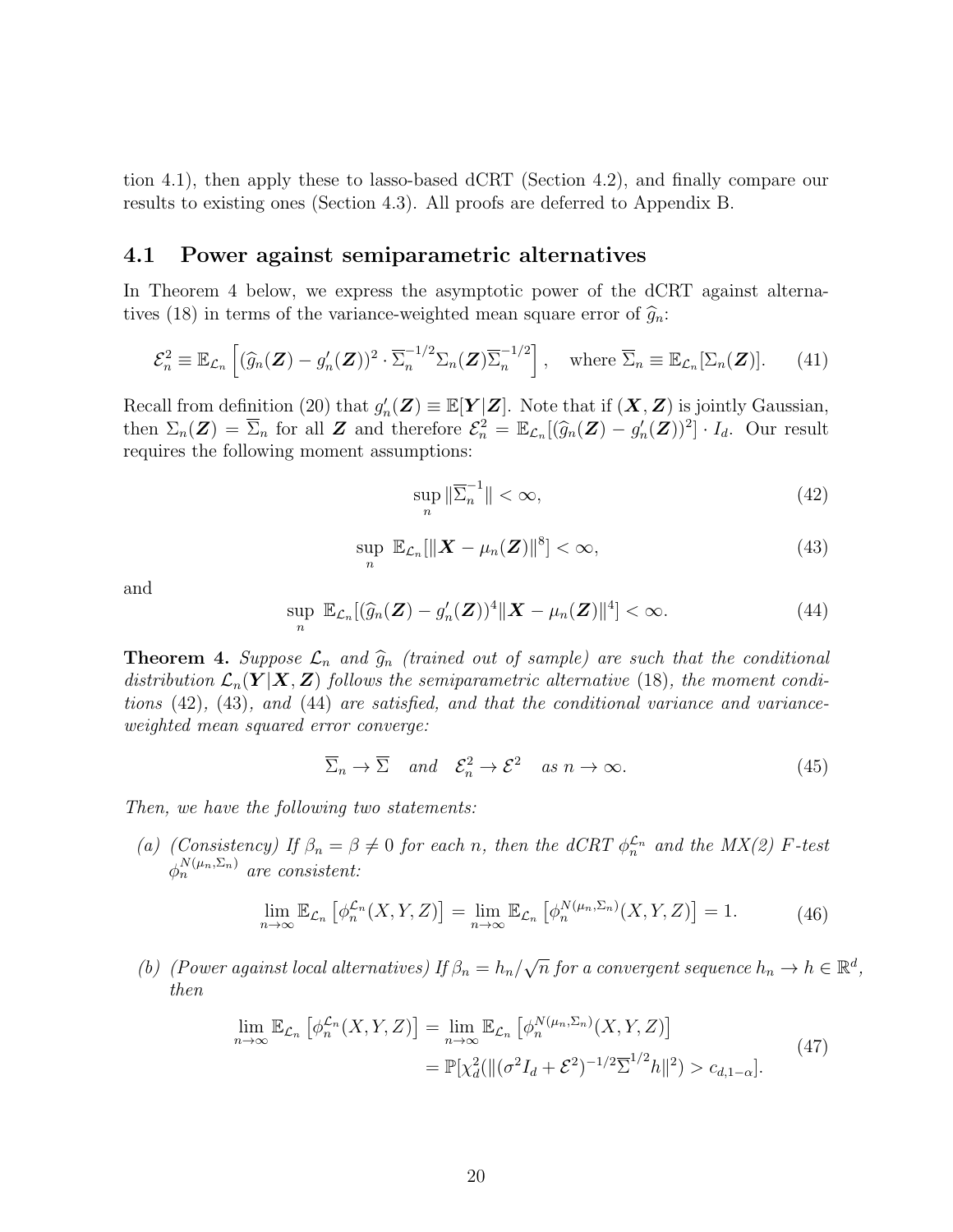This theorem is proved in Appendix [B.](#page-30-1) Recalling that  $\chi_d^2(\lambda)$  denotes the noncentral chi-square distribution with d degrees of freedom and non-centrality parameter  $\lambda$  and  $c_{d,1-\alpha}$  denotes the  $1-\alpha$  quantile of  $\chi^2_d$ , the second part of Theorem [4](#page-19-1) states that the  $\rm dCRT$  has power equal to that of a  $\chi^2$  test of a multivariate normal random vector having mean zero under the alternative  $N((\sigma^2 I_d + \mathcal{E}^2)^{-1/2} \overline{\Sigma}^{1/2} h, I_d)$ . This result establishes a direct link between the estimation error in  $\hat{g}_n$  and the power of the CRT against local alternatives. In particular, the mean-squared error term  $\mathcal{E}^2$  contributes additively to the irreducible error term  $\sigma^2 I_d$ . We can gain intuition for this result by considering the regression model

$$
\mathbf{Y} - \widehat{g}_n(\mathbf{Z}) = (\mathbf{X} - \mu_n(\mathbf{Z}))^T \beta_n + (g'_n(\mathbf{Z}) - \widehat{g}_n(\mathbf{Z}) + \epsilon)
$$
(48)

<span id="page-20-1"></span>obtained from the semiparametric model [\(18\)](#page-8-2) by subtracting  $\hat{g}_n(\mathbf{Z})$  from both sides. The test statistic  $T_n$  is based on the quantity  $\widehat{\rho}_n$  defined in equation [\(22\)](#page-9-2), which can be viewed as an unnormalized version of the fitted regression coefficients of  $Y - \hat{g}_n(Z)$  on  $X - \mu_n(Z)$ . The term  $g'_n(Z) - \widehat{g}_n(Z)$  in the regression model [\(48\)](#page-20-1) contributes additively to<br>the residual error term so in a traditional regression analysis we would expect the power the residual error term, so in a traditional regression analysis we would expect the power of the test to depend on the variance of this error term. In fact, standard large-sample OLS theory (see e.g. Section 2.3 of Hayashi's book [\[36\]](#page-28-9)) states that the power against local alternatives of the F-test in the regression model [\(48\)](#page-20-1) is exactly the same as that of the dCRT (and  $MX(2)$  F-test) stated in equation [\(47\)](#page-19-5). Of course, the usual F-test applied to the regression [\(48\)](#page-20-1) relies on the validity of this model while the dCRT and  $\text{MX}(2)$  F-test instead rely on knowledge of  $\text{Var}[\boldsymbol{X}|\boldsymbol{Z}]$ . Note that [\[20\]](#page-27-8) also find the power of an MX test and a classical OLS test to have the same power (see their Appendix F).

#### <span id="page-20-0"></span>4.2 Example: Power of lasso-based CRT

A key ingredient in the power formula [\(47\)](#page-19-5) is the limiting variance-weighted mean squared error  $\mathcal{E}^2$ . This error depends on the machine learning method used to obtain  $\hat{g}_n$ . We can<br>leverage existing results about the asymptotic behavior of prodiction error of machine leverage existing results about the asymptotic behavior of prediction error of machine learning methods in high dimensions. In this section, we consider the case when  $\hat{g}_n$ is trained using the lasso in the orthogonal design case, which was studied by Bayati and Montanari [\[37\]](#page-28-10). Note that a recent extension of Bayati and Montanari's results to correlated designs [\[21\]](#page-27-9) can also be used in tandem with [\(47\)](#page-19-5), but we focus our exposition on the orthogonal design case for the sake of simplicity.

<span id="page-20-2"></span>Setting 1 (Linear regression with orthogonal design). Consider a sequence of laws  $\mathcal{L}_n$  such that  $\mathcal{L}_n(\mathbf{X}, \mathbf{Z}) = N(0, I_{1+p})$  and such that  $\mathcal{L}_n(\mathbf{Y} | \mathbf{X}, \mathbf{Z})$  follows the semipara-metric model [\(18\)](#page-8-2), with  $\beta_n = h_n / \sqrt{n}$  for some convergent sequence  $h_n \to h \in \mathbb{R}$  and metric model (18), with  $\rho_n = n_n / \sqrt{n}$  for some convergent sequence  $n_n \to n \in \mathbb{R}$  and  $g_n(\mathbf{Z}) = \mathbf{Z}^T \gamma_n$  for a sequence  $\gamma_n \in \mathbb{R}^p$  such that the entries of  $\sqrt{n} \gamma_n$  converge weakly to a random variable  $\Gamma$  on  $\mathbb R$  with  $\mathbb P[\Gamma \neq 0] > 0$  and  $\|\sqrt{n}\gamma_n\|^2/p \to \mathbb E[\Gamma^2] < \infty$ .

Until now, we have denoted by  $n$  the sample size used for constructing tests, leaving unspecified the size of the separate sample used to train  $\hat{g}_n$ . To get concrete expressions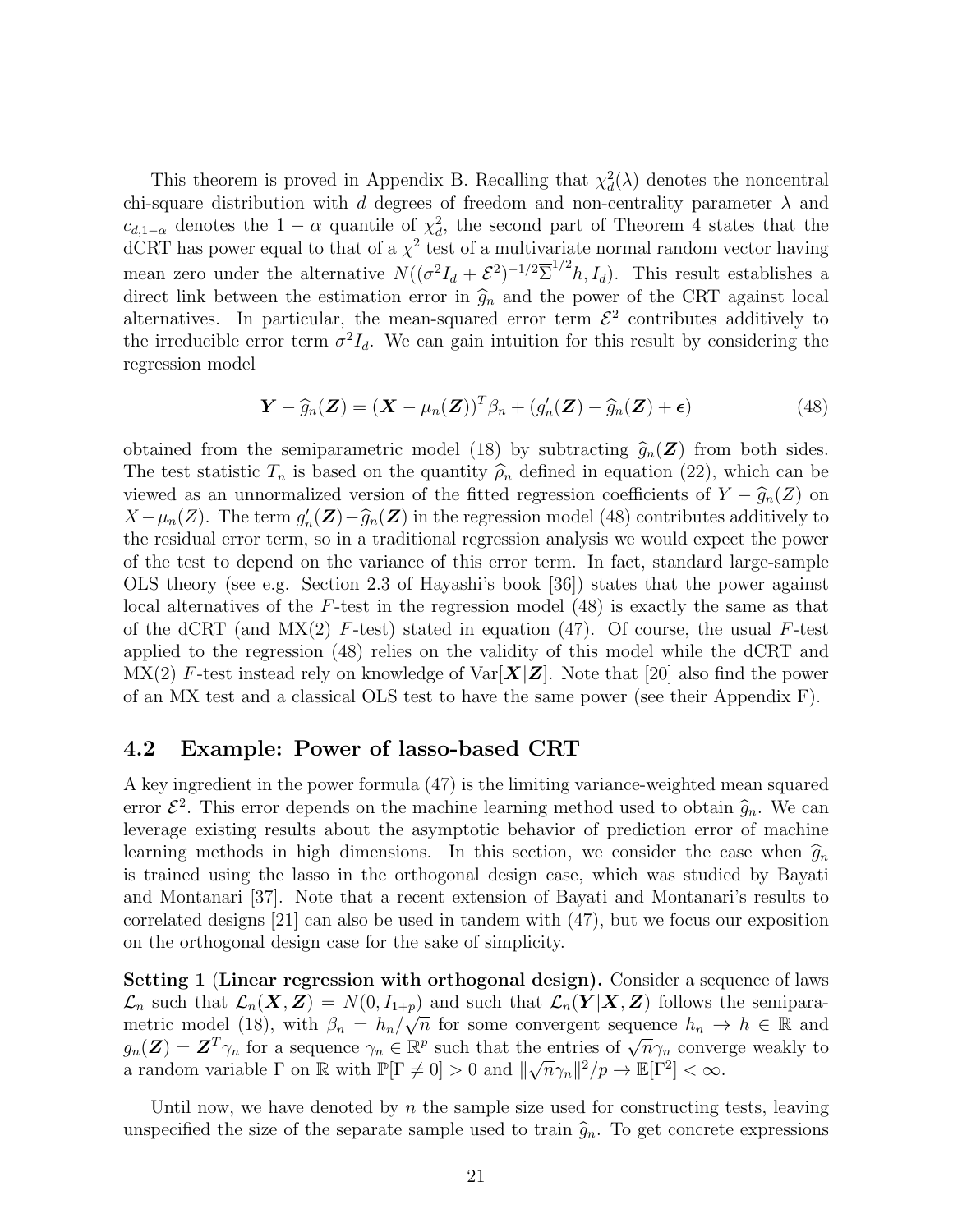for the power of the dCRT based on a specific machine learning method to obtain  $\hat{g}_n$ , we must take the training sample size into account, which we will do via sample splitting for convenience. We therefore define the test  $\varphi_n^{\mathcal{L}_n}(X, Y, Z)$ , which for some training proportion  $\pi \in (0,1)$  split the data into  $\pi n$  training observations  $(X_{\text{train}}, Y_{\text{train}}, Z_{\text{train}})$  and  $(1 - \pi)n$ test observations  $(X_{\text{test}}, Y_{\text{test}}, Z_{\text{test}})$ . This test proceeds by first running a lasso of  $Y_{\text{train}}$  on  $Z_{\text{train}}$  with regularization parameter λ to obtain an estimate  $\hat{\gamma}_{\pi n}$ . The test  $\varphi_n^{\mathcal{L}_n}(X, Y, Z)$  is<br>then obtained by running the dCBT on the test data (*X*, *V*, *Z*) using the estimate then obtained by running the dCRT on the test data  $(X_{test}, Y_{test}, Z_{test})$  using the estimate  $\widehat{g}_n(\boldsymbol{Z}) = \boldsymbol{Z}^T \widehat{\gamma}_{\pi n}$ 

$$
\varphi_n^{\mathcal{L}_n}(X, Y, Z) \equiv \phi_{(1-\pi)n}^{\mathcal{L}_n}(X_{\text{test}}, Y_{\text{test}}, Z_{\text{test}}).
$$

Note that the dependence of  $\phi_{(1)}^{\mathcal{L}_n}$  $\frac{\mathcal{L}_n}{(1-\pi)n}(X_{\text{test}}, Y_{\text{test}}, Z_{\text{test}})$  on the training data  $(X_{\text{train}}, Y_{\text{train}}, Z_{\text{train}})$ is left implicit.

Under Setting [1,](#page-20-2) we can directly use Bayati and Montanari's theory [\[37\]](#page-28-10) to obtain

<span id="page-21-3"></span>
$$
\lim_{n \to \infty} \mathcal{E}_n^2 = \tau_*^2 - \sigma^2 \quad \text{a.s. in } (X_{\text{train}}, Y_{\text{train}}, Z_{\text{train}}), \tag{49}
$$

<span id="page-21-2"></span>where  $(\alpha_*, \tau_*)$  is the unique solution of the system below:

$$
\lambda = \alpha \tau (1 - (\pi \delta)^{-1} \mathbb{E}[\eta'(\sqrt{\pi}\Gamma + \tau W; \alpha \tau)]),
$$
  
\n
$$
\tau^2 = \sigma^2 + (\pi \delta)^{-1} \mathbb{E}[(\eta(\sqrt{\pi}\Gamma + \tau W; \alpha \tau) - \sqrt{\pi}\Gamma)^2].
$$
\n(50)

Here,  $W \sim N(0, 1)$  is independent of  $\Gamma$  and  $\eta(x; \theta) = (|x| - \theta)$ +sign $(x)$  is the soft threshold function. This leads to the following corollary of Theorem [4,](#page-19-1) proved in Appendix [B:](#page-30-1)

<span id="page-21-1"></span>**Corollary 2.** Under Setting [1,](#page-20-2) the asymptotic power of the  $dCRT$  converges to that of a standard normal location test with alternative mean  $\tau_*^{-1}h\sqrt{1-\pi}$ :

$$
\lim_{n \to \infty} \mathbb{E}_{\mathcal{L}_n}[\varphi_n^{\mathcal{L}_n}(X, Y, Z)] = \mathbb{P}[|N(\tau_*^{-1}h\sqrt{1-\pi}, 1)| > z_{1-\alpha/2}]. \tag{51}
$$

Corollary [2](#page-21-1) gives the power of these lasso-based methods in a very simple form, with the prediction error of the lasso entering through the effective noise level  $\tau_*$ . The impact of the splitting proportion  $\pi$  on power can be seen in the multiplication of the signal of the splitting proportion  $\pi$  on power can be seen in the multiplication of the signal<br>strength h by  $\sqrt{1-\pi}$ . The splitting proportion implicitly impacts the effective noise level  $\tau_*$  as well; smaller  $\pi$  lead to greater effective noise levels. Note that the expectations in Corollary [2](#page-21-1) are over both training and test sets, while the expectations in Theorem [4](#page-19-1) are over the test set only.

### <span id="page-21-0"></span>4.3 Comparison to existing results

Two other power analyses of the CRT have been recently conducted [\[20,](#page-27-8) [21\]](#page-27-9) in parallel to the first version of our paper [\[38\]](#page-28-11), focusing on the case where  $g_n(\mathbf{Z}) = \mathbf{Z}^T \gamma_n$ ,  $\widehat{g}_n$  is trained using the lasso,  $n/p \to \delta$ , and the generalized covariance measure test statistic  $\hat{\rho}_n$  is used. The former study considers the case of orthogonal design (Setting [1\)](#page-20-2), while the latter considers arbitrary joint Gaussian distribution for  $(\bm{X}, \bm{Z})$ . Assuming  $\mathbb{E}_{\mathcal{L}_n}[\text{Var}_{\mathcal{L}_n}[\bm{X}|\bm{Z}]] \rightarrow$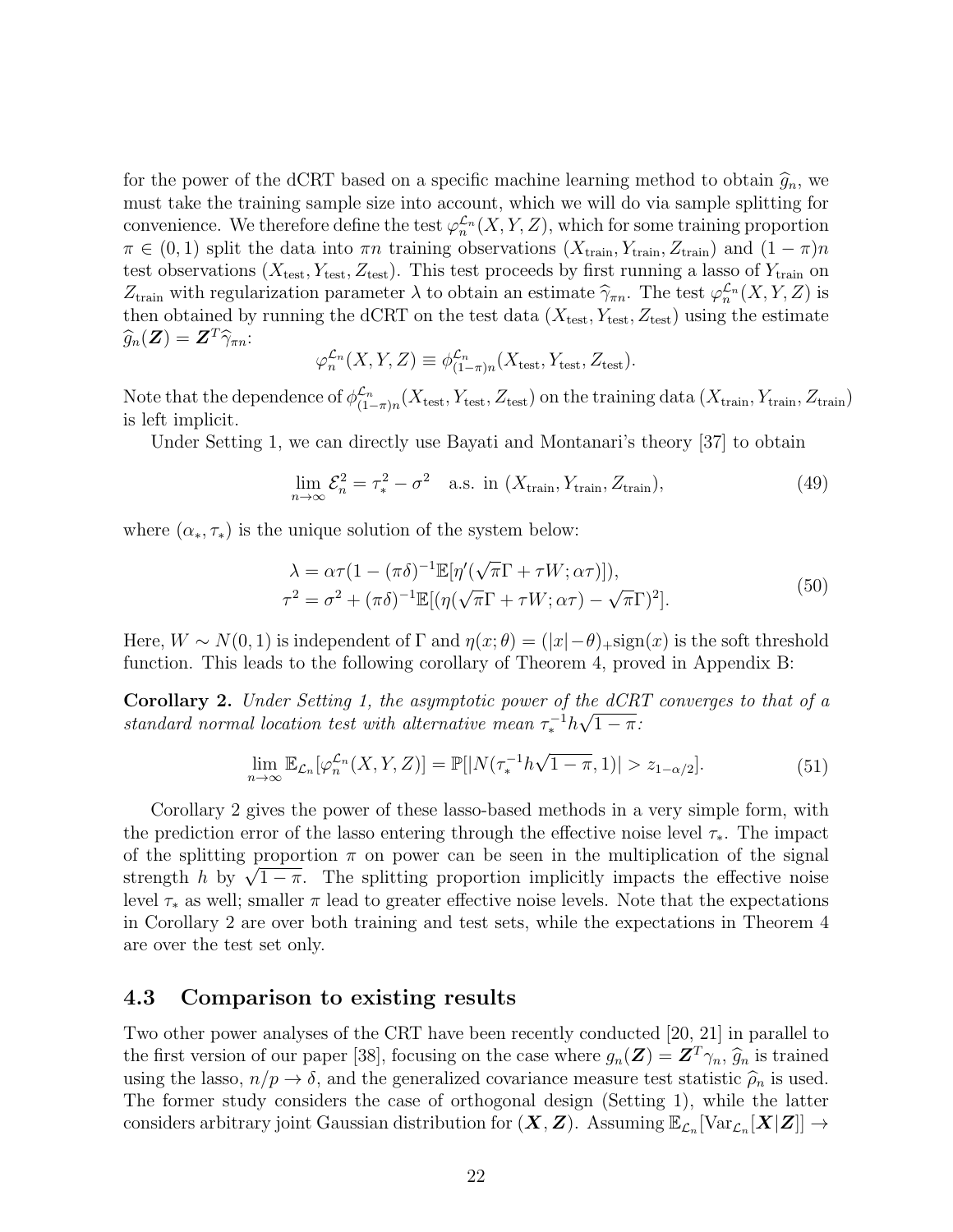s<sup>2</sup> (the quantity we called  $\overline{\Sigma}$  in Section [4.1,](#page-19-0) with different notation to clarify that for  $\dim(\mathbf{X}) = 1$  the covariance matrix simply becomes a variance), the works [\[20,](#page-27-8) [21\]](#page-27-9) found that the power of the CRT with in-sample lasso fit tends to that of a normal location test with alternative mean  $sh/\tau_*$ , where  $\tau_*$  is the effective noise level from AMP theory (in the orthogonal design case,  $(\alpha_*, \tau_*)$  are defined by equation [\(50\)](#page-21-2) with  $\pi = 1$ ) and h is the limiting constant of the local alternatives in Setting [1.](#page-20-2)

This is a similar expression to what we found in Corollary [2](#page-21-1) in the orthogonal design case. Furthermore, note that  $\tau_*^2 = \sigma^2 + \mathcal{E}^2$  (i.e. the out-of-sample prediction error of the lasso). It follows that the power expression found by [\[20,](#page-27-8) [21\]](#page-27-9) is exactly the same as what we found in part (b) of Theorem [4,](#page-19-1) despite the fact that their  $\hat{g}_n$  is fit in-sample. [\[20\]](#page-27-8) also derive a power expression for the CRT when  $\hat{g}_n$  is fit in-sample via ordinary least squares (allowing correlated covariates, as we do in Theorem [4\)](#page-19-1), which also happens to coincide with expression [\(47\)](#page-19-5). Such in-sample results have been obtained only for these two test statistics, though we conjecture that such results hold more broadly. By contrast, training  $\widehat{g}_n$  on a separate sample allows us to prove Theorem [4](#page-19-1) for very broad (almost unrestricted) classes of machine learning methods  $\widehat{g}_n$ .

Finally, we note a connection between Theorem [4](#page-19-1) and causal inference. It is widely known in causal inference (see e.g. [\[39,](#page-28-12) Section 7.5]) that adjustment for covariates Z in randomized experiments (a) yields consistent estimates despite misspecification of  $\mathcal{L}(\boldsymbol{Y} | \boldsymbol{X}, \boldsymbol{Z})$  and (b) improve estimation efficiency to the extent that this adjustment captures the distribution  $\mathcal{L}(\boldsymbol{Y} | \boldsymbol{X}, \boldsymbol{Z})$ . This fact mirrors the conclusions of Theorem [4.](#page-19-1) The asymptotic variance of the regression-based estimator for the average treatment effect in a completely randomized experiment is a standard result, but we are unaware of a quantitative expression of the asympotic efficiency of covariate-adjusted versions of the Fisher randomization test (though some insight is provided by [\[35\]](#page-28-8)).

### <span id="page-22-0"></span>5 The most powerful one-bit *p*-values for knockoffs

MX knockoffs [\[2\]](#page-26-1) operate differently than the CRT; they simultaneously test the conditional associations of many variables with a response. Given m variables  $X_1, \ldots, X_m$  and a response  $\boldsymbol{Y}$ , it is of interest to test the CI hypotheses

$$
H_j: \mathbf{Y} \perp \!\!\!\! \perp \mathbf{X}_j \mid \mathbf{X}_{-j}, \quad j = 1, \ldots, m.
$$

Note that j indexes variables, rather than samples. Comparing to our setup,  $\mathbf{X}_j$  plays the role of X and  $X_{-j}$  plays the role of Z. In particular, we allow  $X_j$  to be a group of variables. Like HRT, knockoffs only requires one model fit, so it too is computationally faster than the CRT. Among these three MX procedures, knockoffs is currently the most popular. We briefly review it next, and then present an optimality result in the spirit of Theorem [1.](#page-6-2) Its proof is given in Appendix [C.](#page-41-0)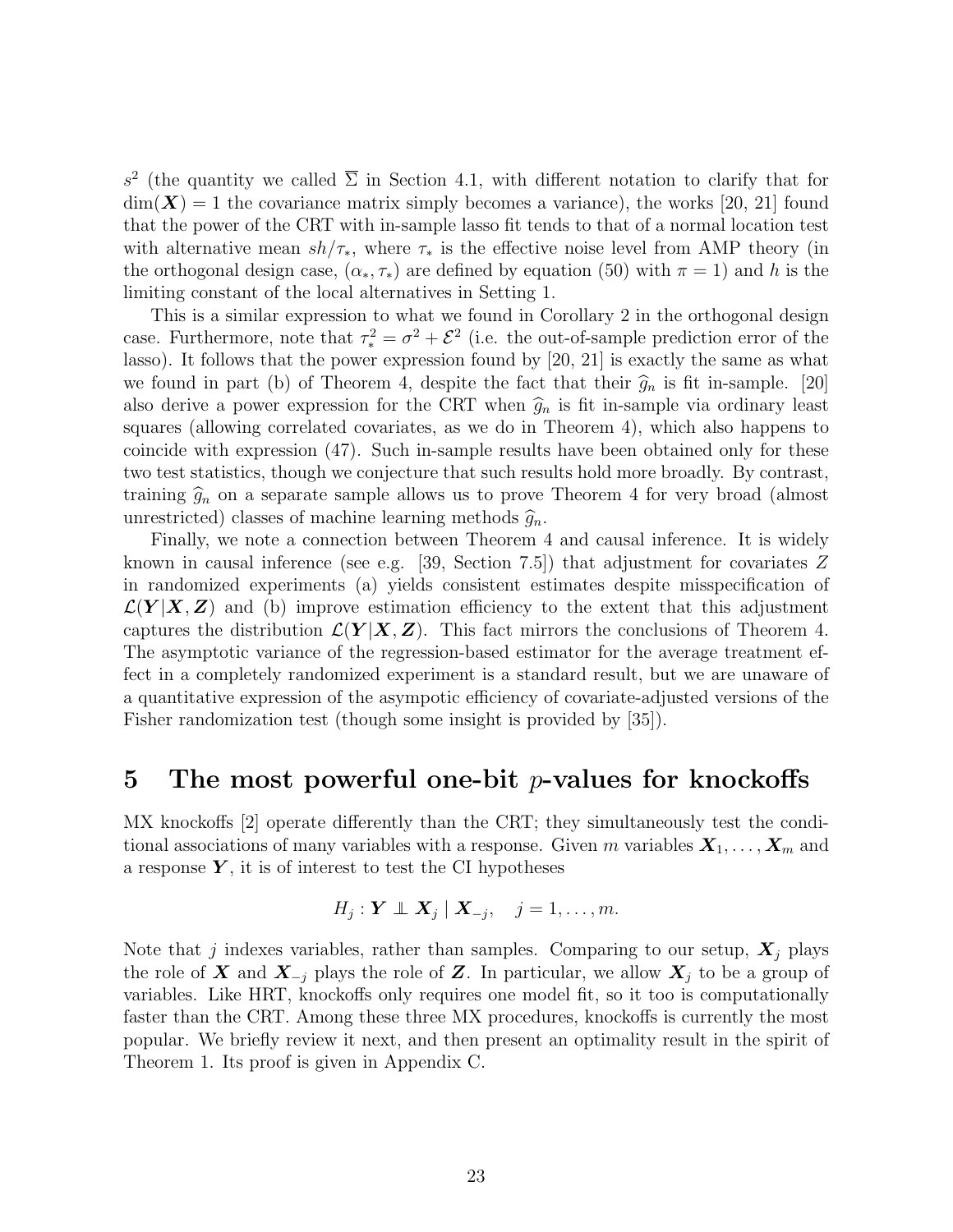### <span id="page-23-0"></span>5.1 A brief overview of knockoffs

A set of knockoff variables  $\widetilde{\mathbf{X}} = (\widetilde{\mathbf{X}}_1, \ldots, \widetilde{\mathbf{X}}_m)$  is constructed to satisfy conditional exchangeability:

<span id="page-23-3"></span>
$$
\mathcal{L}(\mathbf{X}_j, \widetilde{\mathbf{X}}_j | \mathbf{X}_{-j}, \widetilde{\mathbf{X}}_{-j}) = \mathcal{L}(\widetilde{\mathbf{X}}_j, \mathbf{X}_j | \mathbf{X}_{-j}, \widetilde{\mathbf{X}}_{-j}), \quad j = 1, \dots, m
$$
\n(52)

and conditional independence

<span id="page-23-4"></span>
$$
\boldsymbol{Y} \perp \widetilde{\boldsymbol{X}} \mid \boldsymbol{X}.\tag{53}
$$

Here,  $\boldsymbol{X}_j \in \mathbb{R}$  denotes the jth element of the vector  $\boldsymbol{X} \in \mathbb{R}^m$  and  $\boldsymbol{X}_{-j} \in \mathbb{R}^{m-1}$  denotes all elements except the jth. Also,  $X_{i, \bullet} \in \mathbb{R}^n$ ,  $X_{\bullet, j} \in \mathbb{R}^m$ , and  $X_{\bullet, -j} \in \mathbb{R}^{n \times (m-1)}$  denote the *i*th row, *j*th column, and all columns but the *j*th of the matrix  $X \in \mathbb{R}^{n \times m}$ . Given such a construction, a set of knockoff variables  $\widetilde{X}_{i,\bullet}$  is sampled from  $\mathcal{L}(\widetilde{X}|X=X_{i,\bullet})$  for each *i*. Knockoff inference is then based on a form of data-carving: variables are given an ordering  $\tau(1), \ldots, \tau(m)$  determined arbitrarily from  $([X, X], Y)$  as long as  $X_{\bullet,j}$  and  $X_{\bullet,j}$  are treated symmetrically, and then tested in that order based on *one-bit p-values*  $p_j$  measuring the contrast between the strength of association between  $X_{\bullet,j}$  and Y and that between  $\widetilde{X}_{\bullet,j}$  and Y. Given any statistic  $T_i([X,\widetilde{X}], Y)$  measuring the strength of association between  $X_i$  and Y, define the one-bit p-value

<span id="page-23-1"></span>
$$
p_j([X,\tilde{X}],Y) \equiv \begin{cases} \frac{1}{2}, & \text{if } T_j([X,\tilde{X}],Y) > T_j([X,\tilde{X}]_{\text{swap}(j)},Y); \\ 1, & \text{if } T_j([X,\tilde{X}],Y) \le T_j([X,\tilde{X}]_{\text{swap}(j)},Y). \end{cases}
$$
(54)

Here,  $[X, X]_{\text{swap}(j)}$  is defined as the result of swapping  $X_{\bullet,j}$  with  $X_{\bullet,j}$  in  $[X, X]$  while keeping all other columns in place. A set of variables with guaranteed false discovery rate control is chosen via the ordered testing procedure Selective SeqStep [\[40\]](#page-28-13), applied to the *p*-values  $p_j$  in the order  $\tau$ .

#### 5.2 The most powerful one-bit  $p$ -value

It is harder to analyze the power of knockoffs than that of the CRT for several reasons. Knockoffs is fundamentally a *multiple* testing procedure, coupling the analysis of  $H_i$  across variables j. Furthermore, the qualities of the ordering  $\tau$  and of the one-bit p-values  $p_j$ both contribute to the power of knockoffs. Due to these challenges, no optimality results are currently available for knockoffs. We take a first step in this direction by exhibiting the test statistics  $T_j$  that lead to the most powerful one-bit p-values against a point alternative.

<span id="page-23-2"></span>**Theorem 5.** Let  $\bar{\mathcal{L}}$  be a fixed alternative distribution for  $(X, Y)$ , with  $\mathcal{L}(Y | X) =$  $f(Y | X)$ . Define the likelihood statistic

<span id="page-23-5"></span>
$$
T_j^{\text{opt}}([X,\widetilde{X}],Y) \equiv \prod_{i=1}^n \bar{f}(Y_i|X_{i,\bullet}).
$$
\n(55)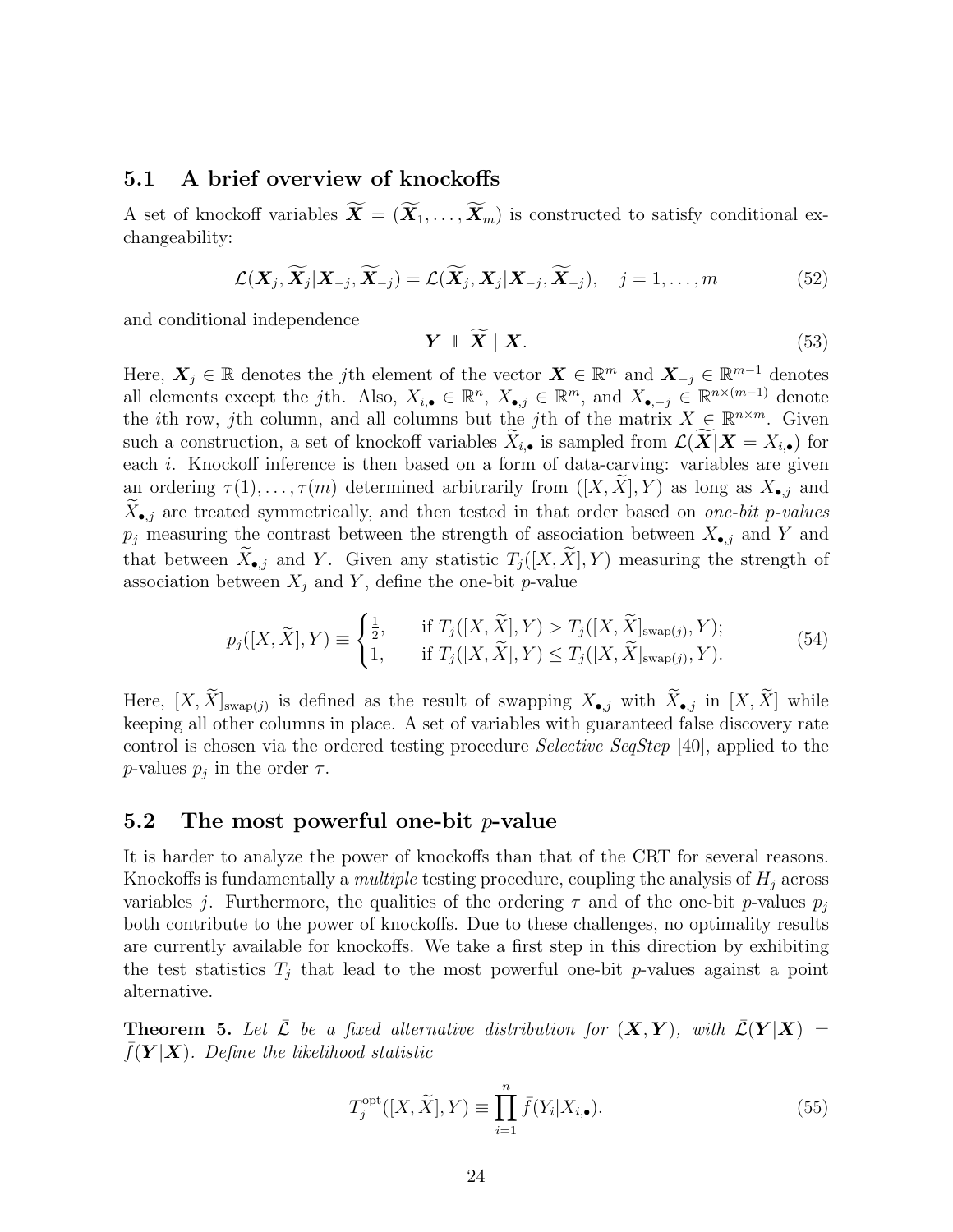Assuming that ties do not occur, that is

<span id="page-24-1"></span>
$$
\mathbb{P}_{\bar{\mathcal{L}}}[T_j^{\text{opt}}([X,\widetilde{X}],Y) = T_j^{\text{opt}}([X,\widetilde{X}]_{\text{swap}(j)},Y), X_{\bullet,j} \neq \widetilde{X}_{\bullet,j}] = 0,\tag{56}
$$

we have that the above likelihood statistic yields the optimal one-bit p-value:

<span id="page-24-0"></span>
$$
T_j^{\text{opt}} \in \underset{T_j}{\text{arg}\max} \ \mathbb{P}[T_j([X,\widetilde{X}],Y) > T_j([X,\widetilde{X}]_{\text{swap}(j)},Y)]. \tag{57}
$$

This theorem is proved in Appendix [C.](#page-41-0) The reader observes that the optimal test statistic is not a function of the knockoff variables or of the index  $j$ , which may at first seem paradoxical. Recall from the definition  $(54)$ , however, that the one-bit p-value compares the test statistic on the original augmented design  $[X, \tilde{X}]$  and its swapped version  $[X, X]_{\text{swap}(j)}$ . Therefore, the optimal one-bit p-value checks whether the original jth variable  $X_{\bullet,j}$  fits with the rest of the data better than does its knockoff  $X_{\bullet,j}$ . Therefore, the optimal one-bit  $p$ -value is in fact a function of the knockoffs as well as the index  $j$ . A simple way of operationalizing Theorem [5](#page-23-2) is to fit a model  $f(Y | X)$  based on  $([X, X], Y)$ in any way that treats original variables and knockoffs symmetrically, and then defining  $T_j([X,X],Y) \equiv f(Y|X)$ . The above result continues to hold when  $X_j$  is a group of variables, giving a clean way to combine evidence across multiple variables. A conditional version of the optimality statement [\(57\)](#page-24-0) holds; see equation [\(113\)](#page-42-0) in the appendix.

Theorem [5](#page-23-2) requires that ties occur with probability zero [\(56\)](#page-24-1). Proposition [2](#page-24-2) below (proved in Appendix [B\)](#page-30-1) states that this nondegeneracy condition holds if either  $Y|X$  or  $X_j | X_{-j}, X$  has a continuous distribution.

<span id="page-24-2"></span>**Proposition 2.** Suppose  $\bar{\mathcal{L}}(\mathbf{Y}|\mathbf{X}) = g_{\eta}$ , where  $\eta = X_j \beta_j + f_{-j}(\mathbf{X}_{-j})$  and  $g_{\eta}$  is a onedimensional exponential family with natural parameter  $\eta$  and strictly convex, continuous log partition function  $\psi$ . Suppose also that  $\mathbf{X}_j, \beta_j \in \mathbb{R}$ , with  $\beta_j \neq 0$ . The nondegeneracy condition [\(56\)](#page-24-1) holds if either

- 1.  $\mathbf{X}_j | \mathbf{X}_{-j}, \mathbf{X}$  has a density for each  $\mathbf{X}_{-j}, \mathbf{X},$  or
- 2.  $g_n$  has a density,

where the densities are with respect to the Lebesgue measure.

Finally, we remark that there are a few existing power analyses for knockoffs, all in high-dimensional asymptotic regimes and assuming lasso-based test statistics. Weinstein et al [\[16\]](#page-27-4) analyze the power of a knockoffs variant in the case of independent Gaussian covariates, while Liu and Rigollet [\[17\]](#page-27-5) and Fan et al [\[18\]](#page-27-6) study conditions for consistency under correlated designs. Our finite-sample optimality result for the likelihood statistic is complementary to these previous works.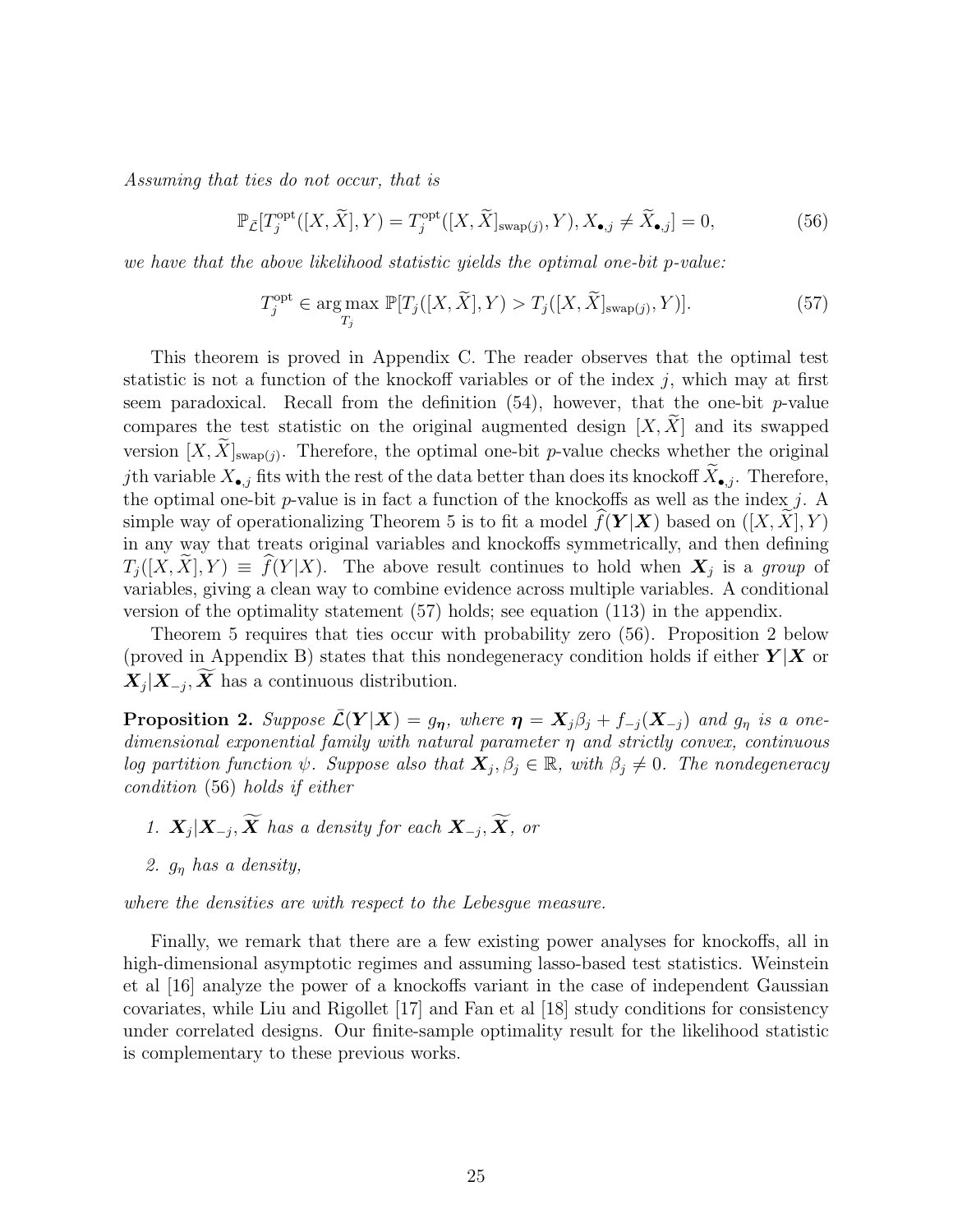### 6 Discussion

In this paper, we gave some answers to the theoretical questions posed in the introduction. We presented the first finite-sample optimality results in the MX framework and explicitly quantified how the performance of the underlying machine learning procedure impacts the asymptotic power of the CRT. Along the way, we exhibited a weakened form of the MX assumption and a resampling-free methodology valid under only this assumption.

The MX framework is just one setting where black-box prediction methods have been recently employed for the purpose of more powerful statistical inference. Other examples include conformal prediction [\[41\]](#page-28-14), classification-based two-sample testing [\[42\]](#page-29-1) and datacarving based multiple testing [\[43\]](#page-29-2). These methods employ machine learning algorithms to create powerful test statistics, calibrating them for valid inference with no assumptions about the method used. However, the more accurate the learned model, the more powerful the inference. Our finite-sample and asymptotic power results explicitly tie the error of the learning algorithm to the power of the test, and thus put this common intuition on a quantitative foundation and may thus help inform the choice and design of machine learning methods used for inferential goals.

Another set of connections we highlighted throughout the paper is to causal inference and semiparametric estimation. The MX CI problem has strong similarities to the problem of testing Fisher's strong null in a randomized experiment with potentially non-binary treatment and known propensity function. Furthermore, the CRT is similar in spirit to the Fisher randomization test. We believe these connections can be further leveraged to address problems in the MX framework that remain open. For example, consider the situation when the MX assumption is only approximately correct. This is analogous to the situation in observational studies, where the propensity score/function must be estimated. There is a vast literature on this topic based on "double robustness/machine-learning" [\[31\]](#page-28-4) or targeted learning [\[30\]](#page-28-3). Similar ideas may help relax the MX assumption [\[8\]](#page-26-7) or study robustness to its misspecification [\[44\]](#page-29-3). Another topic that has received little attention in the MX community is that of estimation (with the exception of [\[45\]](#page-29-4)). Causal inference is a rich source of meaningful estimands (such as the dose response function [\[46\]](#page-29-5)) and estimators (such as the proposal of Kennedy et al. [\[47\]](#page-29-6) for doubly-robust dose response function estimation). Such ideas may be directly relevant to the MX framework.

Much still remains to be done to systematically understand the theoretical properties of MX methods. One interesting direction is to analyze the case when  $\hat{g}_n$  is learned on the same data as is used for testing. We saw in Section [4.3](#page-21-0) that Theorem [4](#page-19-1) extends to lasso-based estimators  $\hat{g}_n$  learned in-sample, but the generality of such results remains an open question. It would also be interesting to consider alternatives beyond the linear model [\(18\)](#page-8-2). A natural next step would be to consider generalized linear models. Furthermore, the connections to causal inference referenced above are tantalizing and deserve a dedicated treatment. Finally, we hope that these new theoretical insights about MX methods will lead to improved methodologies that are both statistically and computationally efficient, along the lines of the CRT variants discussed in this paper and in recent work [\[12\]](#page-27-0).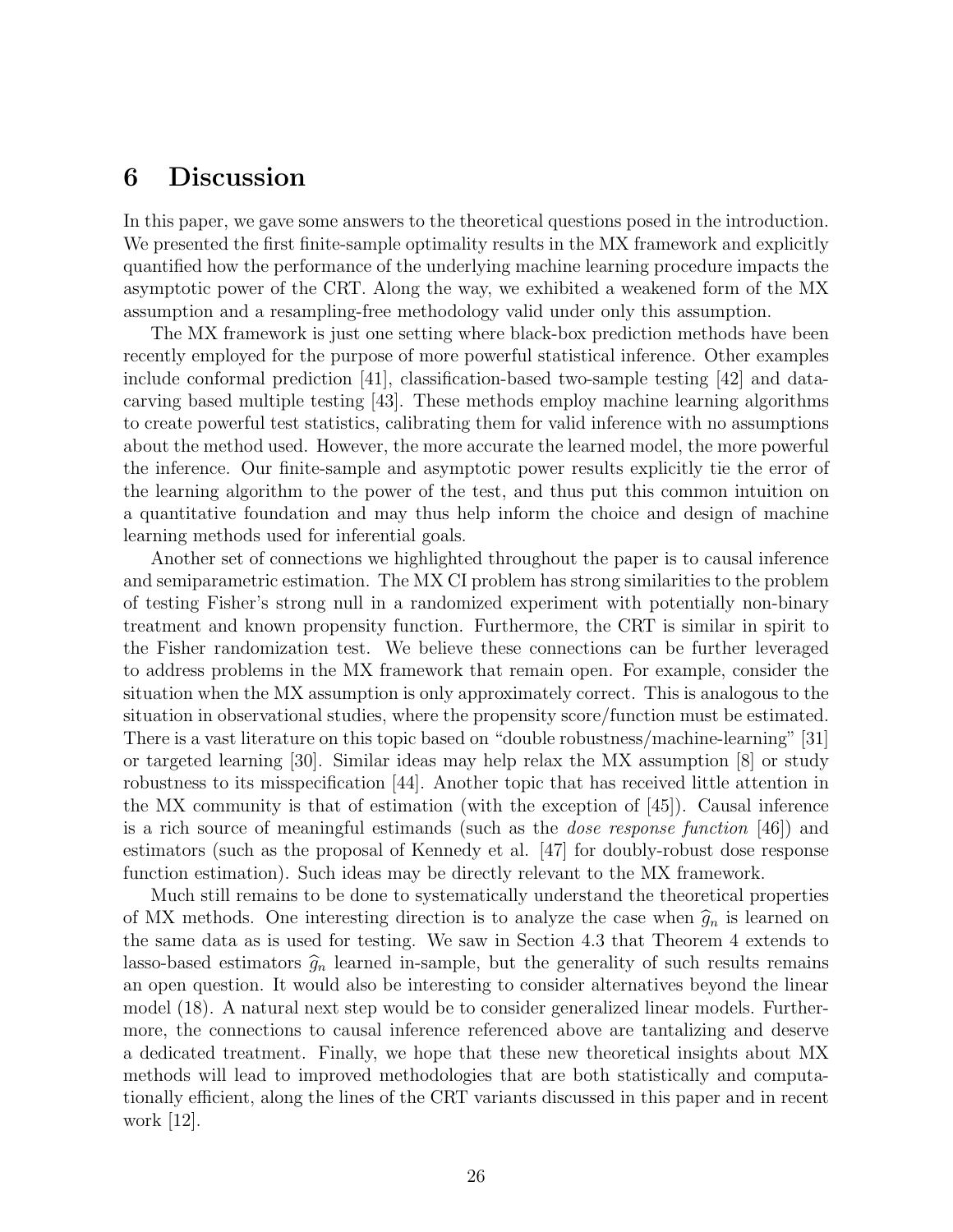# Acknowledgments

We thank Asaf Weinstein, Timothy Barry, and Stephen Bates for detailed comments on earlier versions of the manuscript, as well as Ed Kennedy and Larry Wasserman for discussions of the connections to causal inference. We also thank an anonymous referee for constructive feedback on an earlier version of the manuscript.

# References

- <span id="page-26-0"></span>[1] Rajen D. Shah and Jonas Peters. "The Hardness of Conditional Independence Testing and the Generalised Covariance Measure". In: Annals of Statistics 48.3 (2020), pp. 1514–1538.
- <span id="page-26-1"></span>[2] Emmanuel Cand`es, Yingying Fan, Lucas Janson, and Jinchi Lv. "Panning for gold: 'model-X' knockoffs for high dimensional controlled variable selection". In: Journal of the Royal Statistical Society: Series B (Statistical Methodology) 80.3 (2018), pp. 551–577.
- <span id="page-26-2"></span>[3] M. Sesia, C. Sabatti, and E. J. Candès. "Gene hunting with hidden Markov model knockoffs". In: Biometrika 106.1 (2019), pp. 1–18.
- <span id="page-26-3"></span>[4] Kosuke Imai and David A. Van Dyk. "Causal inference with general treatment regimes: Generalizing the propensity score". In: Journal of the American Statistical Association 99.467 (2004), pp. 854–866.
- <span id="page-26-4"></span>[5] Paul R. Rosenbaum and Donald B. Rubin. "The central role of the propensity score in observational studies for causal effects". In: Biometrika 70.1 (1983), pp. 41–55.
- <span id="page-26-5"></span>[6] Yaniv Romano, Matteo Sesia, and Emmanuel Cand`es. "Deep Knockoffs". In: Journal of the American Statistical Association 0.0 (2019), pp. 1–27.
- <span id="page-26-6"></span>[7] Stephen Bates, Emmanuel Cand`es, Lucas Janson, and Wenshuo Wang. "Metropolized Knockoff Sampling". In: Journal of the American Statistical Association (2020).
- <span id="page-26-7"></span>[8] Dongming Huang and Lucas Janson. "Relaxing the Assumptions of Knockoffs by Conditioning". In: Annals of Statistics 48.5 (2020), pp. 3021–3042.
- <span id="page-26-8"></span>[9] Matteo Sesia, Eugene Katsevich, Stephen Bates, Emmanuel Cand`es, and Chiara Sabatti. "Multi-resolution localization of causal variants across the genome". In: Nature Communications 11 (2020), p. 1093.
- <span id="page-26-9"></span>[10] Wesley Tansey, Victor Veitch, Haoran Zhang, Raul Rabadan, and David M. Blei. "The Holdout Randomization Test for Feature Selection in Black Box Models". In: Journal of Computational and Graphical Statistics 31.1 (2022), pp. 151–162.
- <span id="page-26-10"></span>[11] Stephen Bates, Matteo Sesia, Chiara Sabatti, and Emmanuel Candes. "Causal Inference in Genetic Trio Studies". In: Proceedings of the National Academy of Sciences 117.39 (2020), pp. 24117–24126.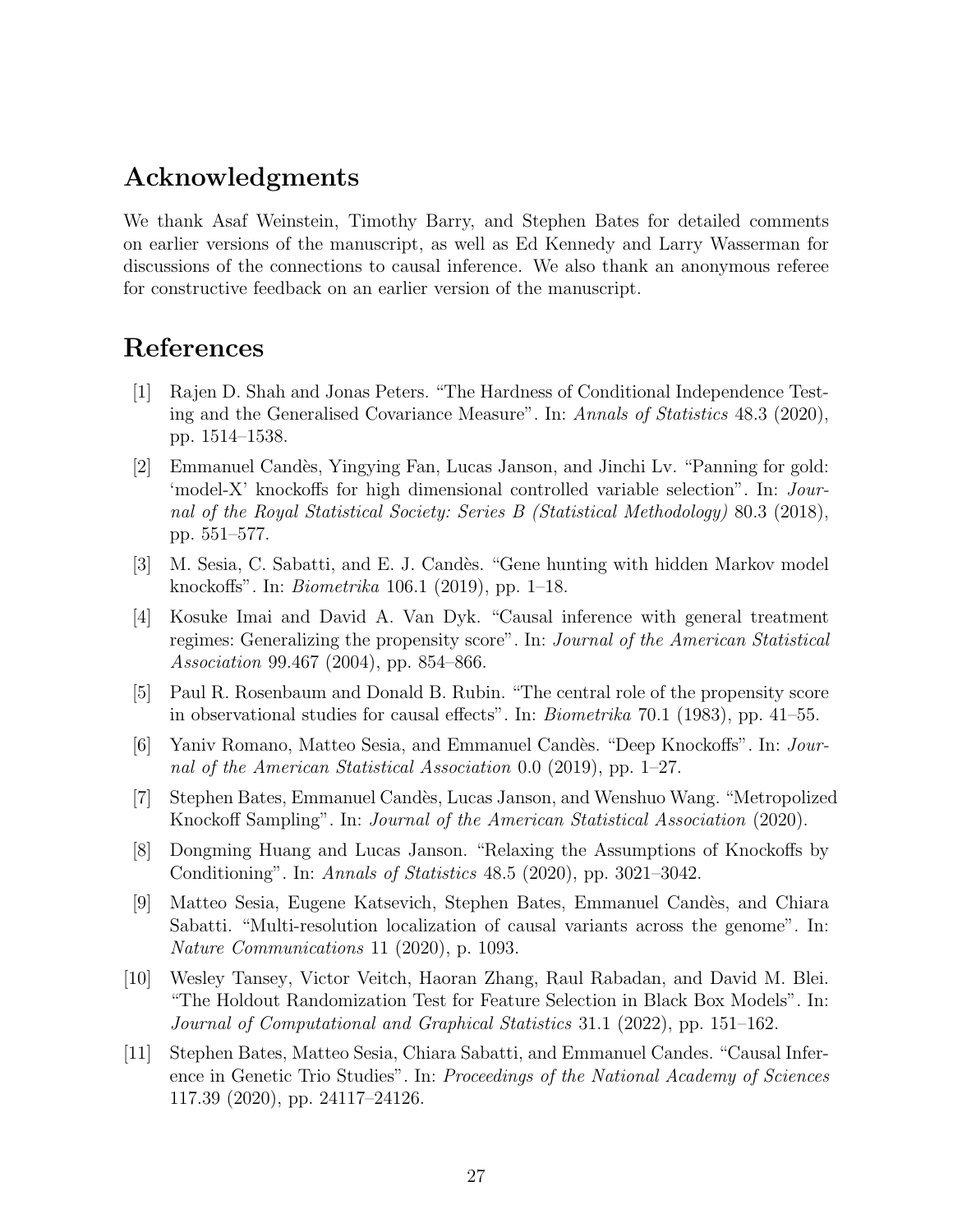- <span id="page-27-0"></span>[12] Molei Liu, Eugene Katsevich, Aaditya Ramdas, and Lucas Janson. "Fast and Powerful Conditional Randomization Testing via Distillation". In: Biometrika (2021).
- <span id="page-27-1"></span>[13] Robert Tibshirani. "Regression shrinkage and selection via the lasso". In: Journal of the Royal Statistical Society: Series B (Statistical Methodology) 58.1 (1996), pp. 267– 288.
- <span id="page-27-2"></span>[14] Lu Zheng and Marvin Zelen. "Multi-center clinical trials: Randomization and ancillary statistics". In: Annals of Applied Statistics 2.2 (2008), pp. 582–600.
- <span id="page-27-3"></span>[15] Jonathan Hennessy, Tirthankar Dasgupta, Luke Miratrix, and Cassandra Pattanayak. "A Conditional Randomization Test to Account for Covariate Imbalance in Randomized Experiments". In: *Journal of Causal Inference* 4.1 (2016), pp. 61–80.
- <span id="page-27-4"></span>[16] Asaf Weinstein, Rina Barber, and Emmanuel Candes. "A power analysis for knockoffs under Gaussian designs". In:  $arXiv$  (2017). arXiv: [1712.06465](https://arxiv.org/abs/1712.06465).
- <span id="page-27-5"></span>[17] Jingbo Liu and Philippe Rigollet. "Power analysis of knockoff filters for correlated designs". In: 33rd Conference on Neural Information Processing Systems. 2019. arXiv: [1910.12428](https://arxiv.org/abs/1910.12428).
- <span id="page-27-6"></span>[18] Yingying Fan, Emre Demirkaya, Gaorong Li, and Jinchi Lv. "RANK: Large-Scale Inference With Graphical Nonlinear Knockoffs". In: Journal of the American Statistical Association 115.529 (2020), pp. 362–379. arXiv: [1709.00092](https://arxiv.org/abs/1709.00092).
- <span id="page-27-7"></span>[19] Asaf Weinstein, Weijie J Su, Malgorzata Bogdan, Rina F Barber, and Emmanuel J Candes. "A Power Analysis for Knockoffs with the Lasso". In:  $arXiv$  (2020). arXiv: [arXiv:2007.15346v1](https://arxiv.org/abs/arXiv:2007.15346v1).
- <span id="page-27-8"></span>[20] Wenshuo Wang and Lucas Janson. "A Power Analysis of the Conditional Randomization Test and Knockoffs". In: Biometrika, to appear (2022).
- <span id="page-27-9"></span>[21] Michael Celentano, Andrea Montanari, and Yuting Wei. "The Lasso with general Gaussian designs with applications to hypothesis testing". In:  $arXiv$  (2020). arXiv: [arXiv:2007.13716v1](https://arxiv.org/abs/arXiv:2007.13716v1).
- <span id="page-27-10"></span>[22] Rina Foygel Barber and Lucas Janson. "Testing goodness-of-fit and conditional independence with approximate co-sufficient sampling". In: Annals of Statistics, to appear (2022).
- <span id="page-27-11"></span>[23] E. L. Lehmann and Joseph P. Romano. Testing Statistical Hypotheses. Third. New York: Springer, 2005.
- <span id="page-27-12"></span>[24] Paul R. Rosenbaum. "Covariance adjustment in randomized experiments and observational studies". In: Statistical Science 17.3 (2002), pp. 286–327.
- <span id="page-27-13"></span>[25] Thomas B Berrett, Yi Wang, Rina Foygel Barber, and Richard J Samworth. "The conditional permutation test for independence while controlling for confounders". In: Journal of the Royal Statistical Society. Series B: Statistical Methodology 82.1 (2020), pp. 175–197.
- <span id="page-27-14"></span>[26] Shuangning Li and Molei Liu. "Maxway CRT: Improving the Robustness of Model-X Inference". In: arXiv (2022). arXiv: [2203.06496](https://arxiv.org/abs/2203.06496).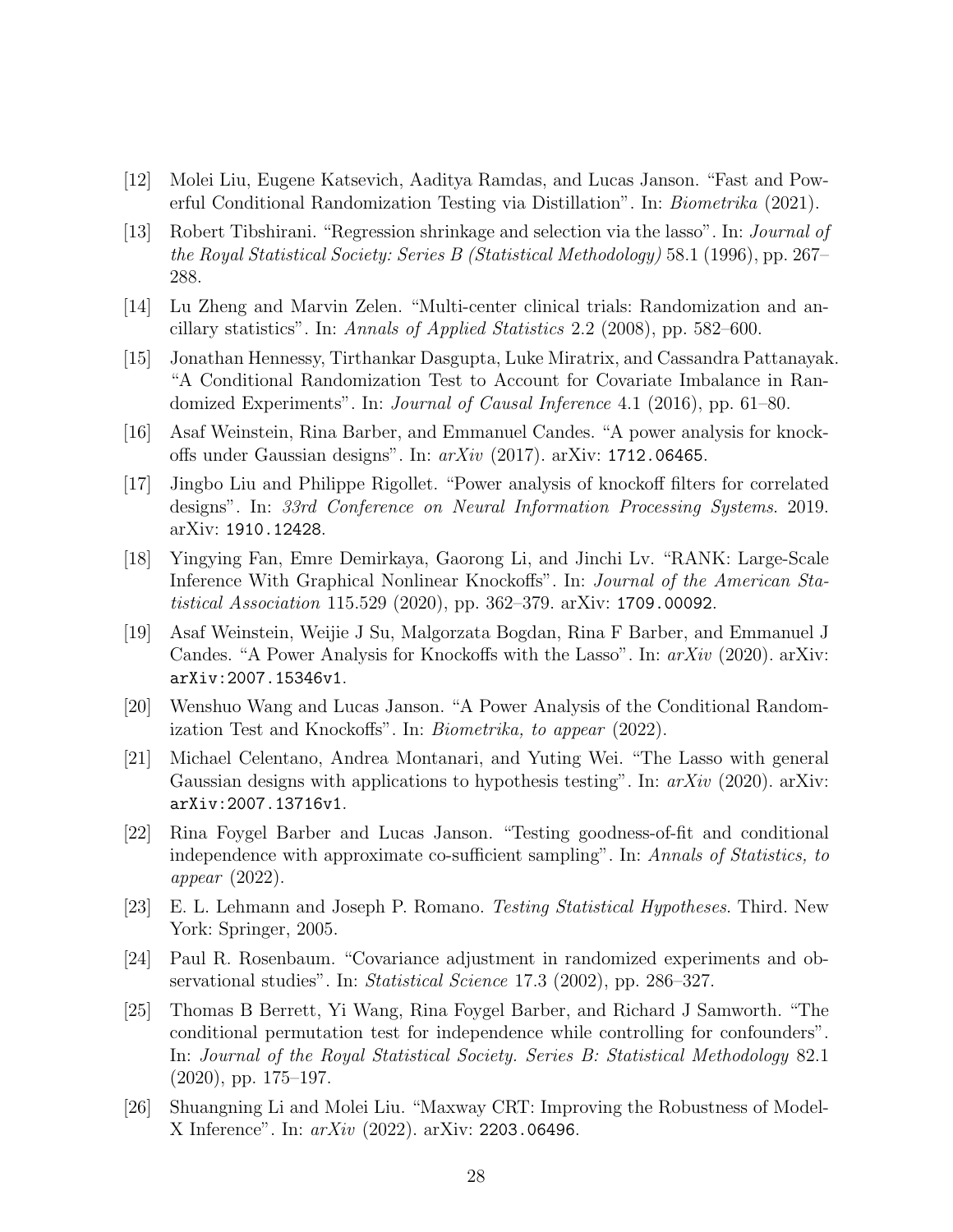- <span id="page-28-0"></span>[27] P. M. Robinson. "Root-N-Consistent Semiparametric Regression". In: Econometrica 56.4 (1988), pp. 931–954.
- <span id="page-28-1"></span>[28] James M. Robins, Steven D. Mark, and Whitney K. Newey. "Estimating Exposure Effects by Modelling the Expectation of Exposure Conditional on Confounders". In: Biometrics 48.2 (1992), pp. 479–495.
- <span id="page-28-2"></span>[29] Oliver Dukes, Vahe Avagyan, and Stijn Vansteelandt. "High-dimensional doubly robust tests for regression parameters". In: Biometrics (2020), pp. 1–53.
- <span id="page-28-3"></span>[30] Mark J. van der Laan and Sherri Rose. Targeted learning: Causal inference for observational and experimental data. New York: Springer, 2011.
- <span id="page-28-4"></span>[31] Victor Chernozhukov, Denis Chetverikov, Mert Demirer, Esther Duflo, Christian Hansen, Whitney Newey, and James Robins. "Double/debiased machine learning for treatment and structural parameters". In: Econometrics Journal 21.1 (2018), pp. C1–C68.
- <span id="page-28-5"></span>[32] Lingling Li, Eric Tchetgen Tchetgen, Aad van der Vaart, and James M. Robins. "Higher order inference on a treatment effect under low regularity conditions". In: Statistics and Probability Letters 81.7 (2011), pp. 821–828.
- <span id="page-28-6"></span>[33] Peng Ding. "A paradox from randomization-based causal inference". In: Statistical Science 32.3 (2017), pp. 331–345. arXiv: [1402.0142](https://arxiv.org/abs/1402.0142).
- <span id="page-28-7"></span>[34] Jason Wu and Peng Ding. "Randomization Tests for Weak Null Hypotheses in Randomized Experiments". In: Journal of the American Statistical Association (2020). arXiv: [1809.07419](https://arxiv.org/abs/1809.07419).
- <span id="page-28-8"></span>[35] Anqi Zhao and Peng Ding. "Covariate-adjusted Fisher randomization tests for the average treatment effect". In: Journal of Econometrics 94720 (2021). arXiv: [2010.](https://arxiv.org/abs/2010.14555) [14555](https://arxiv.org/abs/2010.14555).
- <span id="page-28-9"></span>[36] Fumio Hayashi. Econometrics. Princeton University Press, 2000.
- <span id="page-28-10"></span>[37] Mohsen Bayati and Andrea Montanari. "The LASSO risk for Gaussian matrices". In: IEEE Transactions on Information Theory 58.4 (2011), pp. 1997–2017. arXiv: [1008.2581](https://arxiv.org/abs/1008.2581).
- <span id="page-28-11"></span>[38] Eugene Katsevich and Aaditya Ramdas. "A theoretical treatment of conditional independence testing under Model-X". In:  $arXiv$  (2020).  $arXiv$ : [2005.05506](https://arxiv.org/abs/2005.05506).
- <span id="page-28-12"></span>[39] Guido W. Imbens and Donald B. Rubin. Causal inference: For statistics, social, and biomedical sciences an introduction. Cambridge University Press, 2015.
- <span id="page-28-13"></span>[40] Rina Foygel Barber and Emmanuel J Candès. "Controlling the false discovery rate via knockoffs". In: The Annals of Statistics 43.5 (2015), pp. 2055–2085.
- <span id="page-28-14"></span>[41] Rina Foygel Barber, Emmanuel J Cand`es, Aaditya Ramdas, and Ryan J Tibshirani. "Predictive inference with the jackknife+". In: Annals of Statistics 49.1 (2021), pp. 486–507.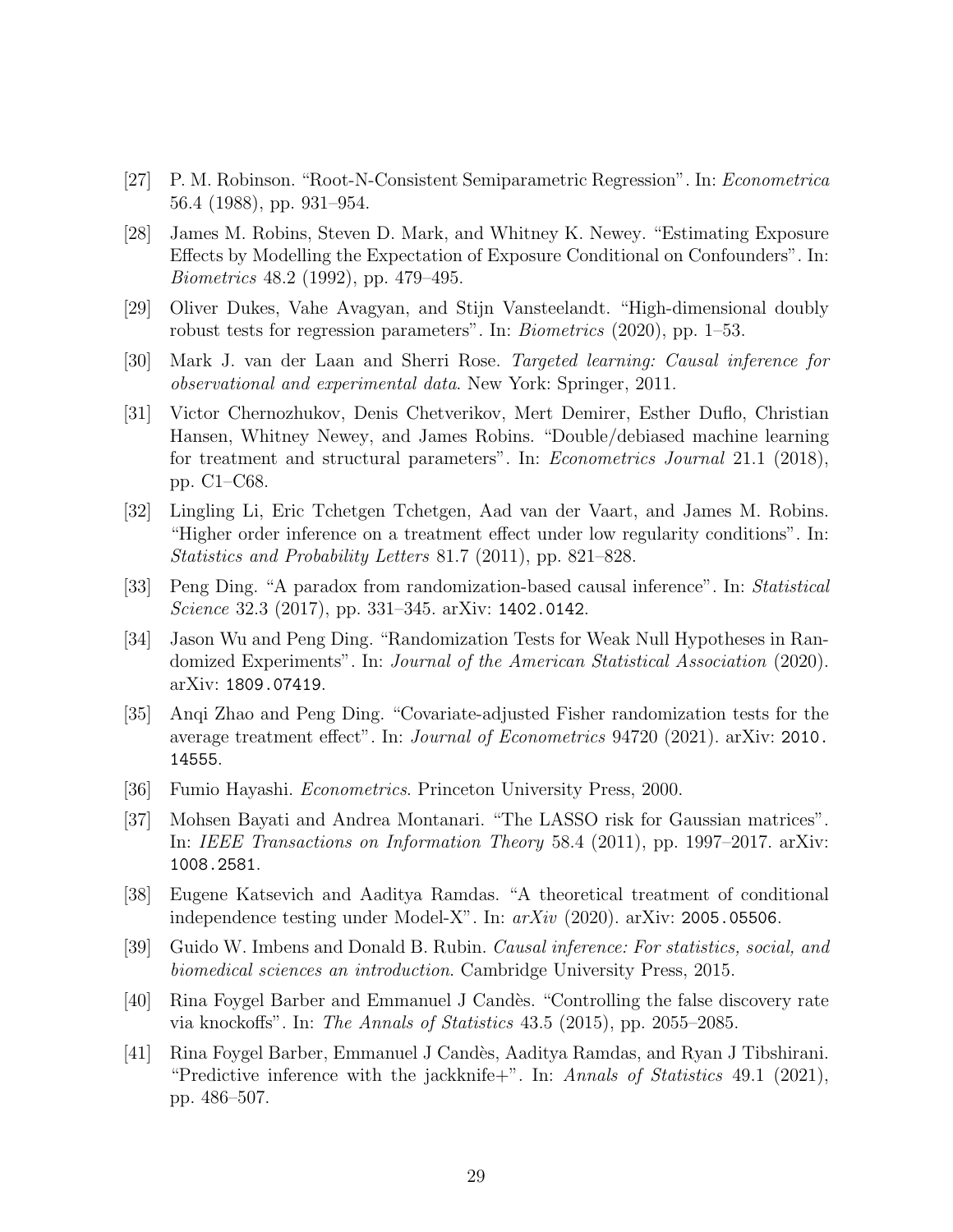- <span id="page-29-1"></span>[42] Ilmun Kim, Aaditya Ramdas, Aarti Singh, and Larry Wasserman. "Classification accuracy as a proxy for two sample testing". In: Annals of Statistics 49.1 (2021), pp. 411–434. arXiv: [1602.02210](https://arxiv.org/abs/1602.02210).
- <span id="page-29-2"></span>[43] Lihua Lei and William Fithian. "AdaPT: an interactive procedure for multiple testing with side information". In: Journal of the Royal Statistical Society: Series B (Statistical Methodology) 80.4 (2018), pp. 649–679.
- <span id="page-29-3"></span>[44] Rina Foygel Barber, Emmanuel J. Cand`es, and Richard J. Samworth. "Robust inference with knockoffs". In: Annals of Statistics 48.3 (2020), pp. 1409–1431.
- <span id="page-29-4"></span>[45] Lu Zhang and Lucas Janson. "Floodgate : inference for model-free variable importance". In:  $arXiv$  (2020), pp. 1–67.
- <span id="page-29-5"></span>[46] Keisuke Hirano and Guido W. Imbens. "The Propensity Score with Continuous Treatments". In: Applied Bayesian Modeling and Causal Inference from Incomplete-Data Perspectives (2004), pp. 73–84.
- <span id="page-29-6"></span>[47] Edward H Kennedy, Zongming Ma, Matthew D Mchugh, and Dylan S Small. "Nonparametric methods for doubly robust estimation of continuous treatment effects". In: Journal of the Royal Statistical Society, Series B (Methodological) 4 (2017), pp. 1229–1245.
- <span id="page-29-9"></span>[48] Robert Lang. "A note on the measurability of convex sets". In: Archiv der Mathematik 47.1 (1986), pp. 90–92.

### <span id="page-29-0"></span>A Proofs for Section [2](#page-5-0)

*Proof of Proposition [1.](#page-5-4)* Fix  $(y, z)$  and  $\mathcal{L} \in \mathcal{L}_0^{MX}(f^*)$ . Defining

$$
\mathcal{L}_{y,z}(\boldsymbol{X},\boldsymbol{Y},\boldsymbol{Z})\equiv \delta_{(\boldsymbol{Y},\boldsymbol{Z})=(y,z)}\cdot f^*_{\boldsymbol{X}|\boldsymbol{Z}}\in\mathscr{L}^{\text{MX}}_0(f^*),
$$

note that

$$
\mathbb{E}_{\mathcal{L}}[\phi(X,Y,Z)|Y=y,Z=z] = \int \phi(x,y,z)f_{\mathbf{X}|\mathbf{Z}}^*(x|z)dx = \mathbb{E}_{\mathcal{L}_{y,z}}[\phi(X,Y,Z)] \leq \alpha.
$$

This completes the proof.

*Proof of Theorem [1.](#page-6-2)* Fix realizations y, z. We first claim that  $\phi_{T^{opt}}^{CRT}$  is the most powerful test in the conditional problem, i.e.

<span id="page-29-7"></span>
$$
\mathbb{E}_{\bar{\mathcal{L}}}[\phi(X, y, z)|Y = y, Z = z] \le \mathbb{E}_{\bar{\mathcal{L}}}[\phi_{T^{\text{opt}}}^{\text{CRT}}(X, y, z)|Y = y, Z = z]
$$
(58)

for any test  $\phi(X, y, z)$  satisfying

<span id="page-29-8"></span>
$$
\sup_{\mathcal{L}\in\mathscr{L}^{\text{MX}}_0(f^*)} \mathbb{E}_{\mathcal{L}}[\phi(X, y, z)|Y = y, Z = z] \le \alpha.
$$
 (59)

 $\Box$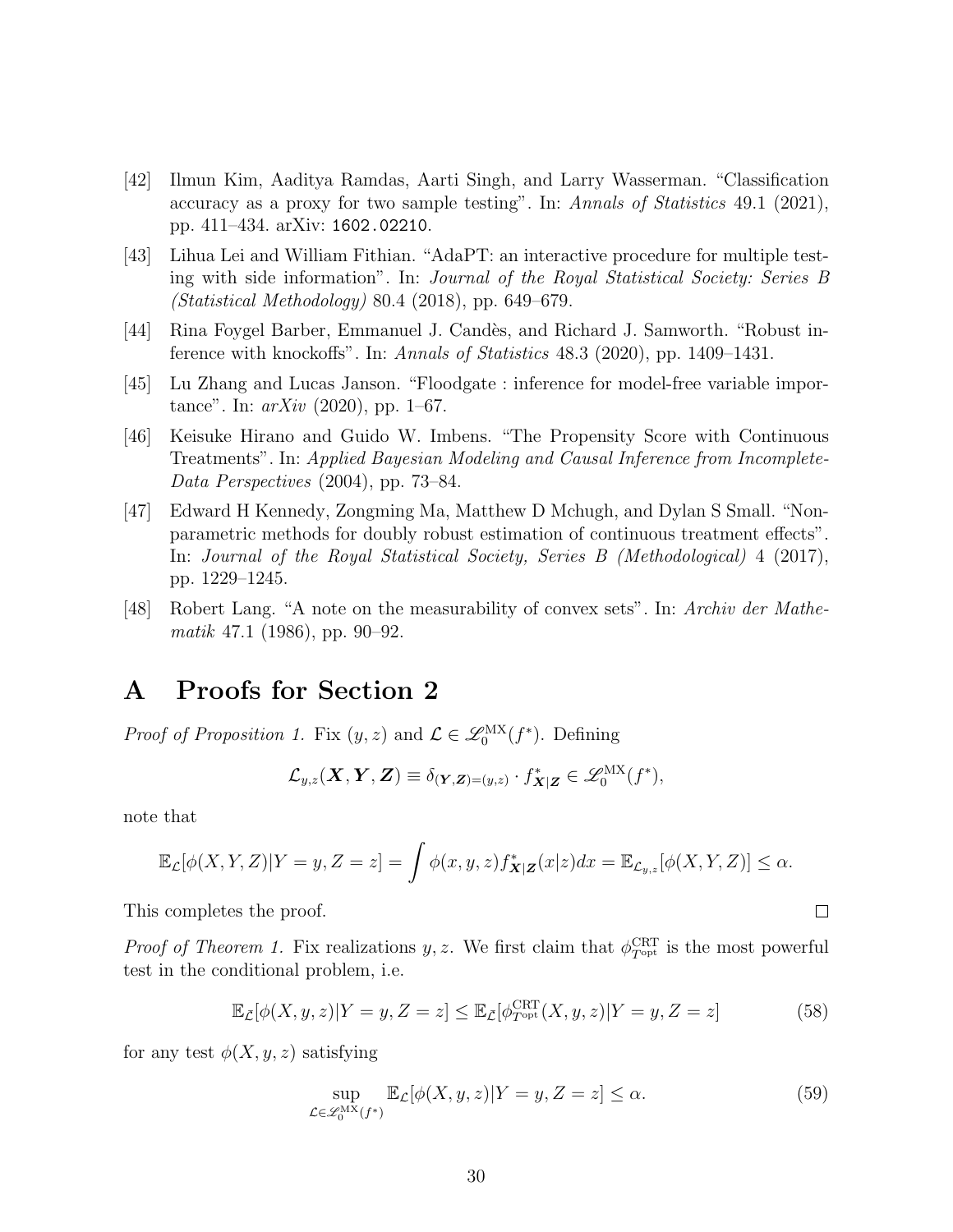In the conditional problem, the alternative  $\overline{\mathcal{L}}$  induces the following distribution for X:

$$
\bar{\mathcal{L}}(X=x|Y=y,Z=z) = \prod_{i=1}^{n} f^*(x_i|z_i) \frac{\bar{f}(y_i|x_i,z_i)}{\bar{f}(y_i|z_i)},
$$
\n(60)

where

$$
\bar{f}(y_i|z_i) \equiv \int \bar{f}(y_i|x_i, z_i) f^*(x_i|z_i) dx_i.
$$

The conditional problem is therefore a test of

$$
H_0: \mathcal{L}(X = x | Y = y, Z = z) = \prod_{i=1}^n f^*(x_i | z_i) \quad \text{versus}
$$

$$
H_1: \mathcal{L}(X = x | Y = y, Z = z) = \prod_{i=1}^n f^*(x_i | z_i) \frac{\bar{f}(y_i | x_i, z_i)}{\bar{f}(y_i | z_i)}.
$$

This is a simple testing problem, with point null and point alternative. By the Neyman-Pearson lemma, the most powerful test is the one that rejects for large values of the likelihood ratio

<span id="page-30-0"></span>
$$
\prod_{i=1}^{n} \frac{P_1(x_i|y_i, z_i)}{P_0(x_i|y_i, z_i)} = \prod_{i=1}^{n} \frac{f^*(x_i|z_i) \frac{\bar{f}(y_i|x_i, z_i)}{\bar{f}(y_i|z_i)}}{f^*(x_i|z_i)} = \prod_{i=1}^{n} \frac{\bar{f}(y_i|x_i, z_i)}{\bar{f}(y_i|z_i)} \propto T^{\text{opt}}(x, y, z), \quad (61)
$$

verifying the conditional optimality claim [\(58\)](#page-29-7). To obtain the unconditional optimality claim [\(15\)](#page-6-3), note that by Proposition [1](#page-5-4) any unconditionally level  $\alpha$  test  $\phi$  must also have level  $\alpha$  in the conditional problem [\(59\)](#page-29-8). For any such test, we may therefore conclude

$$
\mathbb{E}_{\bar{\mathcal{L}}}[\phi(X, Y, Z)] = \mathbb{E}_{\bar{\mathcal{L}}}[\mathbb{E}_{\bar{\mathcal{L}}}[\phi(X, Y, Z)|Y, Z]]
$$
  
\n
$$
\leq \mathbb{E}_{\bar{\mathcal{L}}}[\mathbb{E}_{\bar{\mathcal{L}}}[\phi_{T^{\text{opt}}}^{\text{CRT}}(X, Y, Z)|Y, Z]] = \mathbb{E}_{\bar{\mathcal{L}}}[\phi_{T^{\text{opt}}}^{\text{CRT}}(X, Y, Z)],
$$

as desired.

# <span id="page-30-1"></span>B Proofs for Sections [3](#page-8-0) and [4](#page-18-0)

### B.1 Proofs of main results

Proof of Theorem [2.](#page-11-0) First, conclusion [\(91\)](#page-37-0) of Lemma [3—](#page-37-1)which applies because of the assumption  $\mathcal{L}_n \in \mathscr{L}^{\mathrm{MX}(2)}(\mu_n(\cdot), \Sigma_n(\cdot)) \cap \mathscr{L}_n(c_1, c_2)$ —states that for

$$
\widetilde{X}_i^1, \widetilde{X}_i^2 | Y, Z \stackrel{\text{ind}}{\sim} \mathcal{L}_n(\mathbf{X} | \mathbf{Z} = Z_i),
$$

we have the convergence

$$
\begin{pmatrix} U_n(\widetilde{X}^1, Y, Z) \\ U_n(\widetilde{X}^2, Y, Z) \end{pmatrix} \xrightarrow{\mathcal{L}_n} N \left( \begin{pmatrix} 0 \\ 0 \end{pmatrix}, \begin{pmatrix} I_d & 0 \\ 0 & I_d \end{pmatrix} \right).
$$
 (62)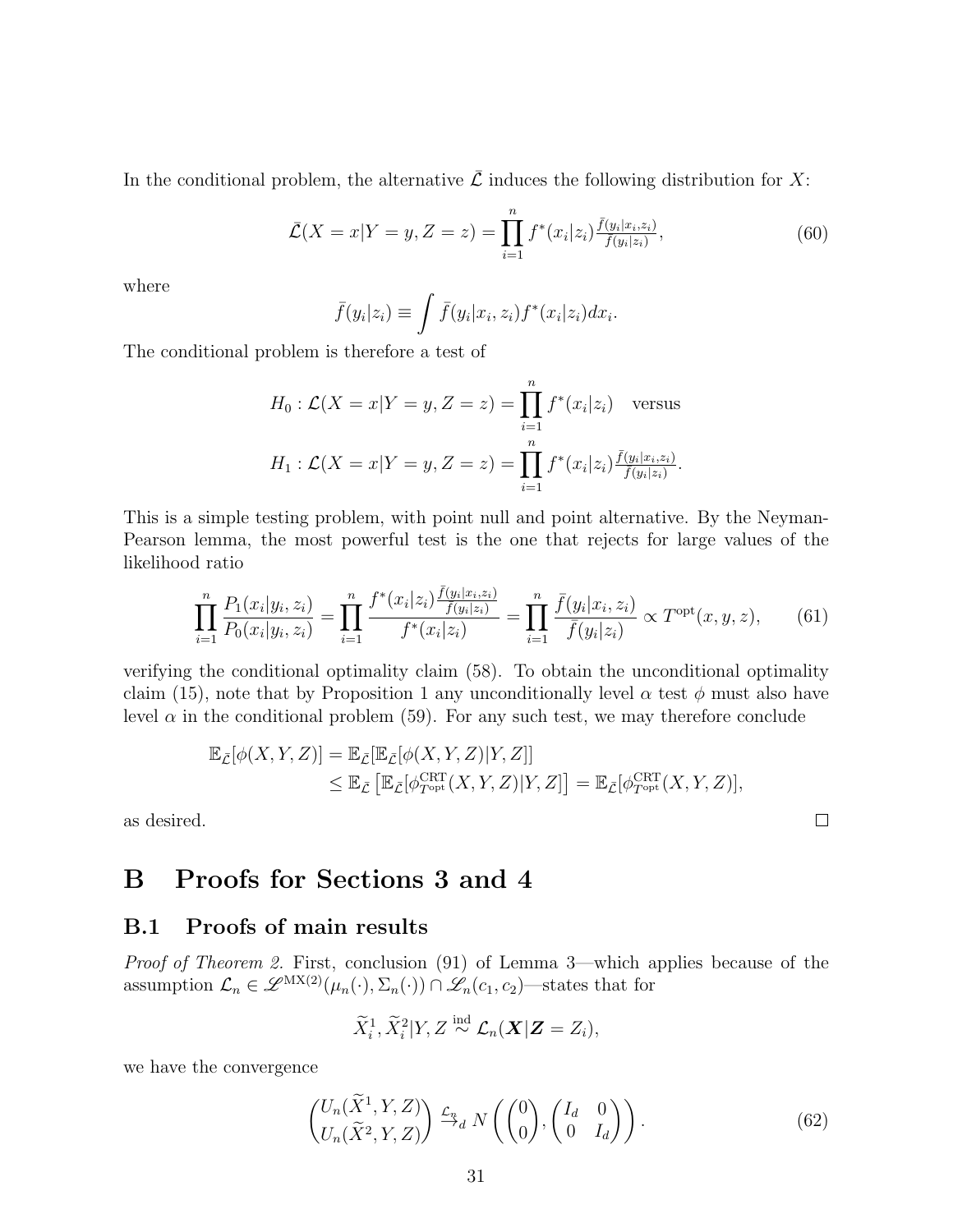By the continuous mapping theorem, we find that

$$
(T_n(\widetilde{X}^1, Y, Z), T_n(\widetilde{X}^2, Y, Z)) \xrightarrow{\mathcal{L}_n} \chi_d^2 \times \chi_d^2. \tag{63}
$$

Since  $\chi_d^2$  has a continuous and strictly increasing distribution function, we conclude using Lemma [1](#page-35-0) that  $C_n(Y, Z) \xrightarrow{\mathcal{L}_n} Q_{1-\alpha}[\chi_d^2] = c_{d,1-\alpha}$ , proving the statement [\(32\)](#page-11-3).

Next, note that for any  $\delta > 0$ ,

$$
\mathbb{P}_{\mathcal{L}_n}[\phi_n^{N(\mu_n, \Sigma_n)}(X, Y, Z) \neq \phi_n^{\mathcal{L}_n}(X, Y, Z)]
$$
\n
$$
= \mathbb{P}_{\mathcal{L}_n}[\min(c_{d, 1-\alpha}, C_n(Y, Z)) < T_n(X, Y, Z) \leq \max(c_{d, 1-\alpha}, C_n(Y, Z))]
$$
\n
$$
= \mathbb{P}_{\mathcal{L}_n}[\min(c_{d, 1-\alpha}, C_n(Y, Z)) < T_n(X, Y, Z) \leq \max(c_{d, 1-\alpha}, C_n(Y, Z)), |C_n(Y, Z) - c_{d, 1-\alpha}| \leq \delta]
$$
\n
$$
+ \mathbb{P}_{\mathcal{L}_n}[\min(c_{d, 1-\alpha}, C_n(Y, Z)) < T_n(X, Y, Z) \leq \max(c_{d, 1-\alpha}, C_n(Y, Z)), |C_n(Y, Z) - c_{d, 1-\alpha}| > \delta]
$$
\n
$$
\leq \mathbb{P}_{\mathcal{L}_n}[|T_n(X, Y, Z) - c_{d, 1-\alpha}| \leq \delta] + \mathbb{P}_{\mathcal{L}_n}[|C_n(Y, Z) - c_{d, 1-\alpha}| > \delta].
$$

To justify the last step, suppose without loss of generality that  $c_{d,1-\alpha} \leq C_n(Y, Z)$ . Then, note that if  $c_{d,1-\alpha} < T_n(X,Y,Z) \leq C_n(Y,Z)$  and  $C_n(Y,Z) - c_{d,1-\alpha} \leq \delta$  then

$$
|T_n(X, Y, Z) - c_{d, 1-\alpha}| = T_n(X, Y, Z) - c_{d, 1-\alpha} \le C_n(Y, Z) - c_{d, 1-\alpha} \le \delta.
$$

Taking a lim sup on both sides in the display before the last and using the convergence  $C_n(Y,Z) \stackrel{\mathcal{L}_n}{\rightarrow} c_{d,1-\alpha}$ , we find that

$$
\limsup_{n \to \infty} \mathbb{P}_{\mathcal{L}_n}[\phi_n^{N(\mu_n, \Sigma_n)}(X, Y, Z) \neq \phi_n^{\mathcal{L}_n}(X, Y, Z)]
$$
\n
$$
\leq \limsup_{n \to \infty} \mathbb{P}_{\mathcal{L}_n}[|T_n(X, Y, Z) - c_{d, 1-\alpha}| \leq \delta] + \limsup_{n \to \infty} \mathbb{P}_{\mathcal{L}_n}[|C_n(Y, Z) - c_{d, 1-\alpha}| > \delta]
$$
\n
$$
= \limsup_{n \to \infty} \mathbb{P}_{\mathcal{L}_n}[|T_n(X, Y, Z) - c_{d, 1-\alpha}| \leq \delta].
$$

Letting  $\delta \to 0$  and using the assumption [\(33\)](#page-11-4), we arrive at the claimed asymptotic equivalence [\(34\)](#page-11-2). This completes the proof.  $\Box$ 

*Proof of Theorem [3.](#page-13-1)* Fix any sequence  $\mathcal{L}_n \in \mathscr{L}_0^{\text{MX}(2)} \cap \mathscr{L}_n(c_1, c_2)$ . Because  $\mathcal{L}_n \in \mathscr{L}_0$ , we have  $(X, Y, Z) \triangleq (\widetilde{X}, Y, Z)$ , where  $\widetilde{X}_i | Y, Z \stackrel{\text{ind}}{\sim} \mathcal{L}_n(\mathbf{X} | \mathbf{Z} = Z_i)$ . By conclusion [\(91\)](#page-37-0) of Lemma [3,](#page-37-1) which applies because  $\mathcal{L}_n \in \mathscr{L}^{MX(2)}(\mu_n(\cdot), \Sigma_n(\cdot)) \cap \mathscr{L}_n(c_1, c_2)$  by assumption, we have  $U_n(X, Y, Z) \stackrel{d}{=} U_n(\widetilde{X}, Y, Z) \stackrel{\mathcal{L}_n}{\rightarrow} N(0, I_d)$ . This verifies the asymptotic normality statement [\(37\)](#page-13-2).

To show the asymptotic Type-I error control statement [\(38\)](#page-13-3), it suffices to show that for any sequence  $\mathcal{L}_n \in \mathscr{L}_0^{\text{MX}(2)} \cap \mathscr{L}_n(c_1, c_2)$ , we have

<span id="page-31-0"></span>
$$
\limsup_{n \to \infty} \ \mathbb{E}_{\mathcal{L}_n}[\phi_n^{N(\mu_n, \Sigma_n)}(X, Y, Z)] \le \alpha. \tag{64}
$$

 $\Box$ 

By the continuous mapping theorem it follows from asymptotic normality [\(37\)](#page-13-2) that  $T_n(X, Y, Z) = ||U_n(X, Y, Z)||^2 \stackrel{\mathcal{L}_n}{\rightarrow} \chi_d^2$ . Therefore,

$$
\lim_{n \to \infty} \mathbb{E}_{\mathcal{L}_n}[\phi_n^{N(\mu_n, \Sigma_n)}(X, Y, Z)] = \lim_{n \to \infty} \mathbb{P}_{\mathcal{L}_n}[T_n(X, Y, Z) > c_{d, 1 - \alpha}] = \mathbb{P}[\chi_d^2 > c_{d, 1 - \alpha}] = \alpha,
$$

from which the conclusion [\(64\)](#page-31-0) follows. This completes the proof.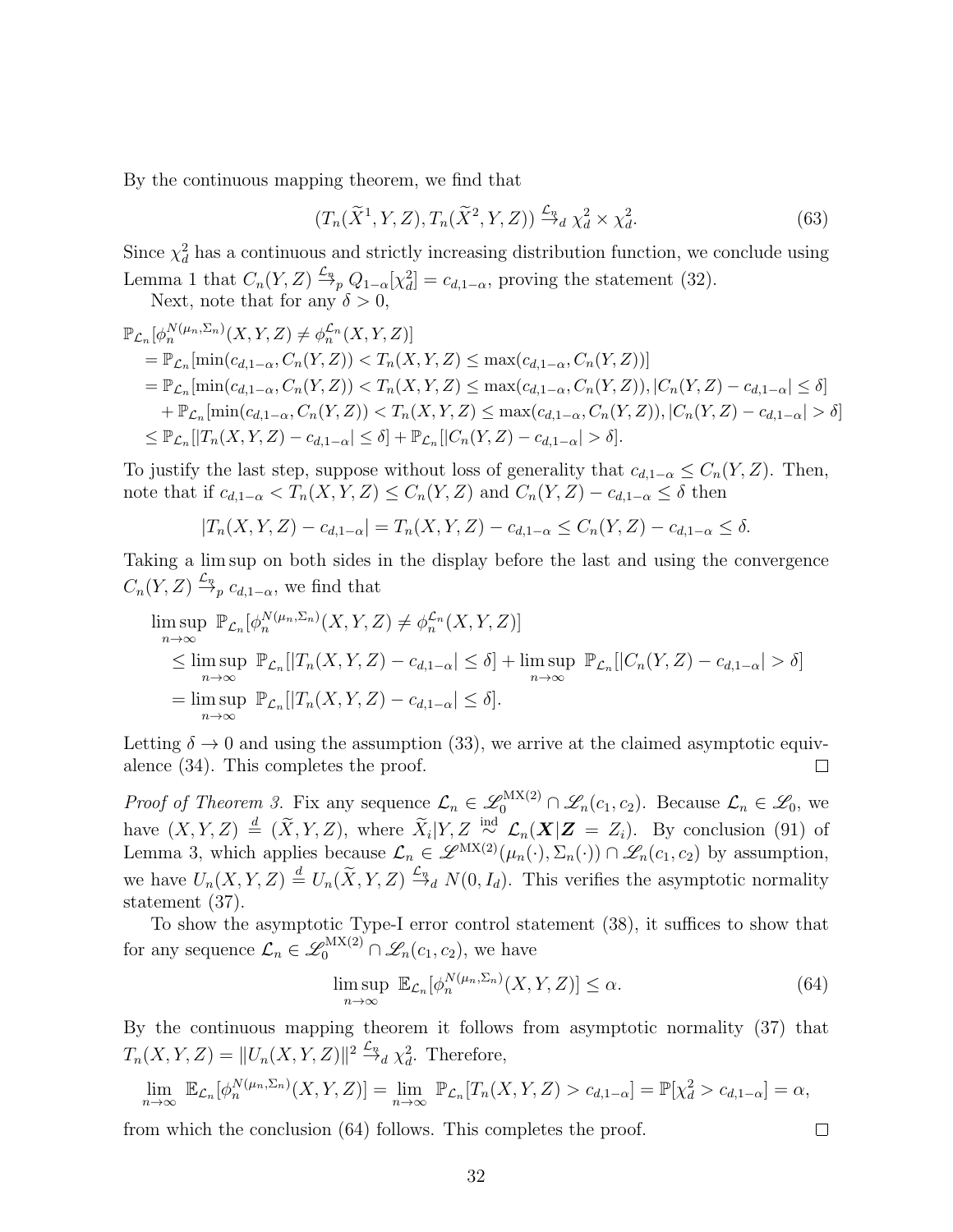*Proof of Theorem [4.](#page-19-1)* In Lemma [4,](#page-38-0) we show that the estimator  $\hat{\rho}_n$  is consistent, i.e.

<span id="page-32-0"></span>
$$
\widehat{\rho}_n \xrightarrow{\mathcal{L}_n} \overline{\Sigma}\beta. \tag{65}
$$

Next, we derive that

$$
T_n(X,Y,Z)=\|\sqrt{n}\widehat{S}_n^{-1}\widehat{\rho}_n\|^2=\|\sqrt{n}\widehat{S}_n^{-1}S_nS_n^{-1}\widehat{\rho}_n\|^2\geq \left(\sqrt{n}\lambda_{\min}(\widehat{S}_n^{-1}S_n)\lambda_{\min}(S_n^{-1})\|\widehat{\rho}_n\|\right)^2.
$$

Now, we have  $\hat{S}_n^{-1} S_n \stackrel{\mathcal{L}_n}{\rightarrow} I_d$  by conclusion [\(84\)](#page-36-0) of Lemma [2,](#page-36-1) so the continuous mapping theorem implies that  $\lambda_{\min}(\widehat{S}_n^{-1}S_n) \stackrel{\mathcal{L}_n}{\rightarrow} 1$ . Furthermore,  $\inf_n \lambda_{\min}(S_n^{-1}) > 0$  by conclu-sion [\(103\)](#page-39-0) of Lemma [5.](#page-39-1) Finally,  $\|\widehat{\rho}_n\| \xrightarrow{L_n} \|\overline{\Sigma}\beta\|$  by equation [\(65\)](#page-32-0), and

$$
\|\overline{\Sigma}\beta\| \geq \lambda_{\min}(\overline{\Sigma})\|\beta\| = \|\overline{\Sigma}^{-1}\|^{-1}\|\beta\| \geq \left(\sup_{n} \|\overline{\Sigma}_{n}^{-1}\|\right)^{-1}\|\beta\| > 0,
$$

 $\text{since } \beta \neq 0 \text{ by assumption and assumptions (42) and (45) imply that } \|\overline{\Sigma}^{-1}\| \leq \sup_n \|\overline{\Sigma}_n^{-1}\| < \infty$  $\text{since } \beta \neq 0 \text{ by assumption and assumptions (42) and (45) imply that } \|\overline{\Sigma}^{-1}\| \leq \sup_n \|\overline{\Sigma}_n^{-1}\| < \infty$  $\text{since } \beta \neq 0 \text{ by assumption and assumptions (42) and (45) imply that } \|\overline{\Sigma}^{-1}\| \leq \sup_n \|\overline{\Sigma}_n^{-1}\| < \infty$  $\text{since } \beta \neq 0 \text{ by assumption and assumptions (42) and (45) imply that } \|\overline{\Sigma}^{-1}\| \leq \sup_n \|\overline{\Sigma}_n^{-1}\| < \infty$  $\text{since } \beta \neq 0 \text{ by assumption and assumptions (42) and (45) imply that } \|\overline{\Sigma}^{-1}\| \leq \sup_n \|\overline{\Sigma}_n^{-1}\| < \infty$  $\infty$ . Putting these facts together implies that  $\sqrt{n}\lambda_{\min}(\hat{S}_n^{-1}S_n)\lambda_{\min}(S_n^{-1})\|\hat{\rho}_n\| \stackrel{\mathcal{L}_n}{\rightarrow}_p \infty$ , and therefore  $T_n(X, Y, Z) \stackrel{\mathcal{L}_n}{\rightarrow} \infty$ . Hence,

$$
\mathbb{E}_{\mathcal{L}_n}[\phi_n^{N(\mu_n,\Sigma_n)}(X,Y,Z)] = \mathbb{P}_{\mathcal{L}_n}[T_n(X,Y,Z) > c_{d,1-\alpha}] \to 1.
$$
 (66)

The fact that  $T_n(X, Y, Z) \stackrel{\mathcal{L}_n}{\rightarrow} \infty$  also implies that  $\limsup_{n\to\infty} \mathbb{P}_{\mathcal{L}_n}[|T_n(X, Y, Z) - c_{d,1-\alpha}| \leq$  $\delta$  = 0 for any  $\delta > 0$ . Hence, the condition [\(33\)](#page-11-4) of Theorem [2](#page-11-0) is satisfied, so the conclusion [\(34\)](#page-11-2) implies that

$$
\lim_{n \to \infty} \mathbb{E}_{\mathcal{L}_n}[\phi_n^{\mathcal{L}_n}(X, Y, Z)] = \lim_{n \to \infty} \mathbb{E}_{\mathcal{L}_n}[\phi_n^{N(\mu_n, \Sigma_n)}(X, Y, Z)] = 1.
$$

Thus, we have shown the claimed consistency [\(46\)](#page-19-7), so we have finished the proof of part (a) of the theorem.

To prove part (b), we claim that it suffices to establish that

<span id="page-32-1"></span>
$$
T_n(X, Y, Z) \xrightarrow{\mathcal{L}_n} \chi_d^2(||(\sigma^2 I_d + \mathcal{E}^2)^{-1/2} \overline{\Sigma}^{1/2} h||^2).
$$
 (67)

Indeed, the limiting power of the  $\text{MX}(2)$  F-test would directly follow from this statement. To establish that the CRT has the same limiting power, by Theorem [2](#page-11-0) it suffices to verify the non-accumulation condition [\(33\)](#page-11-4). Letting T be the limiting distribution in claim [\(67\)](#page-32-1), this claim implies that for any  $\delta > 0$ ,

$$
\lim_{n \to \infty} \mathbb{P}_{\mathcal{L}_n}[|T_n(X, Y, Z) - c_{d, 1-\alpha}| \le \delta] = \mathbb{P}[|T - c_{d, 1-\alpha}| \le \delta].
$$

Because  $T$  has a continuous distribution function, the limit above tends to zero. Therefore, it is indeed sufficient to verify the claimed convergence [\(67\)](#page-32-1). This statement, in turn, will follow if we prove that

<span id="page-32-2"></span>
$$
U_n(X,Y,Z) \xrightarrow{\mathcal{L}_n} N((\overline{\Sigma}^{1/2}(\sigma^2 I_d + \mathcal{E}^2)\overline{\Sigma}^{1/2})^{-1/2} \overline{\Sigma}h, I_d).
$$
 (68)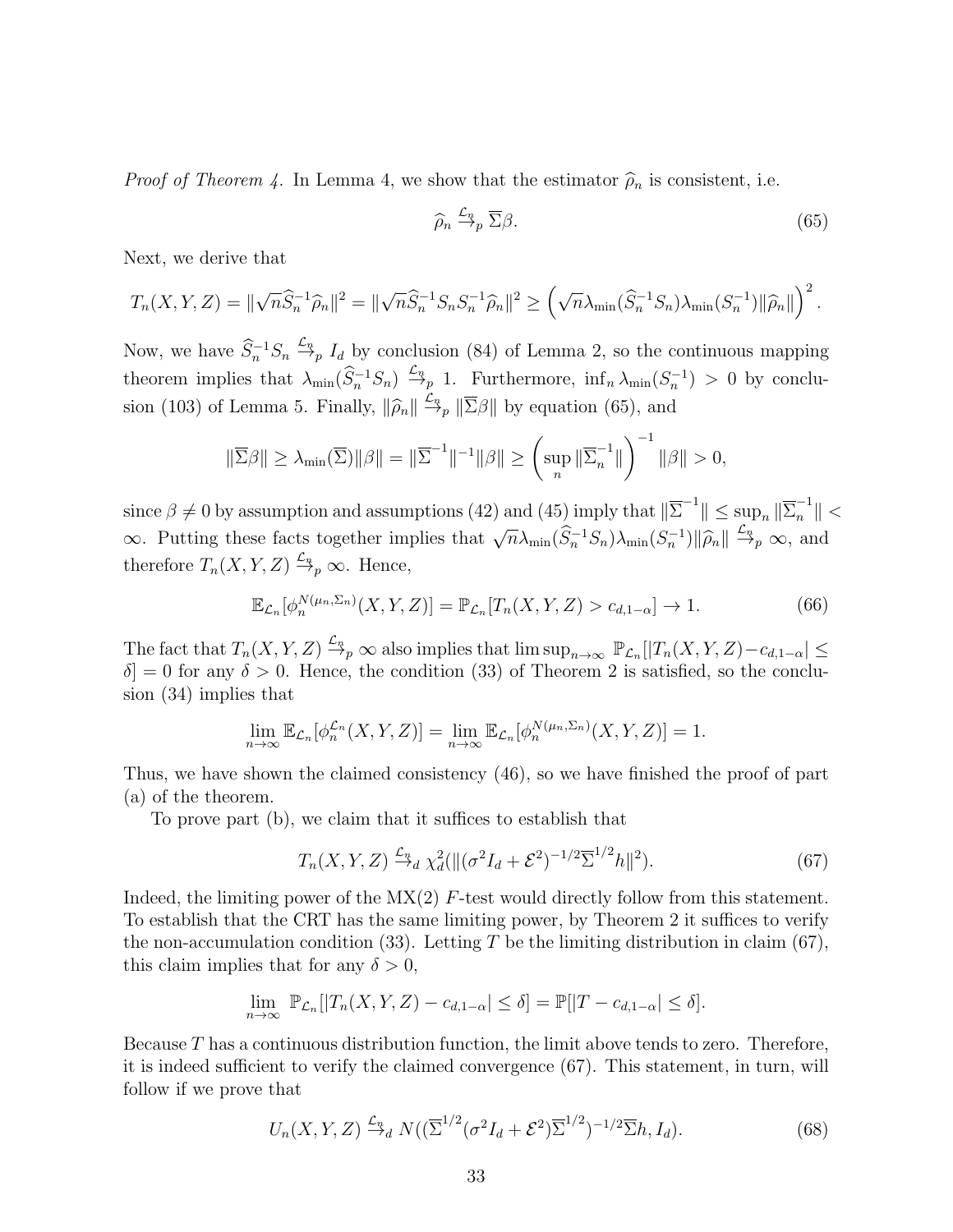Indeed, note that

$$
h^T \overline{\Sigma} (\overline{\Sigma}^{1/2} (\sigma^2 I_d + \mathcal{E}^2) \overline{\Sigma}^{1/2})^{-1} \overline{\Sigma} h = h^T \overline{\Sigma}^{1/2} (\sigma^2 I_d + \mathcal{E}^2)^{-1} \overline{\Sigma}^{1/2} h = ||(\sigma^2 I_d + \mathcal{E}^2)^{-1/2} \overline{\Sigma}^{1/2} h||^2.
$$

To show the statement [\(68\)](#page-32-2), we first rewrite  $U_n(X, Y, Z)$  as follows:

$$
U_n(X, Y, Z)
$$
  
=  $\frac{\widehat{S}_n^{-1}}{\sqrt{n}} \sum_{i=1}^n ((X_i - \mu_n(Z_i))^T \beta_n + \epsilon_i + g'_n(Z_i) - \widehat{g}_n(Z_i))(X_i - \mu_n(Z_i))$   
=  $\frac{\widehat{S}_n^{-1}}{n} \sum_{i=1}^n (X_i - \mu_n(Z_i))(X_i - \mu_n(Z_i))^T h_n + \frac{\widehat{S}_n^{-1}}{\sqrt{n}} \sum_{i=1}^n (Y_i' - \widehat{g}_n(Z_i))(X_i - \mu_n(Z_i))$   
\equiv  $A_n + B_n$ ,

where  $Y_i' \equiv g'_n(Z_i) + \epsilon_i$ . It therefore suffices to show that

<span id="page-33-3"></span>
$$
A_n \xrightarrow{\mathcal{L}_n} (\overline{\Sigma}^{1/2} (\sigma^2 I_d + \mathcal{E}^2) \overline{\Sigma}^{1/2})^{-1/2} \overline{\Sigma} h \quad \text{and} \quad B_n \xrightarrow{\mathcal{L}_n} N(0, I_d). \tag{69}
$$

By conclusion [\(102\)](#page-39-2) of Lemma [5,](#page-39-1) there exist  $c_1, c_2$  for which  $\mathcal{L}_n \in \mathcal{L}(c_1, c_2)$  for each n. Therefore, we can apply Lemma [2](#page-36-1) to conclude that

<span id="page-33-0"></span>
$$
\widehat{S}_n^{-1} S_n \xrightarrow{\mathcal{L}_n} I_d. \tag{70}
$$

By conclusion [\(104\)](#page-39-3) of Lemma [5,](#page-39-1) we have that  $S_n^2 \to \overline{\Sigma}^{1/2} (\sigma^2 I_d + \mathcal{E}^2) \overline{\Sigma}^{1/2}$ , so

<span id="page-33-1"></span>
$$
S_n^{-1} \to (\overline{\Sigma}^{1/2} (\sigma^2 I_d + \mathcal{E}^2) \overline{\Sigma}^{1/2})^{-1/2}.
$$
 (71)

Now, we apply the WLLN to find the limit of  $A_n$ . Since  $(X_i - \mu_n(Z_i))(X_i - \mu_n(Z_i))^T$  has expectation  $\overline{\Sigma}$  and second moment uniformly bounded by the eighth moment assumption [\(43\)](#page-19-3), we can apply the weak law of large numbers as well as the statements [\(70\)](#page-33-0) and [\(71\)](#page-33-1) to conclude that

$$
A_n = (\widehat{S}_n^{-1} S_n) \frac{S_n^{-1}}{n} \sum_{i=1}^n (X_i - \mu_n(Z_i))(X_i - \mu_n(Z_i))^T h_n \xrightarrow{\mathcal{L}_n} (\overline{\Sigma}^{1/2} (\sigma^2 I_d + \mathcal{E}^2) \overline{\Sigma}^{1/2})^{-1/2} \overline{\Sigma} h.
$$

Next, we seek to find the limit of  $B_n$ . Defining  $\boldsymbol{Y}', S_n'^2, \mathcal{L}'_n$  according to [\(101\)](#page-39-4) below, we may rewrite

$$
B_n = (\widehat{S}_n^{-1} S_n)(S_n^{-1} S_n') \frac{S_n'^{-1}}{\sqrt{n}} \sum_{i=1}^n (Y_i' - \widehat{g}_n(Z_i))(X_i - \mu_n(Z_i)).
$$
\n(72)

By conclusion [\(104\)](#page-39-3) of Lemma [5,](#page-39-1) we have

<span id="page-33-2"></span> $S_n^{-1} S_n' \to I_d.$  (73)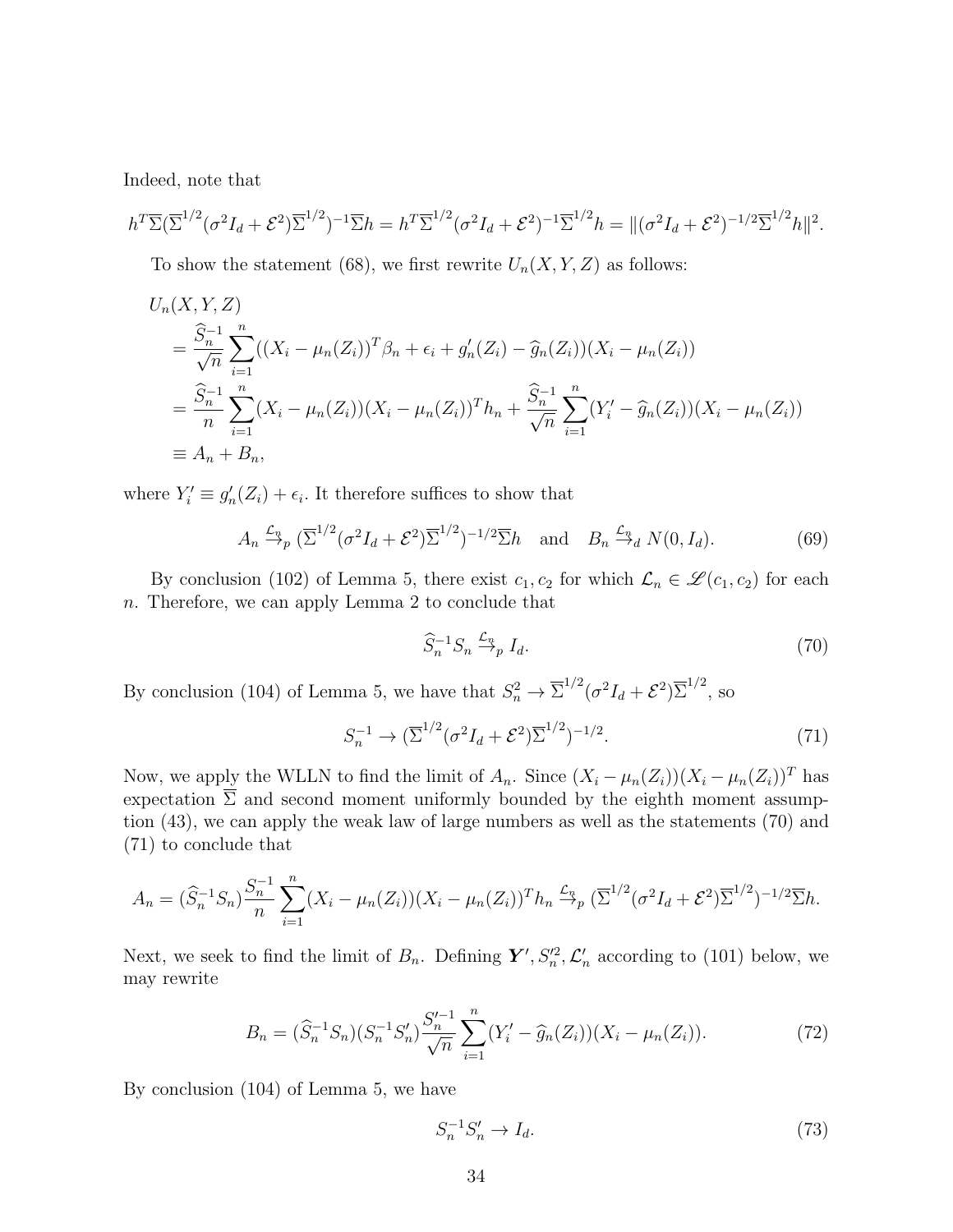Furthermore, conclusion [\(102\)](#page-39-2) of Lemma [5](#page-39-1) gives  $\mathcal{L}'_n \in \mathscr{L}^{MX(2)}(\mu_n(\cdot), \Sigma_n(\cdot)) \cap \mathscr{L}_n(c_1, c_2)$ . Therefore,  $\mathcal{L}'_n$  satisfies the assumptions of Lemma [3,](#page-37-1) statement [\(90\)](#page-37-2) of which gives

$$
\frac{S_n'}{\sqrt{n}} \sum_{i=1}^n (Y_i' - \widehat{g}_n(Z_i)) (\widetilde{X}_i - \mu_n(Z_i)) \xrightarrow{\mathcal{L}_n} N(0, I_d). \tag{74}
$$

<span id="page-34-0"></span>Furthermore,  $\mathcal{L}'_n \in \mathcal{L}_0$  implies that  $(\mathbf{X}, \mathbf{Y}', \mathbf{Z}) \stackrel{d}{=} (\widetilde{\mathbf{X}}, \mathbf{Y}', \mathbf{Z})$ , which together with the convergence [\(74\)](#page-34-0) implies that

$$
\frac{S_n'^{-1}}{\sqrt{n}} \sum_{i=1}^n (Y_i' - \widehat{g}_n(Z_i))(X_i - \mu_n(Z_i)) \xrightarrow{\mathcal{L}_n} N(0, I_d).
$$
 (75)

<span id="page-34-1"></span>Finally, putting together displays [\(70\)](#page-33-0), [\(73\)](#page-33-2) and [\(75\)](#page-34-1) yields that  $B_n \stackrel{\mathcal{L}_n}{\rightarrow} N(0, I_d)$ . This verifies the claimed convergences [\(69\)](#page-33-3) and therefore completes the proof.  $\Box$ 

<span id="page-34-2"></span>*Proof of Corollary [2.](#page-21-1)* First we verify the statement  $(49)$ . To this end, first note that

$$
\mathcal{E}_n^2 = \mathbb{E}_{\mathcal{L}_n} [(\widehat{g}_n(\mathbf{Z}) - g'_n(\mathbf{Z}))^2 \overline{\Sigma}_n^{-1/2} \Sigma_n(\mathbf{Z}) \overline{\Sigma}_n^{-1/2} | X_{\text{train}}, Y_{\text{train}}, Z_{\text{train}}]
$$
  
\n
$$
= \mathbb{E}_{\mathcal{L}_n} [(\widehat{g}_n(\mathbf{Z}) - g_n(\mathbf{Z}))^2 | X_{\text{train}}, Y_{\text{train}}, Z_{\text{train}}]
$$
  
\n
$$
= \mathbb{E}_{\mathcal{L}_n} [(\widehat{\gamma}_{\pi n} - \gamma_n)^T \mathbf{Z} \mathbf{Z}^T (\widehat{\gamma}_{\pi n} - \gamma_n) | X_{\text{train}}, Y_{\text{train}}, Z_{\text{train}}]
$$
  
\n
$$
= (\widehat{\gamma}_{\pi n} - \gamma_n)^T \mathbb{E}_{\mathcal{L}_n} [\mathbf{Z} \mathbf{Z}^T] (\widehat{\gamma}_{\pi n} - \gamma_n)
$$
  
\n
$$
= ||\widehat{\gamma}_{\pi n} - \gamma_n||^2.
$$
 (76)

The second equality holds because for  $(X, Z)$  jointly Gaussian,  $\Sigma_n(Z)$  is constant in Z, so  $\overline{\Sigma}_n^{-1/2} \Sigma_n(\mathbf{Z}) \overline{\Sigma}_n^{-1/2} = 1$ . Therefore, the variance-weighted mean-squared error  $\mathcal{E}_n^2$  of  $\widehat{g}_n$ <br>reduces to the squared error in the estimate  $\widehat{\mathcal{E}}_n$ . To obtain the limit of the latter quantit reduces to the squared error in the estimate  $\hat{\gamma}_{\pi n}$ . To obtain the limit of the latter quantity, we appeal to Bayati and Montanari's Corollary 1.6 [\[37\]](#page-28-10). To verify the conditions of this corollary, it suffices to verify part (b) of their Definition 1: that the empirical distribution of the noise terms  $\epsilon'_i \equiv Y_i - Z_i^T \gamma_n = X_i \beta_n + \epsilon_i$  in the training set (say  $1 \leq i \leq \pi n$ ) converges weakly to a random variable  $\Lambda$  and  $\frac{1}{\pi n} \sum_{i=1}^{\pi n} \epsilon_i'^2 \to \mathbb{E}[\Lambda^2]$ . These statements hold almost surely in the training data by the strong law of large numbers if we assume without loss of generality that  $X_i$  and  $\epsilon_i$  are both defined as the first  $\pi n$  elements of infinite i.i.d. sequences with distributions  $N(0, 1)$  and  $N(0, \sigma^2)$ , respectively. Therefore, Bayati and Montanari's Corollary 1.6 gives

$$
\frac{1}{p} \|\sqrt{\pi n} \hat{\gamma}_{\pi n} - \sqrt{\pi n} \gamma_n\|^2 \stackrel{\text{a.s.}}{\to} \pi \delta(\tau_*^2 - \sigma^2),\tag{77}
$$

where the almost sure statement is with respect to the training data  $(X_{\text{train}}, Y_{\text{train}}, Z_{\text{train}})$ . Since  $\pi n/p \to \pi \delta$ , we can cancel these terms from the above equation to obtain

<span id="page-34-3"></span>
$$
\|\hat{\gamma}_{\pi n} - \gamma_n\|^2 \stackrel{\text{a.s.}}{\to} \tau_*^2 - \sigma^2. \tag{78}
$$

Putting together equations [\(76\)](#page-34-2) and [\(78\)](#page-34-3) gives the claimed statement [\(49\)](#page-21-3).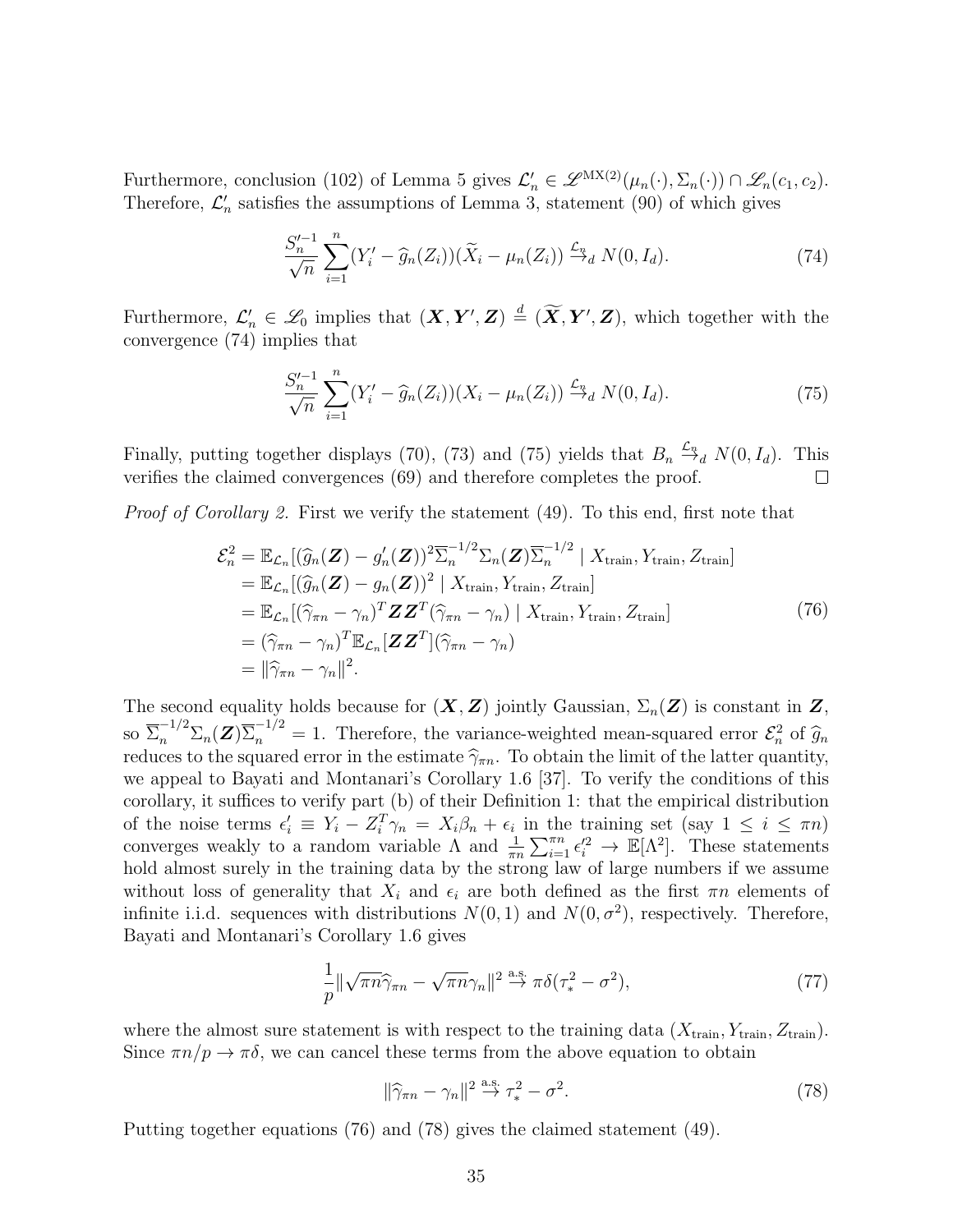To apply this result, we must verify the assumptions of Theorem [4.](#page-19-1) The bounded inverse assumption [\(42\)](#page-19-2) holds because  $\overline{\Sigma}_n = 1$  for all n in the orthogonal design setting. The eighth moment assumption [\(43\)](#page-19-3) holds due to the boundedness of the eighth moments of Gaussian random variables. To verify the moment assumption [\(44\)](#page-19-4), we note that, almost surely in the training data,

$$
\sup_{n} \mathbb{E}_{\mathcal{L}_n} [(\widehat{g}_n(\mathbf{Z}) - g'_n(\mathbf{Z}))^4 || \mathbf{X} - \mu_n(\mathbf{Z}) ||^4 | X_{\text{train}}, Y_{\text{train}}, Z_{\text{train}}]
$$
\n
$$
= \sup_{n} \mathbb{E}_{\mathcal{L}_n} [(\mathbf{Z}\widehat{\gamma}_{\pi n} - \mathbf{Z}\gamma_n)^4 || \mathbf{X} ||^4 | X_{\text{train}}, Y_{\text{train}}, Z_{\text{train}}]
$$
\n
$$
\leq \sup_{n} ||\widehat{\gamma}_{\pi n} - \gamma_n||^4 \mathbb{E}_{\mathcal{L}_n} [||\mathbf{Z}||^4 || \mathbf{X}||^4]
$$
\n
$$
\leq \sup_{n} ||\widehat{\gamma}_{\pi n} - \gamma_n||^4 \mathbb{E}_{\mathcal{L}_n} [||\mathbf{Z}||^8]^{1/2} \mathbb{E}_{\mathcal{L}_n} [||\mathbf{X}||^8]^{1/2}
$$
\n
$$
< \infty.
$$

The last inequality holds because  $\|\hat{\gamma}_{\pi n} - \gamma_n\|^4$  has a finite limit according to [\(78\)](#page-34-3) and because **Z** and **X** have bounded eighth moments since they are Caussian. Finally, we because  $Z$  and  $X$  have bounded eighth moments since they are Gaussian. Finally, we verify assumption [\(45\)](#page-19-6) by noting that  $\overline{\Sigma}_n \to \overline{\Sigma} \equiv 1$  and  $\mathcal{E}_n^2 \to \tau_*^2 - \sigma^2 \equiv \mathcal{E}$ , the latter by statement [\(49\)](#page-21-3). Therefore, Theorem [4](#page-19-1) gives

$$
\mathbb{E}_{\mathcal{L}_n}[\phi_{(1-\pi)n}^{\mathcal{L}_n}(X_{\text{test}}, Y_{\text{test}}, Z_{\text{test}})|X_{\text{train}}, Y_{\text{train}}, Z_{\text{train}}] \stackrel{\text{a.s.}}{\rightarrow} \mathbb{P}[\chi_1^2(||\tau_*^{-1}h\sqrt{1-\pi}||^2) > c_{1,1-\alpha}].
$$

The extra factor of  $\sqrt{1-\pi}$  reflects the fact that a sample size of  $(1-\pi)n$  is used for testing, so  $\beta_n = h_n / \sqrt{n} = h_n \sqrt{1 - \pi} / \sqrt{(1 - \pi)n}$ . In other words, reducing the number of samples for testing from  $n$  to  $(1 - \pi)n$  has the effect of reducing the alternative signal strength from  $h_n$  to  $h_n\sqrt{1-\pi}$ . Noting that  $c_{1,1-\alpha} = z_{1-\alpha/2}^2$ , we conclude using the dominated convergence theorem that

$$
\mathbb{E}_{\mathcal{L}_n}[\varphi_n^{\mathcal{L}_n}(X, Y, Z)] = \mathbb{E}_{\mathcal{L}_n} \left[ \mathbb{E}_{\mathcal{L}_n}[\varphi_{(1-\pi)n}^{\mathcal{L}_n}(X_{\text{test}}, Y_{\text{test}}, Z_{\text{test}}) | X_{\text{train}}, Y_{\text{train}}, Z_{\text{train}}] \right]
$$
  

$$
\to \mathbb{P}[|N(\tau_*^{-1}h\sqrt{1-\pi}, 1)| > z_{1-\alpha/2}].
$$

This completes the proof of the corollary.

#### B.2 Technical lemmas

First, we state a lemma that gives a sufficient condition for the convergence of the CRT threshold, which follows directly from Lemmas 2 and 3 of [\[20\]](#page-27-8).

<span id="page-35-0"></span>**Lemma 1** ([\[20\]](#page-27-8)). Let  $\mathcal{L}_n$  be a sequence of laws over  $(\mathbf{X}, \mathbf{Y}, \mathbf{Z})$ , from which  $(X, Y, Z)$  are sampled. Furthermore, for each i sample two independent copies

<span id="page-35-1"></span>
$$
\widetilde{X}_i^1, \widetilde{X}_i^2 \stackrel{i.i.d.}{\sim} \mathcal{L}_n(\mathbf{X}|\mathbf{Z}=Z_i) \quad such\,\,that,\,\,given\,\,Z, (\widetilde{X}_1^1, \widetilde{X}_1^2) \perp \cdots \perp (\widetilde{X}_n^1, \widetilde{X}_n^2) \perp Y. \tag{79}
$$

Suppose that  $T_n(X, Y, Z)$  is a test statistic satisfying

$$
(T_n(\widetilde{X}^1, Y, Z), T_n(\widetilde{X}^2, Y, Z)) \xrightarrow{\mathcal{L}_n} \widetilde{T} \times \widetilde{T}
$$
\n
$$
(80)
$$

 $\Box$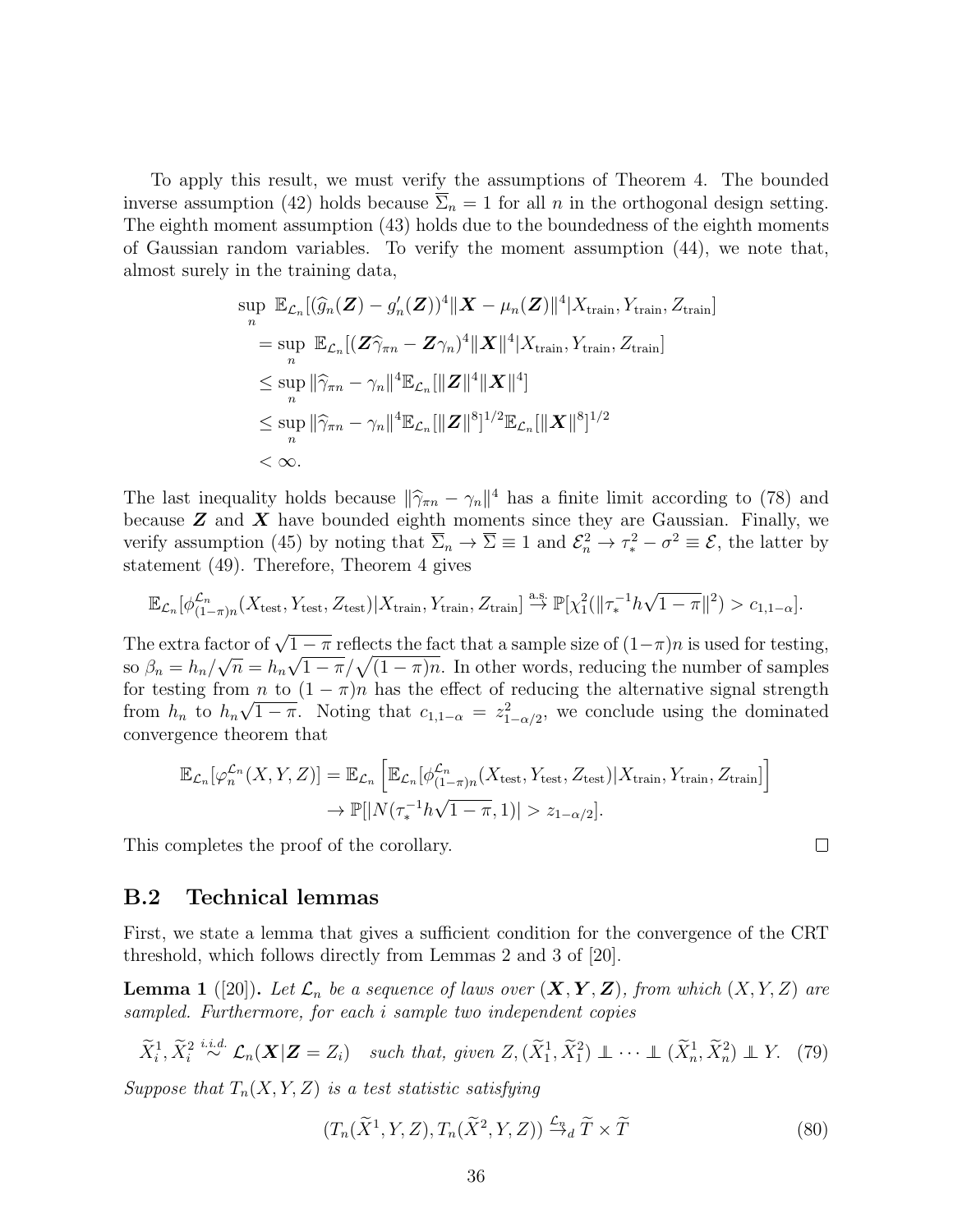for some limiting random variable  $\widetilde{T}$  with continuous and strictly increasing distribution function. Then, the CRT threshold converges in probability to the upper quantile of  $T$ :

$$
C_n(Y, Z) \equiv Q_{1-\alpha}[T_n(\tilde{X}, Y, Z)|Y, Z] \xrightarrow{\mathcal{L}_n} Q_{1-\alpha}[\tilde{T}].
$$
\n(81)

<span id="page-36-1"></span>**Lemma 2.** Fix any  $c_1, c_2 > 0$ . For any sequence

$$
\mathcal{L}_n \in \mathscr{L}^{\mathrm{MX}(2)}(\mu_n(\cdot), \Sigma_n(\cdot)) \cap \mathscr{L}_n(c_1, c_2),
$$
\n(82)

we have

<span id="page-36-2"></span>
$$
\widehat{S}_n^2 - S_n^2 \xrightarrow{L_n} 0 \tag{83}
$$

and

<span id="page-36-0"></span>
$$
\widehat{S}_n^{-1} S_n \xrightarrow{\mathcal{L}_n} I_d. \tag{84}
$$

*Proof.* To show the first convergence [\(83\)](#page-36-2), we apply the WLLN to the triangular array  $\{(Y_i - \hat{g}_n(Z_i))^2 \Sigma_n(Z_i)\}_{i,n}$ . We first verify the second moment condition:

$$
\sup_{n} \mathbb{E}_{\mathcal{L}_n}[\|(\mathbf{Y} - \widehat{g}_n(\mathbf{Z}))^2 \Sigma_n(\mathbf{Z})\|^2]
$$
\n
$$
= \sup_{n} \mathbb{E}_{\mathcal{L}_n}[(\mathbf{Y} - \widehat{g}_n(\mathbf{Z}))^4 \|\Sigma_n(\mathbf{Z})\|^2]
$$
\n
$$
\leq \sup_{n} \mathbb{E}_{\mathcal{L}_n}[(\mathbf{Y} - \widehat{g}_n(\mathbf{Z}))^4 \mathbb{E}_{\mathcal{L}_n}[\|\mathbf{X} - \mu_n(\mathbf{Z})\|^2 \|\mathbf{Z}\|^2]
$$
\n
$$
\leq \sup_{n} \mathbb{E}_{\mathcal{L}_n}[(\mathbf{Y} - \widehat{g}_n(\mathbf{Z}))^4 \mathbb{E}_{\mathcal{L}_n}[\|\mathbf{X} - \mu_n(\mathbf{Z})\|^4 \|\mathbf{Z}]]
$$
\n
$$
\leq c_2 < \infty.
$$
\n(85)

<span id="page-36-3"></span>Therefore, by the WLLN we obtain the convergence

$$
\widehat{S}_n^2 - S_n^2 = \frac{1}{n} \sum_{i=1}^n (Y_i - \widehat{g}_n(Z_i))^2 \Sigma_n(Z_i) - \mathbb{E}_{\mathcal{L}_n} [(\mathbf{Y} - \widehat{g}_n(\mathbf{Z}))^2 \Sigma_n(\mathbf{Z})] \xrightarrow{\mathcal{L}_n} 0. \tag{86}
$$

To show the second convergence [\(84\)](#page-36-0), note first that

$$
\sup_{n} \|\mathcal{S}_{n}^{2}\| = \sup_{n} \|\mathbb{E}_{\mathcal{L}_{n}}[(\boldsymbol{Y} - \widehat{g}_{n}(\boldsymbol{Z}))^{2}\Sigma_{n}(\boldsymbol{Z})]\|
$$
  

$$
\leq \sup_{n} \mathbb{E}_{\mathcal{L}_{n}}[\|(\boldsymbol{Y} - \widehat{g}_{n}(\boldsymbol{Z}))^{2}\Sigma_{n}(\boldsymbol{Z})\|^{2}]^{1/2} \leq c_{2}^{1/2},
$$
\n(87)

the last step having been derived in equation  $(85)$ . Therefore, for every n, we have

$$
S_n^2 \in \mathcal{S} \equiv \{ S^2 : ||S^{-1}|| \le c_1, ||S^2|| \le c_2^{1/2} \}. \tag{88}
$$

Since  $S$  is a compact subset of the open set of positive definite matrices, there exists a  $\delta > 0$  such that  $\mathcal{S}_{\delta} = \{S^2 : ||S^2 - S_0^2|| \leq \delta \text{ for some } S_0^2 \in \mathcal{S}\}\$ is also a compact subset of the set of positive definite matrices. Since the function  $S^2 \mapsto S^{-1}$  is continuous on the compact set  $S_\delta$ , it must be uniformly continuous on this set as well. Fix  $\gamma > 0$ . By uniform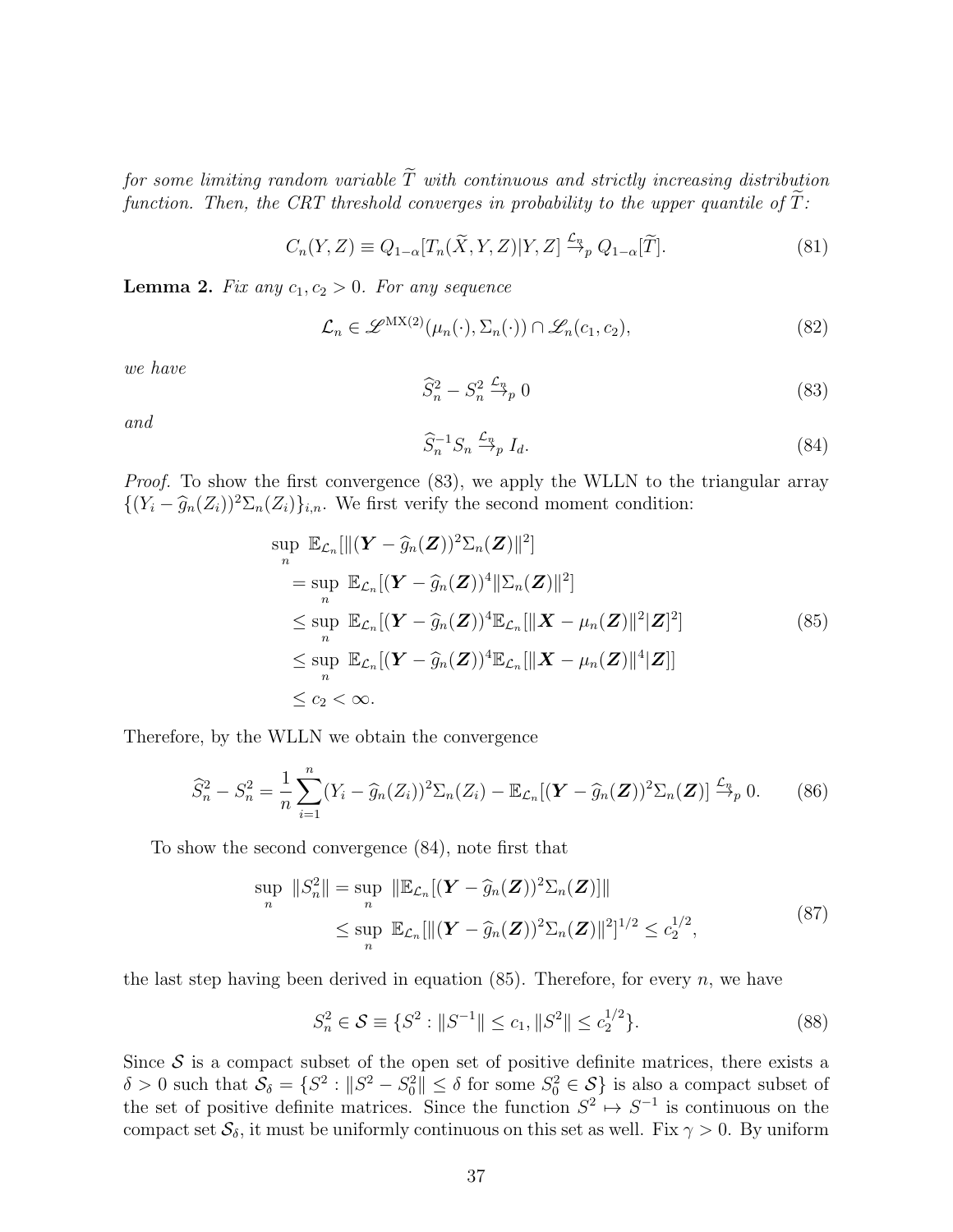continuity, there exists an  $\eta > 0$  such that  $||S_1^2 - S_2^2|| \leq \eta$  implies that  $||S_1^{-1} - S_2^{-1}|| \leq \gamma$ for all  $S_1^2, S_2^2 \in \mathcal{S}_{\delta}$ . We therefore have that

$$
\mathbb{P}_{\mathcal{L}_n}[\|\widehat{S}_n^{-1} - S_n^{-1}\| > \gamma] = \mathbb{P}_{\mathcal{L}_n}[\|\widehat{S}_n^{-1} - S_n^{-1}\| > \gamma, \widehat{S}_n^2 \in \mathcal{S}_{\delta}] + \mathbb{P}_{\mathcal{L}_n}[\|\widehat{S}_n^{-1} - S_n^{-1}\| > \gamma, \widehat{S}_n^2 \notin \mathcal{S}_{\delta}]
$$
  
\n
$$
\leq \mathbb{P}_{\mathcal{L}_n}[\|\widehat{S}_n^2 - S_n^2\| > \eta] + \mathbb{P}_{\mathcal{L}_n}[\widehat{S}_n^2 \notin \mathcal{S}_{\delta}]
$$
  
\n
$$
\leq \mathbb{P}_{\mathcal{L}_n}[\|\widehat{S}_n^2 - S_n^2\| > \eta] + \mathbb{P}_{\mathcal{L}_n}[\|\widehat{S}_n^2 - S_n^2\| > \delta].
$$

Using the convergence [\(83\)](#page-36-2), we find that the last expression tends to zero as  $n \to \infty$ , from which it follows that  $\mathbb{P}_{\mathcal{L}_n}[\|\widehat{S}_n^{-1} - S_n^{-1}\| > \gamma] \to 0$  as  $n \to \infty$ . Therefore,

$$
\widehat{S}_n^{-1} - S_n^{-1} \xrightarrow{\mathcal{L}_n} 0.
$$

Multiplying this relation on the right by the bounded quantity  $S_n$ , we arrive at the statement [\(84\)](#page-36-0), which concludes the proof.  $\Box$ 

<span id="page-37-1"></span>**Lemma 3.** Consider generating  $(X^1, X^2, Y, Z)$  according to [\(79\)](#page-35-1) for a sequence of laws

$$
\mathcal{L}_n \in \mathscr{L}^{\mathrm{MX}(2)}(\mu_n(\cdot), \Sigma_n(\cdot)) \cap \mathscr{L}_n(c_1, c_2). \tag{89}
$$

We have

<span id="page-37-2"></span>
$$
n^{-1/2} \begin{pmatrix} S_n^{-1} & 0 \\ 0 & S_n^{-1} \end{pmatrix} \sum_{i=1}^n (Y_i - \widehat{g}_n(Z_i)) \begin{pmatrix} \widetilde{X}_i^1 - \mu_n(Z_i) \\ \widetilde{X}_i^2 - \mu_n(Z_i) \end{pmatrix} \xrightarrow{\mathcal{L}_n} N \begin{pmatrix} \begin{pmatrix} 0 \\ 0 \end{pmatrix}, \begin{pmatrix} I_d & 0 \\ 0 & I_d \end{pmatrix} \end{pmatrix} \tag{90}
$$

and

<span id="page-37-0"></span>
$$
\begin{pmatrix} U_n(\widetilde{X}^1, Y, Z) \\ U_n(\widetilde{X}^2, Y, Z) \end{pmatrix} \xrightarrow{\mathcal{L}_n} N \left( \begin{pmatrix} 0 \\ 0 \end{pmatrix}, \begin{pmatrix} I_d & 0 \\ 0 & I_d \end{pmatrix} \right).
$$
 (91)

Proof of Lemma [3.](#page-37-1) Note that

$$
\begin{pmatrix} U_n(\tilde{X}^1, Y, Z) \\ U_n(\tilde{X}^2, Y, Z) \end{pmatrix} = \begin{pmatrix} \hat{S}_n^{-1} S_n & 0 \\ 0 & \hat{S}_n^{-1} S_n \end{pmatrix} \cdot n^{-1/2} \begin{pmatrix} S_n^{-1} & 0 \\ 0 & S_n^{-1} \end{pmatrix} \sum_{i=1}^n (Y_i - \hat{g}_n(Z_i)) \begin{pmatrix} \tilde{X}_i^1 - \mu_n(Z_i) \\ \tilde{X}_i^2 - \mu_n(Z_i) \end{pmatrix}.
$$

By Lemma [2,](#page-36-1) we have that  $\hat{S}_n^{-1} S_n \stackrel{\mathcal{L}_n}{\rightarrow} I_d$ , so by Slutsky we find that the second statement [\(91\)](#page-37-0) follows from the first [\(90\)](#page-37-2). Therefore, it suffices to prove the latter convergence. To this end, we apply the CLT to the triangular array of vectors

$$
\left\{ \left(Y_i - \widehat{g}_n(Z_i)\right) \begin{pmatrix} S_n^{-1} & 0\\ 0 & S_n^{-1} \end{pmatrix} \begin{pmatrix} \widetilde{X}_i^1 - \mu_n(Z_i) \\ \widetilde{X}_i^2 - \mu_n(Z_i) \end{pmatrix} \right\}_{i,n} . \tag{92}
$$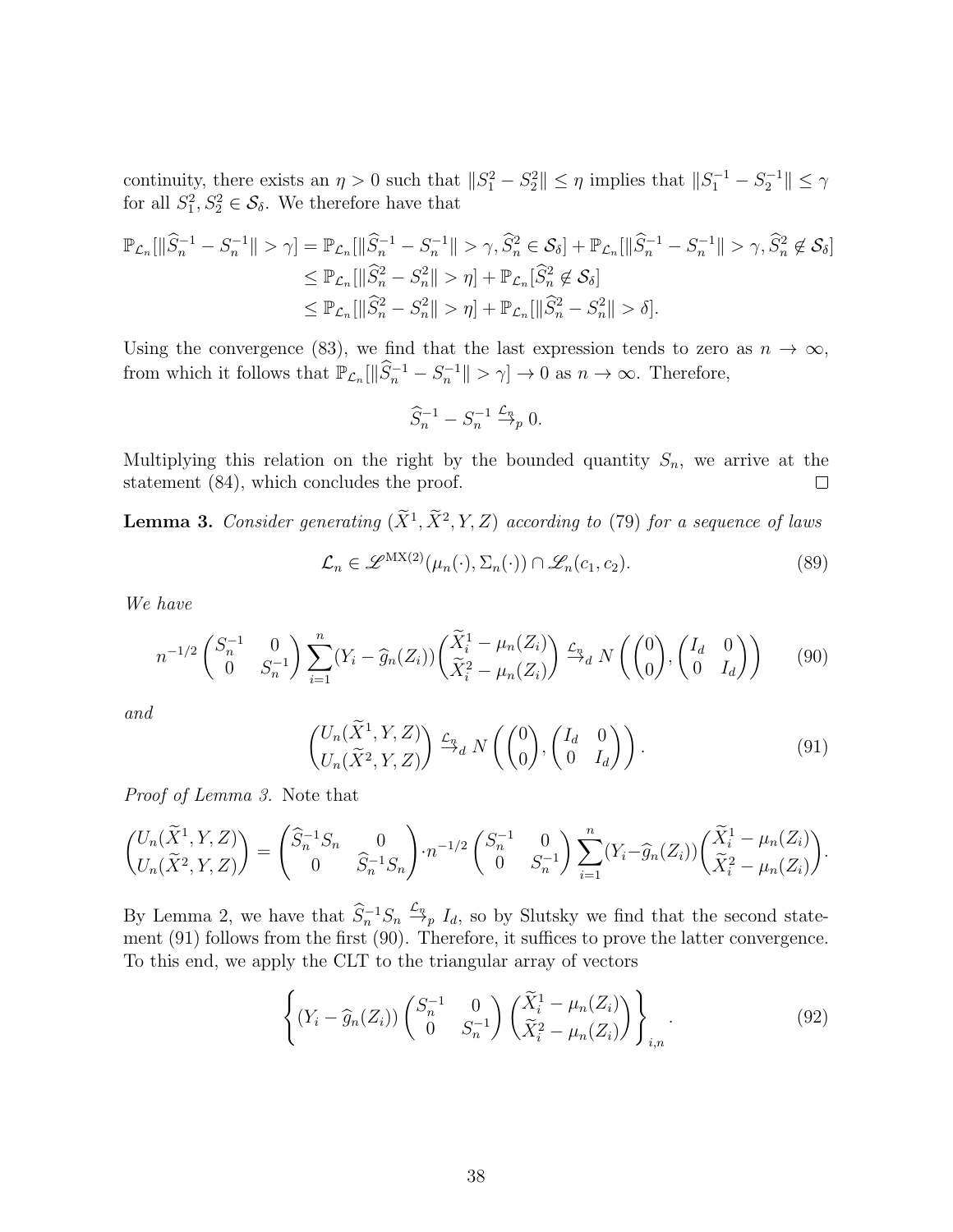To apply the CLT, we first verify the Lyapunov condition with  $\delta = 1$ :

$$
\sup_{n} \mathbb{E}_{\mathcal{L}_{n}} \left[ \left\| (\mathbf{Y} - \widehat{g}_{n}(\mathbf{Z})) \begin{pmatrix} S_{n}^{-1} & 0 \\ 0 & S_{n}^{-1} \end{pmatrix} \left( \frac{\widetilde{\mathbf{X}}^{1} - \mu_{n}(\mathbf{Z})}{\widetilde{\mathbf{X}}^{2} - \mu_{n}(\mathbf{Z})} \right) \right\|^{3} \right]
$$
\n
$$
\leq \sup_{n} \|S_{n}^{-1}\|^{3} \mathbb{E}_{\mathcal{L}_{n}} \left[ |\mathbf{Y} - \widehat{g}_{n}(\mathbf{Z})|^{3} ( \|\widetilde{\mathbf{X}}^{1} - \mu_{n}(\mathbf{Z}) \|^{2} + \|\widetilde{\mathbf{X}}^{2} - \mu_{n}(\mathbf{Z})\|^{2})^{3/2} \right]
$$
\n
$$
\leq \sup_{n} \|S_{n}^{-1}\|^{3} \mathbb{E}_{\mathcal{L}_{n}} \left[ |\mathbf{Y} - \widehat{g}_{n}(\mathbf{Z})|^{3} C \left( \|\widetilde{\mathbf{X}}^{1} - \mu_{n}(\mathbf{Z})\|^{3} + \|\widetilde{\mathbf{X}}^{2} - \mu_{n}(\mathbf{Z})\|^{3} \right) \right]
$$
\n
$$
= 2C \sup_{n} \|S_{n}^{-1}\|^{3} \mathbb{E}_{\mathcal{L}_{n}} \left[ |\mathbf{Y} - \widehat{g}_{n}(\mathbf{Z})|^{3} \|\widetilde{\mathbf{X}}^{1} - \mu_{n}(\mathbf{Z})\|^{3} \right] \qquad (93)
$$
\n
$$
\leq 2C \sup_{n} \|S_{n}^{-1}\|^{3} \mathbb{E}_{\mathcal{L}_{n}} \left[ (\mathbf{Y} - \widehat{g}_{n}(\mathbf{Z}))^{4} \|\widetilde{\mathbf{X}}^{1} - \mu_{n}(\mathbf{Z})\|^{4} \right]^{3/4}
$$
\n
$$
= 2C \sup_{n} \|S_{n}^{-1}\|^{3} \mathbb{E}_{\mathcal{L}_{n}} \left[ (\mathbf{Y} - \widehat{g}_{n}(\mathbf{Z}))^{4} \mathbb{E}_{\mathcal{L}_{n}} \left[ \|\widetilde{\mathbf{X}}^{1}
$$

Here C is chosen such that  $(a+b)^{3/2} \leq C(a^{3/2}+b^{3/2})$  for all  $a,b \geq 0$ . Next, it is easy to verify that

$$
\mathbb{E}_{\mathcal{L}_n}\left[\left(\mathbf{Y}-\widehat{g}_n(\mathbf{Z})\right)\begin{pmatrix}S_n^{-1} & 0\\ 0 & S_n^{-1}\end{pmatrix}\begin{pmatrix}\widetilde{\mathbf{X}}^1-\mu_n(\mathbf{Z})\\ \widetilde{\mathbf{X}}^2-\mu_n(\mathbf{Z})\end{pmatrix}\right]=\begin{pmatrix}0\\ 0\end{pmatrix}
$$
(94)

and

$$
\operatorname{Var}_{\mathcal{L}_n}\left[ (\boldsymbol{Y} - \widehat{g}_n(\boldsymbol{Z})) \begin{pmatrix} S_n^{-1} & 0 \\ 0 & S_n^{-1} \end{pmatrix} \begin{pmatrix} \widetilde{\boldsymbol{X}}^1 - \mu_n(\boldsymbol{Z}) \\ \widetilde{\boldsymbol{X}}^2 - \mu_n(\boldsymbol{Z}) \end{pmatrix} \right] = \begin{pmatrix} I_d & 0 \\ 0 & I_d \end{pmatrix}.
$$
 (95)

By the CLT, the convergence [\(90\)](#page-37-2) now follows.

<span id="page-38-0"></span>**Lemma 4.** In the setting of Theorem  $4(a)$ , define

$$
\rho_n \equiv \mathbb{E}_{\mathcal{L}_n}[\text{Cov}_{\mathcal{L}_n}[\boldsymbol{X}, \boldsymbol{Y}|\boldsymbol{Z}]] = \overline{\Sigma}_n \beta \text{ and } \rho \equiv \lim_{n \to \infty} \rho_n = \overline{\Sigma} \beta.
$$

Under the assumptions of Theorem [4,](#page-19-1) the estimator  $\hat{\rho}_n$  defined in [\(22\)](#page-9-2) is consistent for  $\rho$ :

<span id="page-38-1"></span>
$$
\widehat{\rho}_n \stackrel{\mathcal{L}_n}{\rightarrow}_p \rho = \overline{\Sigma}\beta. \tag{96}
$$

 $\Box$ 

*Proof.* Note that  $\hat{\rho}_n$  is the mean of i.i.d. terms with expectation

$$
\mathbb{E}_{\mathcal{L}_n}[(\mathbf{Y} - \widehat{g}_n(\mathbf{Z}))(\mathbf{X} - \mu_n(\mathbf{Z}))]
$$
  
= 
$$
\mathbb{E}_{\mathcal{L}_n}[(\mathbf{X} - \mu_n(\mathbf{Z}))^T \beta + \boldsymbol{\epsilon} + g'_n(\mathbf{Z}) - \widehat{g}_n(\mathbf{Z}))(\mathbf{X} - \mu_n(\mathbf{Z}))] = \overline{\Sigma}_n \beta.
$$
 (97)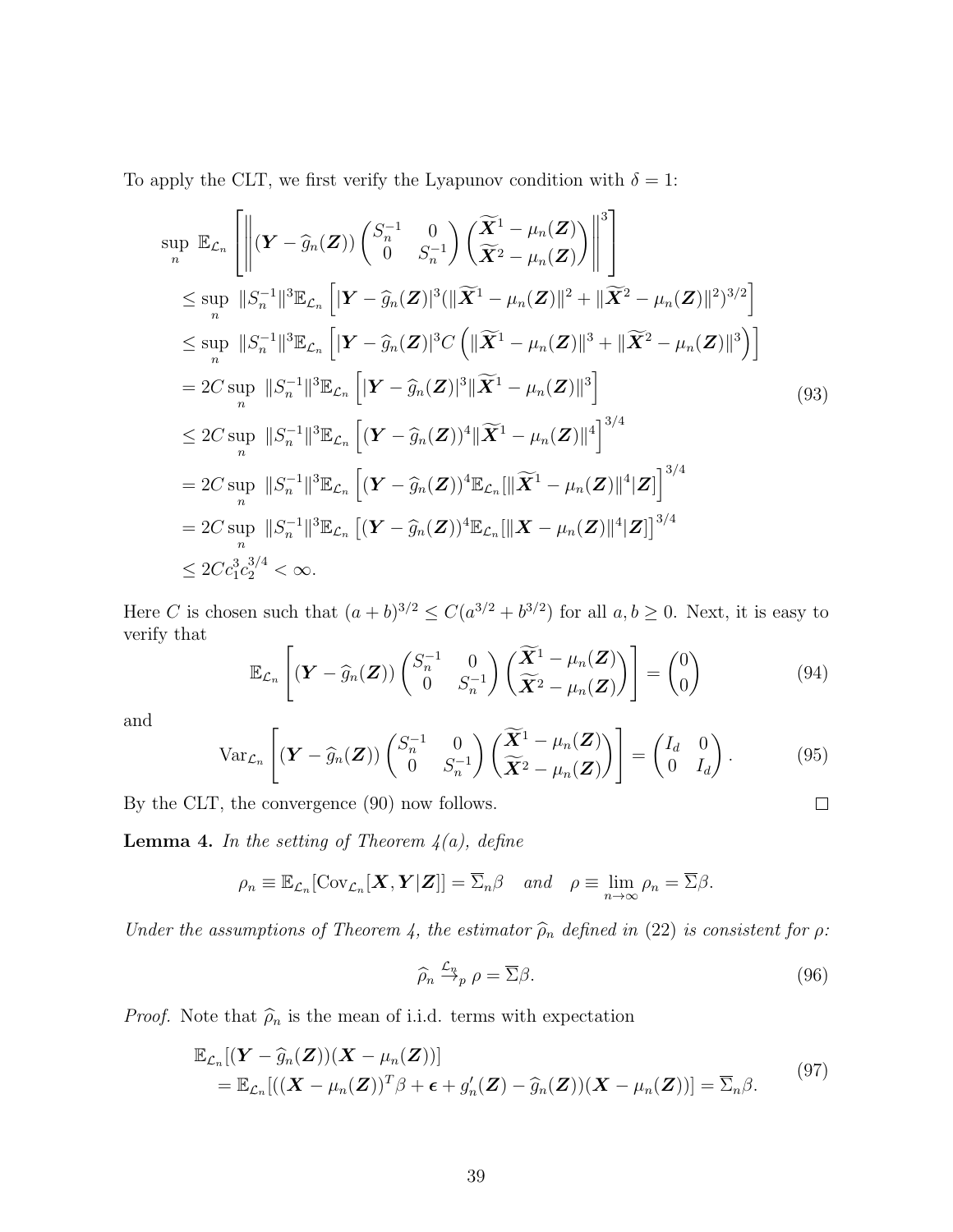These terms also have bounded second moment, since

$$
\mathbb{E}_{\mathcal{L}_n}[\|(\mathbf{Y} - \widehat{g}_n(\mathbf{Z}))( \mathbf{X} - \mu_n(\mathbf{Z}))\|^2] \n= \mathbb{E}_{\mathcal{L}_n}[( (\mathbf{X} - \mu_n(\mathbf{Z}))^T \beta + \boldsymbol{\epsilon} + g'_n(\mathbf{Z}) - \widehat{g}_n(\mathbf{Z}))^2 \| \mathbf{X} - \mu_n(\mathbf{Z})\|^2] \n\leq C \mathbb{E}_{\mathcal{L}_n}[(\| \mathbf{X} - \mu_n(\mathbf{Z})\|^2 \|\beta\|^2 + \boldsymbol{\epsilon}^2 + (g'_n(\mathbf{Z}) - \widehat{g}_n(\mathbf{Z}))^2) \| \mathbf{X} - \mu_n(\mathbf{Z})\|^2] \n= C \|\beta\|^2 \mathbb{E}_{\mathcal{L}_n}[\| \mathbf{X} - \mu_n(\mathbf{Z})\|^4] + C \sigma^2 \mathbb{E}_{\mathcal{L}_n}[\| \mathbf{X} - \mu_n(\mathbf{Z})\|^2] \n+ C \mathbb{E}_{\mathcal{L}_n}[(g'_n(\mathbf{Z}) - \widehat{g}_n(\mathbf{Z}))^2 \| \mathbf{X} - \mu_n(\mathbf{Z})\|^2].
$$
\n(98)

Here, C is a constant so that  $(a+b+c)^2 \leq C(a^2+b^2+c^2)$  for any  $a, b, c \geq 0$ . Taking a supremum over  $n$  and using the assumptions [\(43\)](#page-19-3) and [\(44\)](#page-19-4) yields

$$
\sup_{n} \mathbb{E}_{\mathcal{L}_n}[\|(\boldsymbol{Y} - \widehat{g}_n(\boldsymbol{Z}))( \boldsymbol{X} - \mu_n(\boldsymbol{Z})) \|^2] < \infty.
$$
 (99)

Therefore, the weak law of large numbers implies that

$$
\widehat{\rho}_n - \overline{\Sigma}_n \beta \xrightarrow{\mathcal{L}_n} 0, \tag{100}
$$

from which the statement [\(96\)](#page-38-1) follows by the assumed convergence  $\overline{\Sigma}_n \to \overline{\Sigma}$ .

 $\Box$ 

<span id="page-39-1"></span>**Lemma 5.** In the setting of Theorem  $\lambda$ , define

<span id="page-39-4"></span>
$$
\mathbf{Y}' \equiv g'_n(\mathbf{Z}) + \boldsymbol{\epsilon}, \quad S_n'^2 \equiv \mathbb{E}_{\mathcal{L}_n}[(\mathbf{Y}' - \widehat{g}_n(\mathbf{Z}))^2 \Sigma_n(\mathbf{Z})], \quad \text{and} \quad \mathcal{L}'_n \equiv \mathcal{L}_n(\mathbf{X}, \mathbf{Y}', \mathbf{Z}). \tag{101}
$$

Under the assumptions of Theorem  $4(a)$  or  $4(b)$ ,

<span id="page-39-2"></span>there exist 
$$
c_1, c_2 > 0
$$
 such that  $\mathcal{L}_n, \mathcal{L}'_n \in \mathcal{L}(c_1, c_2)$ . (102)

Under the assumptions of Theorem  $\mathcal{A}(a)$ , we have

<span id="page-39-0"></span>
$$
\inf_{n} \ \lambda_{\min}(S_n^{-1}) > 0,\tag{103}
$$

while under the assumptions of Theorem  $4(b)$ , we have

<span id="page-39-3"></span>
$$
\lim_{n \to \infty} S_n^2 = \lim_{n \to \infty} S_n'^2 = \overline{\Sigma}^{1/2} (\sigma^2 I_d + \mathcal{E}^2) \overline{\Sigma}^{1/2}.
$$
 (104)

*Proof.* First, we show that under the assumptions of Theorem  $4(a)$  or  $4(b)$ , we have  $\mathcal{L}_n \in \mathscr{L}(c_1, c_2)$  for some  $c_1, c_2 > 0$ . It suffices to show that

<span id="page-39-5"></span>
$$
\sup_{n} \|S_n^{-1}\| < \infty \tag{105}
$$

and

<span id="page-39-6"></span>
$$
\sup_{n} \mathbb{E}_{\mathcal{L}_n} \left[ (\boldsymbol{Y} - \widehat{g}_n(\boldsymbol{Z}))^4 \mathbb{E}_{\mathcal{L}_n} [\|\boldsymbol{X} - \mu_n(\boldsymbol{Z})\|^4 | \boldsymbol{Z}] \right] < \infty.
$$
 (106)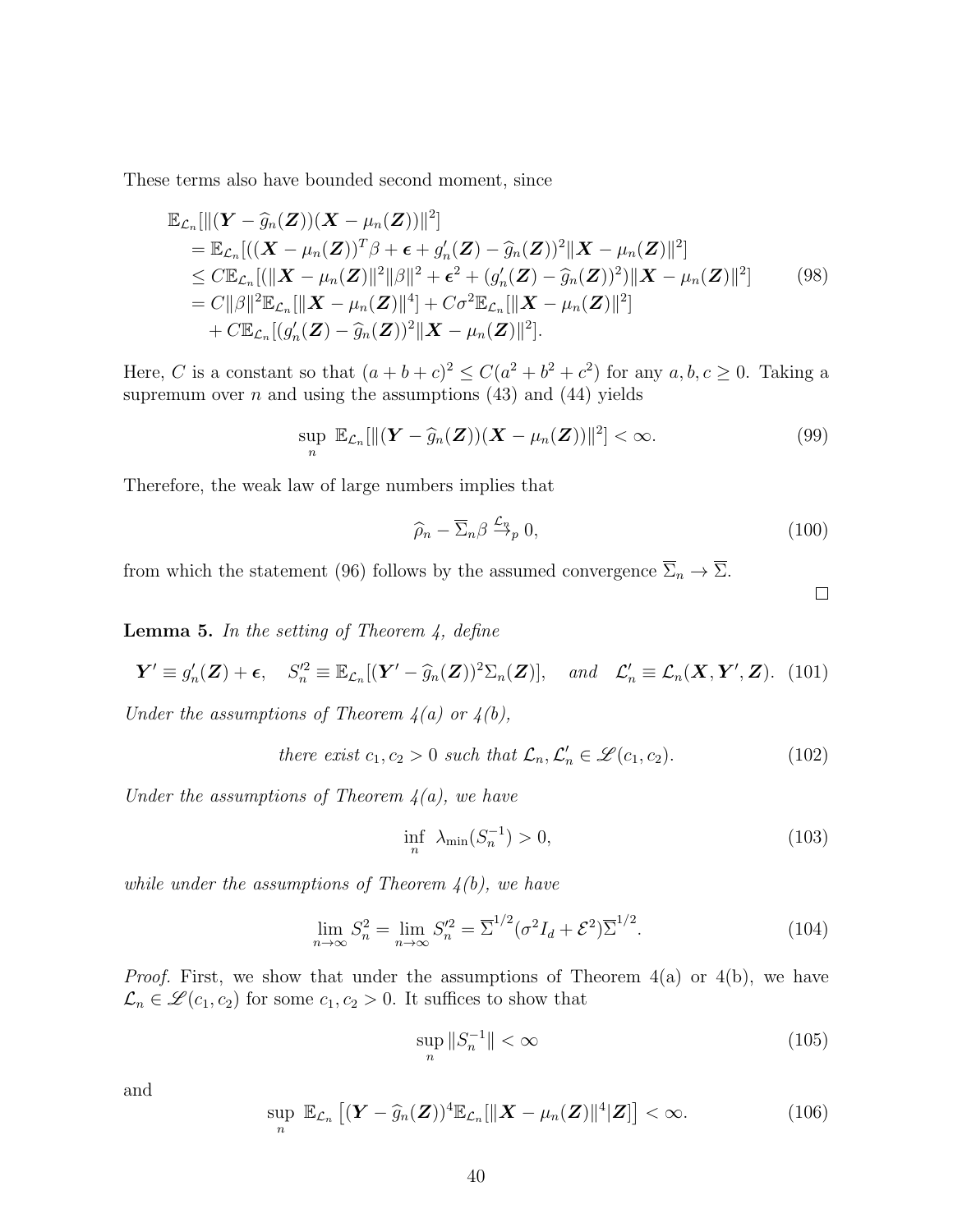<span id="page-40-0"></span>To show the statement [\(105\)](#page-39-5), first note that

$$
S_n^2 = \mathbb{E}_{\mathcal{L}_n}[(\mathbf{Y} - \widehat{g}_n(\mathbf{Z}))^2 \Sigma_n(\mathbf{Z})]
$$
  
\n
$$
= \mathbb{E}_{\mathcal{L}_n}[(\mathbf{X} - \mu_n(\mathbf{Z}))^T \beta_n + \mathbf{Y}' - \widehat{g}_n(\mathbf{Z}))^2 \Sigma_n(\mathbf{Z})]
$$
  
\n
$$
= \mathbb{E}_{\mathcal{L}_n}[(\mathbf{X} - \mu_n(\mathbf{Z}))^T \beta_n)^2 \Sigma_n(\mathbf{Z})]
$$
  
\n
$$
+ 2\mathbb{E}_{\mathcal{L}_n}[(\mathbf{X} - \mu_n(\mathbf{Z}))^T \beta_n(\mathbf{Y}' - \widehat{g}_n(\mathbf{Z})) \Sigma_n(\mathbf{Z})]
$$
  
\n
$$
+ \mathbb{E}_{\mathcal{L}_n}[(\mathbf{Y}' - \widehat{g}_n(\mathbf{Z}))^2 \Sigma_n(\mathbf{Z})]
$$
  
\n
$$
= \mathbb{E}_{\mathcal{L}_n}[(\mathbf{X} - \mu_n(\mathbf{Z}))^T \beta_n)^2 \Sigma_n(\mathbf{Z})] + \mathbb{E}_{\mathcal{L}_n}[(\mathbf{Y}' - \widehat{g}_n(\mathbf{Z}))^2 \Sigma_n(\mathbf{Z})],
$$
  
\n(107)

where in the last step we used the fact that

$$
\mathbb{E}_{\mathcal{L}_n}[(\boldsymbol{X}-\mu_n(\boldsymbol{Z}))^T\beta_n(\boldsymbol{Y}'-\widehat{g}_n(\boldsymbol{Z}))\Sigma_n(\boldsymbol{Z})] \n= \mathbb{E}_{\mathcal{L}_n}[\mathbb{E}_{\mathcal{L}_n}[(\boldsymbol{X}-\mu_n(\boldsymbol{Z}))|\boldsymbol{Z}]^T\beta_n(g'_n(\boldsymbol{Z})-\widehat{g}_n(\boldsymbol{Z}))\Sigma_n(\boldsymbol{Z})] = 0.
$$

<span id="page-40-1"></span>Furthermore,

$$
S_n'^2 = \mathbb{E}_{\mathcal{L}_n}[(\mathbf{Y}' - \widehat{g}_n(\mathbf{Z}))^2 \Sigma_n(\mathbf{Z})]
$$
  
\n
$$
= \mathbb{E}_{\mathcal{L}_n}[(\boldsymbol{\epsilon} + g'_n(\mathbf{Z}) - \widehat{g}_n(\mathbf{Z}))^2 \Sigma_n(\mathbf{Z})]
$$
  
\n
$$
= \mathbb{E}_{\mathcal{L}_n}[\boldsymbol{\epsilon}^2 \Sigma_n(\mathbf{Z})] + \mathbb{E}_{\mathcal{L}_n}[2\boldsymbol{\epsilon}(g'_n(\mathbf{Z}) - \widehat{g}_n(\mathbf{Z})) \Sigma_n(\mathbf{Z})]
$$
  
\n
$$
+ \mathbb{E}_{\mathcal{L}_n}[(g'_n(\mathbf{Z}) - \widehat{g}_n(\mathbf{Z}))^2 \Sigma_n(\mathbf{Z})]
$$
  
\n
$$
= \sigma^2 \overline{\Sigma}_n + \overline{\Sigma}_n^{1/2} \mathcal{E}_n^{2} \overline{\Sigma}_n^{1/2} = \overline{\Sigma}_n^{1/2} (\sigma^2 I_d + \mathcal{E}_n^2) \overline{\Sigma}_n^{1/2}.
$$
\n(108)

It follows that  $S_n^2 \succcurlyeq \sigma^2 \overline{\Sigma}_n$ , which together with assumption [\(42\)](#page-19-2) implies that

$$
\sup_{n} \|S_{n}^{-1}\| \le \sup_{n} \|\sigma^{-1}\overline{\Sigma}_{n}^{-1/2}\| = \sigma^{-1} \left(\sup_{n} \|\overline{\Sigma}_{n}^{-1}\|\right)^{1/2} < \infty.
$$
 (109)

This verifies statement [\(105\)](#page-39-5). To prove statement [\(106\)](#page-39-6), we write

$$
\mathbb{E}_{\mathcal{L}_n}\left[ (\boldsymbol{Y} - \widehat{g}_n(\boldsymbol{Z}))^4 \mathbb{E}_{\mathcal{L}_n}[\|\boldsymbol{X} - \mu_n(\boldsymbol{Z})\|^4 | \boldsymbol{Z}] \right] \n= \mathbb{E}_{\mathcal{L}_n}\left[ ((\boldsymbol{X} - \mu_n(\boldsymbol{Z}))^T \beta_n + \boldsymbol{\epsilon} + g'_n(\boldsymbol{Z}) - \widehat{g}_n(\boldsymbol{Z}))^4 \mathbb{E}_{\mathcal{L}_n}[\|\boldsymbol{X} - \mu_n(\boldsymbol{Z})\|^4 | \boldsymbol{Z}] \right] \n\leq C \mathbb{E}_{\mathcal{L}_n}\left[ (((\boldsymbol{X} - \mu_n(\boldsymbol{Z}))^T \beta_n)^4 + \boldsymbol{\epsilon}^4 + (g'_n(\boldsymbol{Z}) - \widehat{g}_n(\boldsymbol{Z}))^4) \mathbb{E}_{\mathcal{L}_n}[\|\boldsymbol{X} - \mu_n(\boldsymbol{Z})\|^4 | \boldsymbol{Z}] \right] \n\leq C \|\beta_n\|^4 \mathbb{E}_{\mathcal{L}_n}[\|\boldsymbol{X} - \mu_n(\boldsymbol{Z})\|^8] + 3C \sigma^4 \mathbb{E}_{\mathcal{L}_n}[\|\boldsymbol{X} - \mu_n(\boldsymbol{Z})\|^4] \n+ C \mathbb{E}_{\mathcal{L}_n}\left[ (g'_n(\boldsymbol{Z}) - \widehat{g}_n(\boldsymbol{Z}))^4 \|\boldsymbol{X} - \mu_n(\boldsymbol{Z})\|^4 \right].
$$

Here, C a constant such that  $(a + b + c)^4 \leq C(a^4 + b^4 + c^4)$  for all  $a, b, c \geq 0$ . Taking a supremum over  $n$  and using the moment assumptions [\(43\)](#page-19-3) and [\(44\)](#page-19-4) along with the boundedness of the sequence  $\beta_n$  yields the statement [\(106\)](#page-39-6).

Therefore, we have verified that  $\mathcal{L}_n \in \mathcal{L}(c_1, c_2)$  for some  $c_1, c_2$  under the assumptions of Theorem [4\(](#page-19-1)a) or 4(b). The fact that  $\mathcal{L}'_n \in \mathcal{L}(c_1, c_2)$  under these assumptions follows by a similar argument (omitted for the sake of brevity), which finishes the proof of statement  $(102)$ .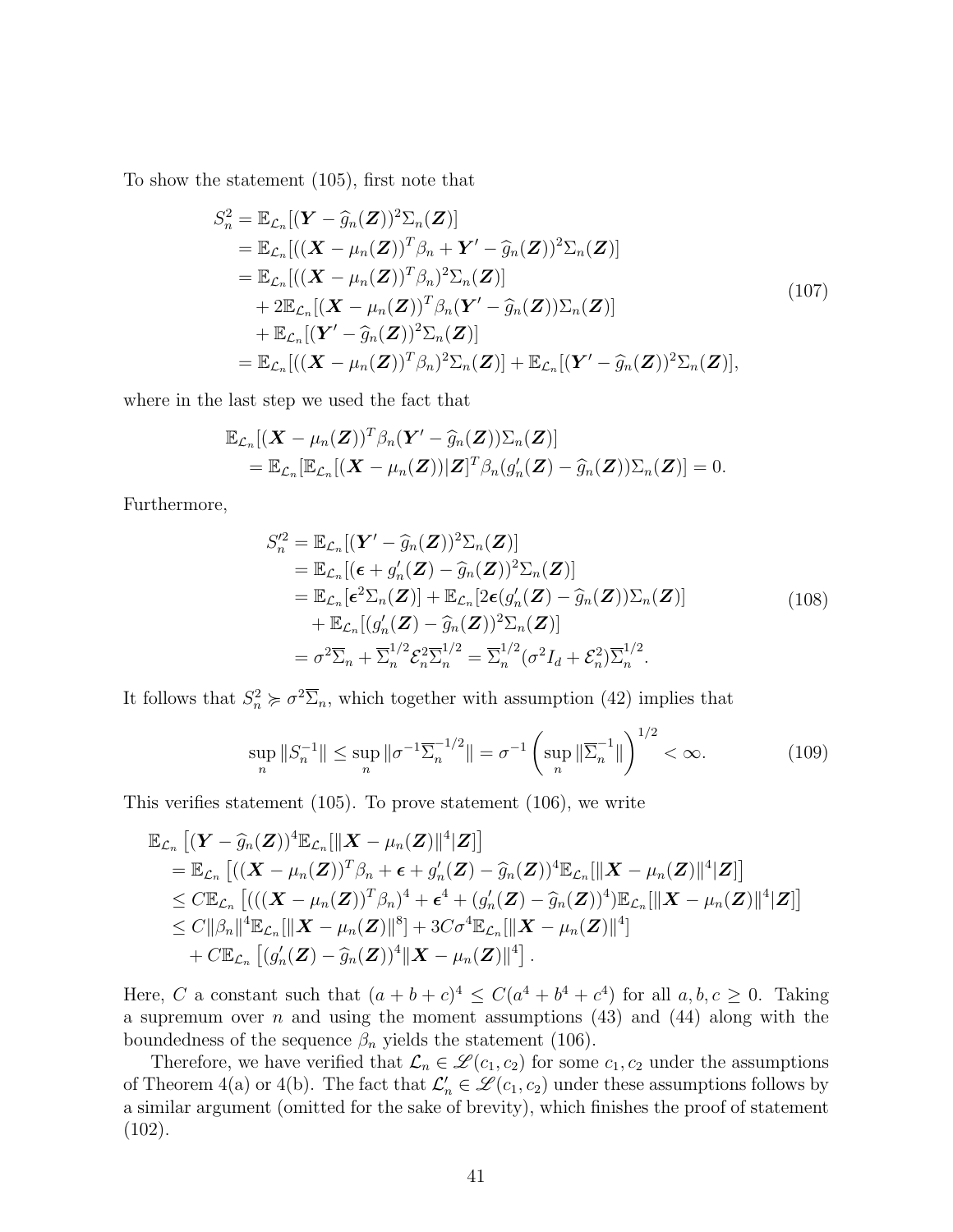Next, we turn to proving the claim [\(103\)](#page-39-0). Using calculations [\(107\)](#page-40-0) and [\(108\)](#page-40-1), we write

$$
S_n^2 = \mathbb{E}_{\mathcal{L}_n} [((\boldsymbol{X} - \mu_n(\boldsymbol{Z}))^T \beta)^2 \Sigma_n(\boldsymbol{Z})] + \overline{\Sigma}_n^{1/2} (\sigma^2 I_d + \mathcal{E}_n^2) \overline{\Sigma}_n^{1/2}.
$$
 (110)

<span id="page-41-1"></span>Note that

$$
\sup_{n} \|\mathbb{E}_{\mathcal{L}_n}[((\mathbf{X} - \mu_n(\mathbf{Z}))^T \beta)^2 \Sigma_n(\mathbf{Z})]\|
$$
\n
$$
\leq \sup_{n} \|\beta\|^2 \mathbb{E}_{\mathcal{L}_n}[\|\mathbf{X} - \mu_n(\mathbf{Z})\|^2 \mathbb{E}_{\mathcal{L}_n}[\|\mathbf{X} - \mu_n(\mathbf{Z})\|^2 \mathbf{Z}]]
$$
\n
$$
= \sup_{n} \|\beta\|^2 \mathbb{E}_{\mathcal{L}_n}[\mathbb{E}_{\mathcal{L}_n}[\|\mathbf{X} - \mu_n(\mathbf{Z})\|^2 \mathbf{Z}]^2]
$$
\n
$$
\leq \sup_{n} \|\beta\|^2 \mathbb{E}_{\mathcal{L}_n}[\mathbb{E}_{\mathcal{L}_n}[\|\mathbf{X} - \mu_n(\mathbf{Z})\|^4 \mathbf{Z}]]
$$
\n
$$
\leq \sup_{n} \|\beta\|^2 \mathbb{E}_{\mathcal{L}_n}[\|\mathbf{X} - \mu_n(\mathbf{Z})\|^4] < \infty,
$$
\n(111)

the last step using the eighth moment bound [\(43\)](#page-19-3). Furthermore,

$$
\sup_{n} \|\overline{\Sigma}_{n}^{1/2}(\sigma^2 I_d + \mathcal{E}_n^2)\overline{\Sigma}_{n}^{1/2}\| < \infty
$$
\n(112)

because  $\overline{\Sigma}_n^{1/2}$  $\sum_n^{1/2} (\sigma^2 I_d + \mathcal{E}_n^2) \overline{\Sigma}_n^{1/2}$  $\sum_{n=1}^{\infty}$  is a convergent sequence by assumption. Hence,  $\sup_{n} ||S_{n}^{2}|| <$  $\infty$  and therefore

$$
\inf_{n} \lambda_{\min}(S_n^{-1}) = \inf_{n} \|S_n\|^{-1} = \inf_{n} \|S_n^2\|^{-1/2} = \left(\sup_{n} \|S_n^2\|\right)^{-1/2} > 0.
$$

This completes the proof of claim [\(103\)](#page-39-0).

Finally, we turn to proving claim [\(104\)](#page-39-3). The claimed convergence of  $S_n^2$  follows im-mediately from the derivation [\(108\)](#page-40-1) and the assumption [\(45\)](#page-19-6). To show that  $S_n^2$  has the same limit, note that the derivation [\(107\)](#page-40-0) implies that

$$
S_n^2 - S_n'^2 = \mathbb{E}_{\mathcal{L}_n}[(\left(\mathbf{X} - \mu_n(\mathbf{Z})\right)^T \beta_n)^2 \Sigma_n(\mathbf{Z})] = \frac{1}{n} \mathbb{E}_{\mathcal{L}_n}[(\left(\mathbf{X} - \mu_n(\mathbf{Z})\right)^T h_n)^2 \Sigma_n(\mathbf{Z})].
$$

The boundedness of the quantity  $\mathbb{E}_{\mathcal{L}_n}[(\mathbf{X} - \mu_n(\mathbf{Z}))^T h_n)^2 \Sigma_n(\mathbf{Z})]$  follows by an argument analagous to that in equation [\(111\)](#page-41-1), which shows that

$$
S_n^2 - S_n^2 \to 0.
$$

This completes the proof of statement [\(104\)](#page-39-3), so we are done.

# <span id="page-41-0"></span>C Proofs for Section [5](#page-22-0)

Proof of Theorem [5.](#page-23-2) Let us denote

$$
[X,\widetilde{X}]_? \equiv (\{X_j,\widetilde{X}_j\},X_{-j},\widetilde{X}_{-j}),
$$

 $\Box$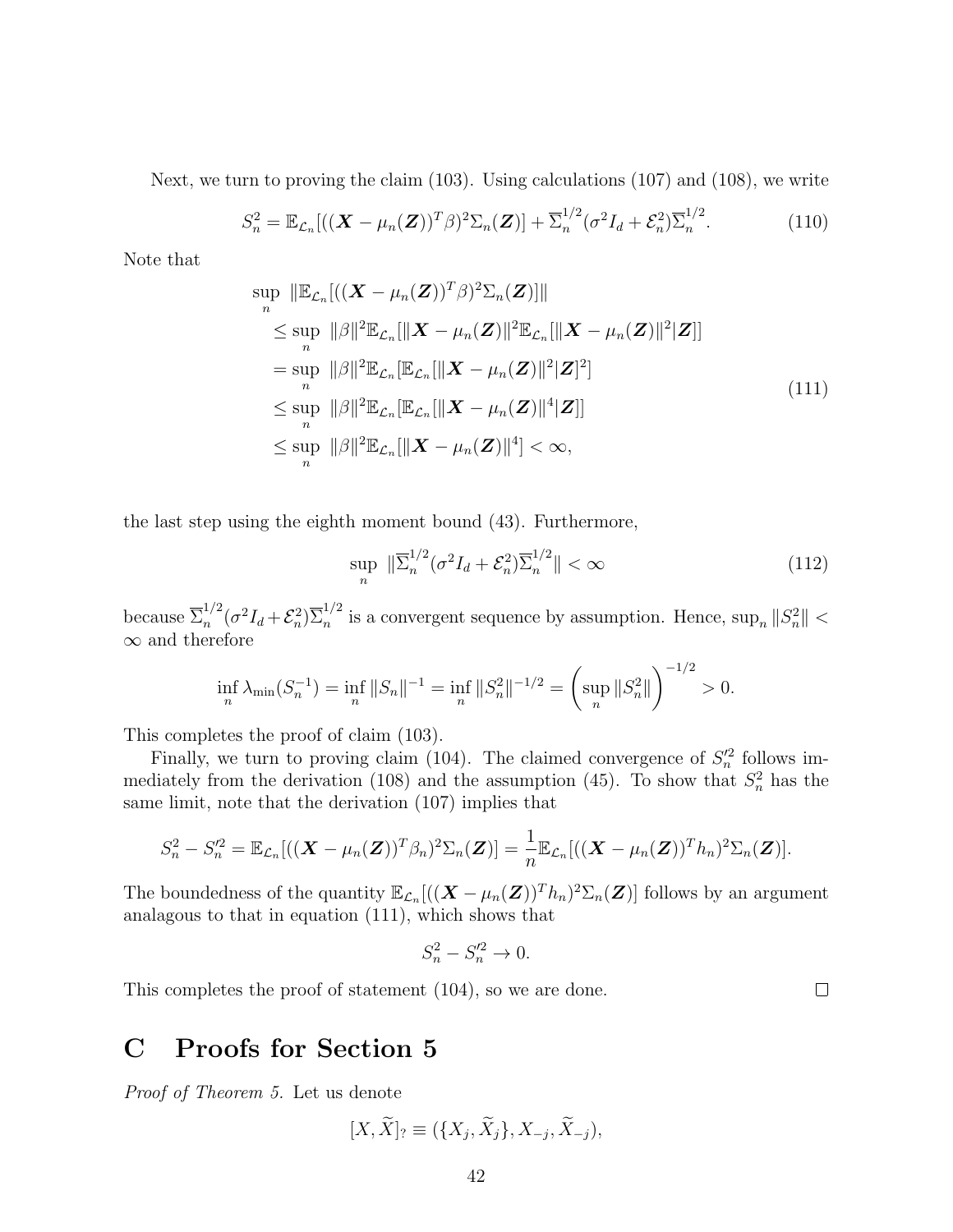where  $\{X_j, X_j\}$  represents the *unordered* pair. In other words,  $[X, X]$  specifies  $[X, X]$  up to a swap, hence the "?" notation:

$$
[X,\widetilde{X}]_? = [x,\widetilde{x}]_? \iff [X,\widetilde{X}] \in \{[x,\widetilde{x}], [x,\widetilde{x}]_{\text{swap}(j)}\}.
$$

With this notation, we claim that

<span id="page-42-0"></span>
$$
T_j^{\text{opt}} \in \underset{T_j}{\text{arg}\max} \mathbb{P}\left[T_j([X,\widetilde{X}],Y) > T_j([X,\widetilde{X}]_{\text{swap}(j)},Y)\ \Big|\ [X,\widetilde{X}]_? = [x,\widetilde{x}]_?,Y = y\right] \tag{113}
$$

for every  $([x, \tilde{x}], y)$  in the set

$$
\mathcal{A} \equiv \left\{ ([x, \widetilde{x}], y) : T_j^{\text{opt}}([x, \widetilde{x}], y) \neq T_j^{\text{opt}}([x, \widetilde{x}]_{\text{swap}(j)}, y) \right\}. \tag{114}
$$

The conclusion [\(57\)](#page-24-0) will follow because for any  $T_j$ ,

$$
\mathbb{P}[T_j([X,\widetilde{X}],Y) > T_j([X,\widetilde{X}]_{swap(j)},Y)]
$$
\n
$$
= \mathbb{P}[T_j([X,\widetilde{X}],Y) > T_j([X,\widetilde{X}]_{swap(j)},Y), X_j \neq \widetilde{X}_j]
$$
\n
$$
= \mathbb{P}[T_j([X,\widetilde{X}],Y) > T_j([X,\widetilde{X}]_{swap(j)},Y), ([X,\widetilde{X}],Y) \in \mathcal{A}]
$$
\n
$$
= \mathbb{P}\Big[T_j([X,\widetilde{X}],Y) > T_j([X,\widetilde{X}]_{swap(j)},Y)\Big| ([X,\widetilde{X}],Y) \in \mathcal{A}\Big] \mathbb{P}[([X,\widetilde{X}],Y) \in \mathcal{A}]
$$
\n
$$
= \mathbb{E}\Big[\mathbb{P}\Big[T_j([X,\widetilde{X}],Y) > T_j([X,\widetilde{X}]_{swap(j)},Y)\Big| [X,\widetilde{X}]_?,Y\Big] \Big| ([X,\widetilde{X}],Y) \in \mathcal{A}\Big] \mathbb{P}[([X,\widetilde{X}],Y) \in \mathcal{A}]
$$
\n
$$
\leq \mathbb{E}\Big[\mathbb{P}\Big[T_j^{opt}([X,\widetilde{X}],Y) > T_j^{opt}([X,\widetilde{X}]_{swap(j)},Y)\Big| [X,\widetilde{X}]_?,Y\Big] \Big| ([X,\widetilde{X}],Y) \in \mathcal{A}\Big] \mathbb{P}[([X,\widetilde{X}],Y) \in \mathcal{A}]
$$
\n
$$
= \mathbb{P}\Big[T_j^{opt}([X,\widetilde{X}],Y) > T_j^{opt}([X,\widetilde{X}]_{swap(j)},Y)\Big].
$$

The first step holds because  $T_j([X,X],Y) > T_j([X,X]_{\text{swap}(j)},Y)$  implies that  $X_j \neq X_j$ , the second by the assumption [\(56\)](#page-24-1), the third and fourth by probability manipulations, the fifth by the claimed conditional optimality [\(113\)](#page-42-0), and the sixth by the same logic as the first four steps.

To prove equation [\(113\)](#page-42-0), fix  $([x, \tilde{x}], y) \in \mathcal{A}$ . Consider the simple hypothesis testing problem

<span id="page-42-1"></span>
$$
H_0: (X_j, \widetilde{X}_j) = (\widetilde{x}_j, x_j) \quad \text{versus} \quad H_1: (X_j, \widetilde{X}_j) = (x_j, \widetilde{x}_j), \tag{115}
$$

where  $(X_j, X_j)$  are endowed with their law conditional on

$$
([X,\widetilde{X}]_?,Y) = ([x,\widetilde{x}]_?,y).
$$

We seek the most powerful test of level  $\alpha = 1/2$ . Note that under the null distribution, the knockoff exchangeability property makes both events equally likely:  $\mathbb{P}_0[(X_j, \tilde{X}_j)$  $(x_j, \widetilde{x}_j)$  =  $\mathbb{P}_0[(X_j, \widetilde{X}_j) = (\widetilde{x}_j, x_j)] = 1/2$ . Therefore, given any statistic  $T_j$ , the level  $1/2$ test of the simple hypothesis [\(115\)](#page-42-1) rejects when  $T_j([X,X], Y) > T_j([X,X]_{\text{swap}(j)}, Y)$ . The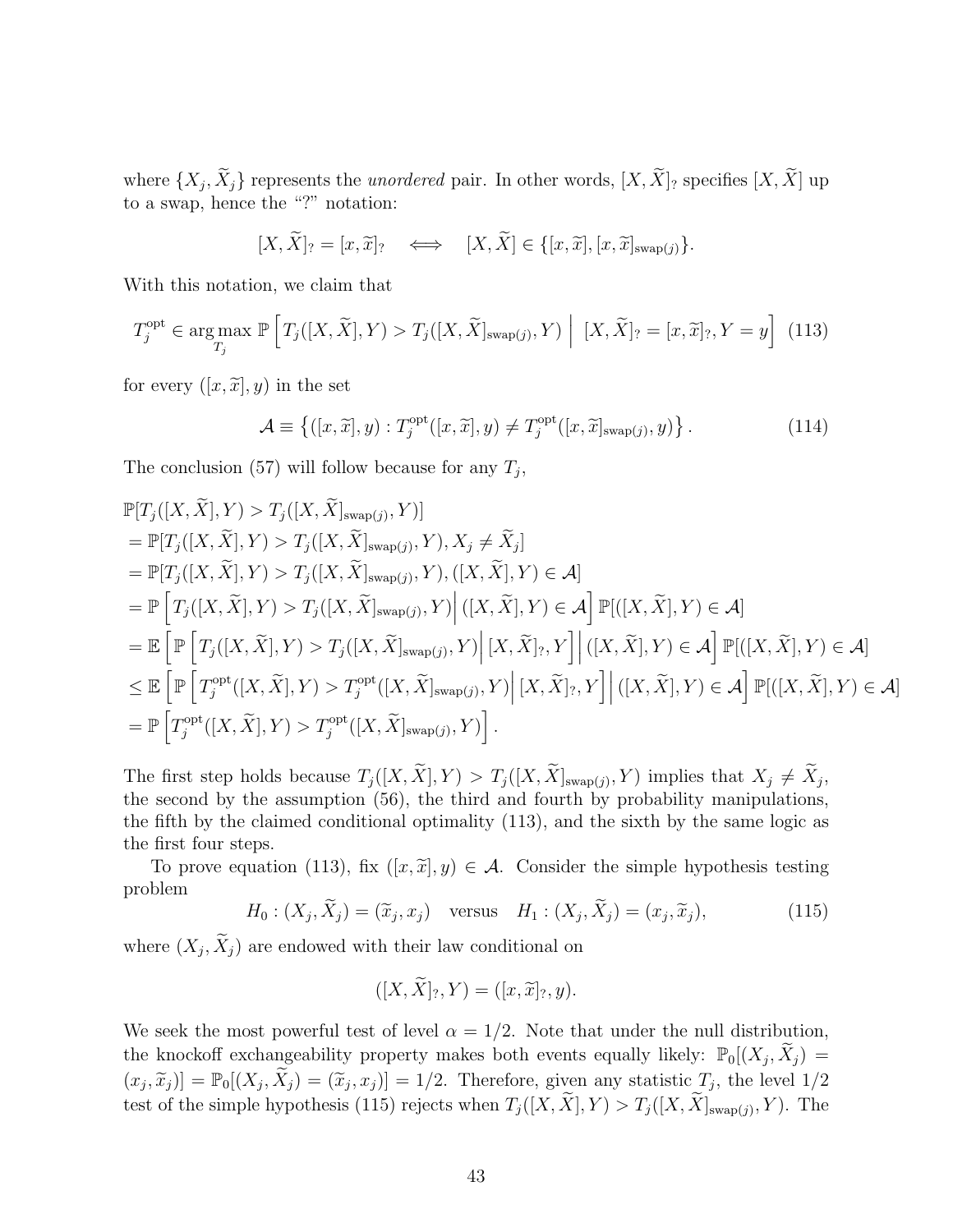optimal knockoff statistic  $T^{\text{opt}}$  defined in equation [\(113\)](#page-42-0) thus coincides with the most powerful test for the hypothesis [\(115\)](#page-42-1), which by Neyman-Pearson is given by

$$
T_j^{\text{opt}}([x, \tilde{x}], y)
$$
  
= 
$$
\frac{\mathbb{P}\left[(X_j, \tilde{X}_j) = (x_j, \tilde{x}_j) \middle| [X, \tilde{X}]_? = [x, \tilde{x}]_?, Y = y\right]}{\mathbb{P}\left[(X_j, \tilde{X}_j) = (\tilde{x}_j, x_j) \middle| [X, \tilde{X}]_? = [x, \tilde{x}]_?, Y = y\right]}
$$
  
= 
$$
\frac{\mathbb{P}\left[(X_j, \tilde{X}_j) = (x_j, \tilde{x}_j) \middle| [X, \tilde{X}]_? = [x, \tilde{x}]_? \right] \mathbb{P}\left[Y = y \middle| [X, \tilde{X}] = [x, \tilde{x}]\right]}{\mathbb{P}\left[(X_j, \tilde{X}_j) = (\tilde{x}_j, x_j) \middle| [X, \tilde{X}]_? = [x, \tilde{x}]_? \right] \mathbb{P}\left[Y = y \middle| [X, \tilde{X}] = [x, \tilde{x}]_{swap(j)}\right]}
$$
  
= 
$$
\frac{\mathbb{P}\left[Y = y \middle| [X, \tilde{X}] = [x, \tilde{x}]\right]}{\mathbb{P}\left[Y = y \middle| [X, \tilde{X}] = [x, \tilde{x}]_{swap(j)}\right]} = \frac{\mathbb{P}\left[Y = y \middle| X_j = x_j, X_{-j} = x_{-j}\right]}{\mathbb{P}\left[Y = y \middle| X_j = \tilde{x}_j, X_{-j} = x_{-j}\right]}.
$$

The first step is given by Neyman-Pearson, the second by an application of Bayes rule, the third by the conditional exchangeability of knockoffs [\(52\)](#page-23-3), and the last by the conditional independence of knockoffs [\(53\)](#page-23-4). Finally, it is easy to verify that

$$
T_j^{\text{opt}}([X,\widetilde{X}],Y) > T_j^{\text{opt}}([X,\widetilde{X}]_{\text{swap}(j)},Y) \iff
$$
  

$$
\mathbb{P}[Y=y|X_j=x_j, X_{-j}=x_{-j}] > \mathbb{P}[Y=y|X_j=\widetilde{x}_j, X_{-j}=x_{-j}],
$$

from which we conclude that the likelihood given in equation [\(55\)](#page-23-5) is optimal for the problem [\(58\)](#page-29-7). This completes the proof.  $\Box$ 

*Proof of Proposition [2.](#page-24-2)* Suppose  $X_j | X_{-j}, X$  has a density with respect to the Lebesgue measure. Since

$$
\mathbb{P}[T_j^{\text{opt}}([X,\widetilde{X}],Y) = T_j^{\text{opt}}([X,\widetilde{X}]_{\text{swap}(j)},Y), X_{\bullet,j} \neq \widetilde{X}_{\bullet,j}] \n= \mathbb{E}[\mathbb{P}[T_j^{\text{opt}}([X,\widetilde{X}],Y) = T_j^{\text{opt}}([X,\widetilde{X}]_{\text{swap}(j)},Y), X_{\bullet,j} \neq \widetilde{X}_{\bullet,j} | X_{\bullet,-j},Y,\widetilde{X}]],
$$

it suffices to show that

$$
\mathbb{P}[T_j^{\text{opt}}([X,\widetilde{X}],Y) = T_j^{\text{opt}}([X,\widetilde{X}]_{\text{swap}(j)},Y) | X_{\bullet,-j},Y,\widetilde{X}] = 0
$$

for all  $X_{\bullet,-j}$ ,  $Y, X_j$ . Since  $\mathcal{L}(\mathbf{X}_j|\mathbf{X}_{-j}, \mathbf{X})$  has a density with respect to the Lebesgue measure, so do  $\mathcal{L}(\mathbf{X}_j | \mathbf{Y}, \mathbf{X}_{-j}, \mathbf{X})$  and  $\mathcal{L}(X_j | Y, X_{\bullet, -j}, X)$ . Therefore, it suffices to show that the set

$$
S(c; x_{\bullet,-j}, y) \equiv \{x_{\bullet,j} : \mathbb{P}(Y=y | X_{\bullet,j}=x_{\bullet,j}, X_{\bullet,-j}=x_{\bullet,-j}) = c\} \subseteq \mathbb{R}^n
$$

has Lebesgue measure zero for all  $c, x_{\bullet,-j}, y$ . To see this, note that if  $x_{\bullet,j} \in S(c; x_{\bullet,-j}, y)$ ,